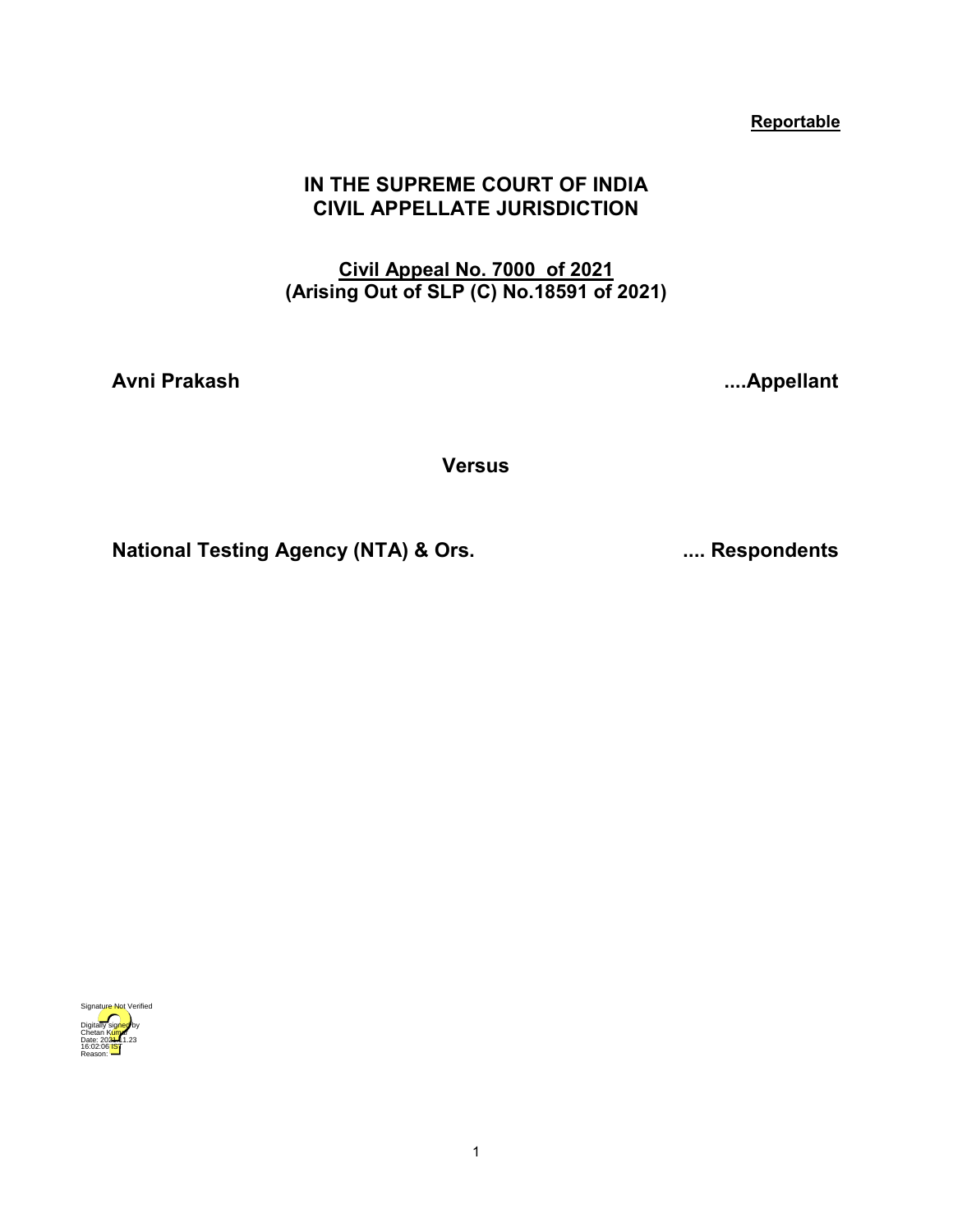# **JUDGMENT**

# Dr Dhananjaya Y Chandrachud, J

<span id="page-1-0"></span>

|    | B.1   |  |  |
|----|-------|--|--|
|    |       |  |  |
|    |       |  |  |
| D  |       |  |  |
|    | D.1   |  |  |
|    |       |  |  |
|    | D.2.1 |  |  |
|    |       |  |  |
| Е  |       |  |  |
| F. |       |  |  |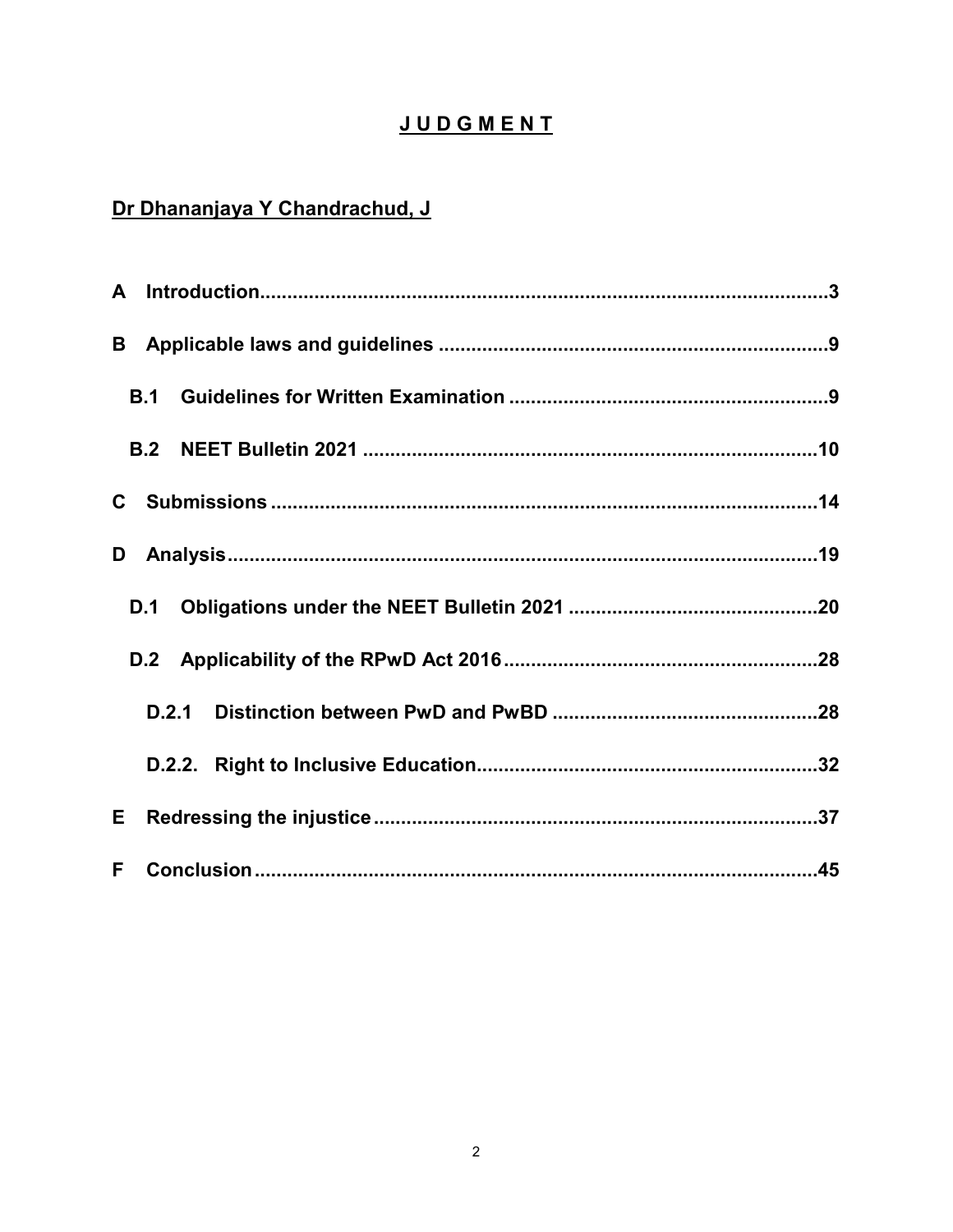# **A Introduction**

# 1 Leave granted.

2 This appeal arises from a judgment of a Division Bench of the High Court of Judicature at Bombay dated 29 October 2021. The High Court dismissed the appellant's petition under Article 226 of the Constitution.

3 The appellant suffers from Dysgraphia, which is a specified disability listed in Entry 2(a) of the Schedule to the Rights of Persons with Disability Act 2016<sup>1</sup>. The appellant has been diagnosed with a 40 per cent permanent disability, falling within the statutory definition of a 'person with benchmark disability<sup>2</sup> under Section  $2(r)$  of the RPwD Act 2016. The appellant claims that as a person with disability $^3$ , she is entitled to reasonable accommodation and certain relaxations. Among them is the benefit of "inclusive education" by a suitable modification to the examination system, as mandated by Section 17(i) of the RPwD Act, 2016. The Ministry of Social Justice and Empowerment has issued guidelines for conducting "Written Examination for Persons with Benchmark Disabilities" on 29 August 2018 $^4$ . These guidelines govern the examinations of all students covered by the RPwD Act 2016. They are to be followed by all examining authorities and educational institutions conducting regular or competitive examinations. The National Testing Agency – the first respondent, is

<sup>&</sup>lt;sup>1</sup> "RPwD Act 2016"<br><sup>2</sup> "PwBD"<br><sup>3</sup> "PwD"<br><sup>4</sup> "Guidelines on Written Examinations"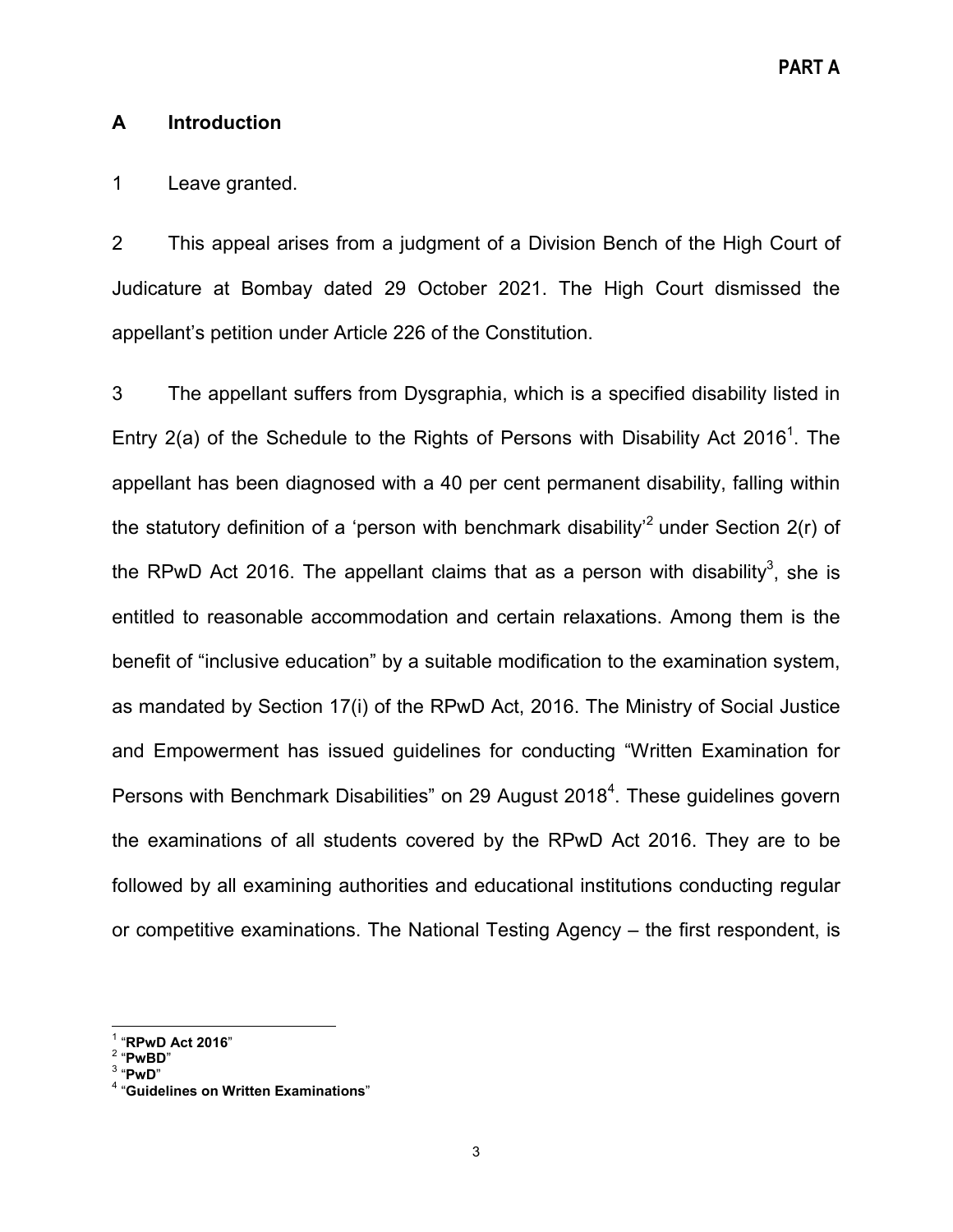responsible for conducting the National Eligibility cum Entrance Test<sup>5</sup> for admission to under-graduate medical courses. The appellant urges that the Guidelines on Written Examinations are referenced in clauses 5.3 and 5.4 of the Information Bulletin of the National Eligibility cum Entrance Test (UG)-2021<sup>6</sup> issued by the first respondent, and are hence binding on them.

4 The appellant appeared for the NEET on 12 September 2021. Given her PwD status, she claimed a relaxation in terms of an additional hour of compensatory time, as against the total time of three hours prescribed for regular candidates. The appellant was allotted the second respondent (Thakur College of Engineering and Technology, Kandivali [East], Mumbai) as her centre for undertaking the NEET. The appellant averred that the second respondent was ignorant of the grant of special facilities that had to be provided to PwD candidates. The grievance of the appellant is that the second respondent had initially assured her that facilities for PwD, if prescribed in the rules, would be provided to her. However, towards the end of the scheduled duration of three hours, her answer sheet was "forcibly" collected together with the category of regular students appearing for the examination depriving her of compensatory time.

5 On 23 September 2021, the appellant moved a writ petition under Article 226 of the Constitution before the High Court of Judicature at Bombay. Among other alternative reliefs, she sought a direction to the first respondent to hold a fresh

<sup>5</sup> "**NEET**" <sup>6</sup> "**NEET Bulletin 2021**"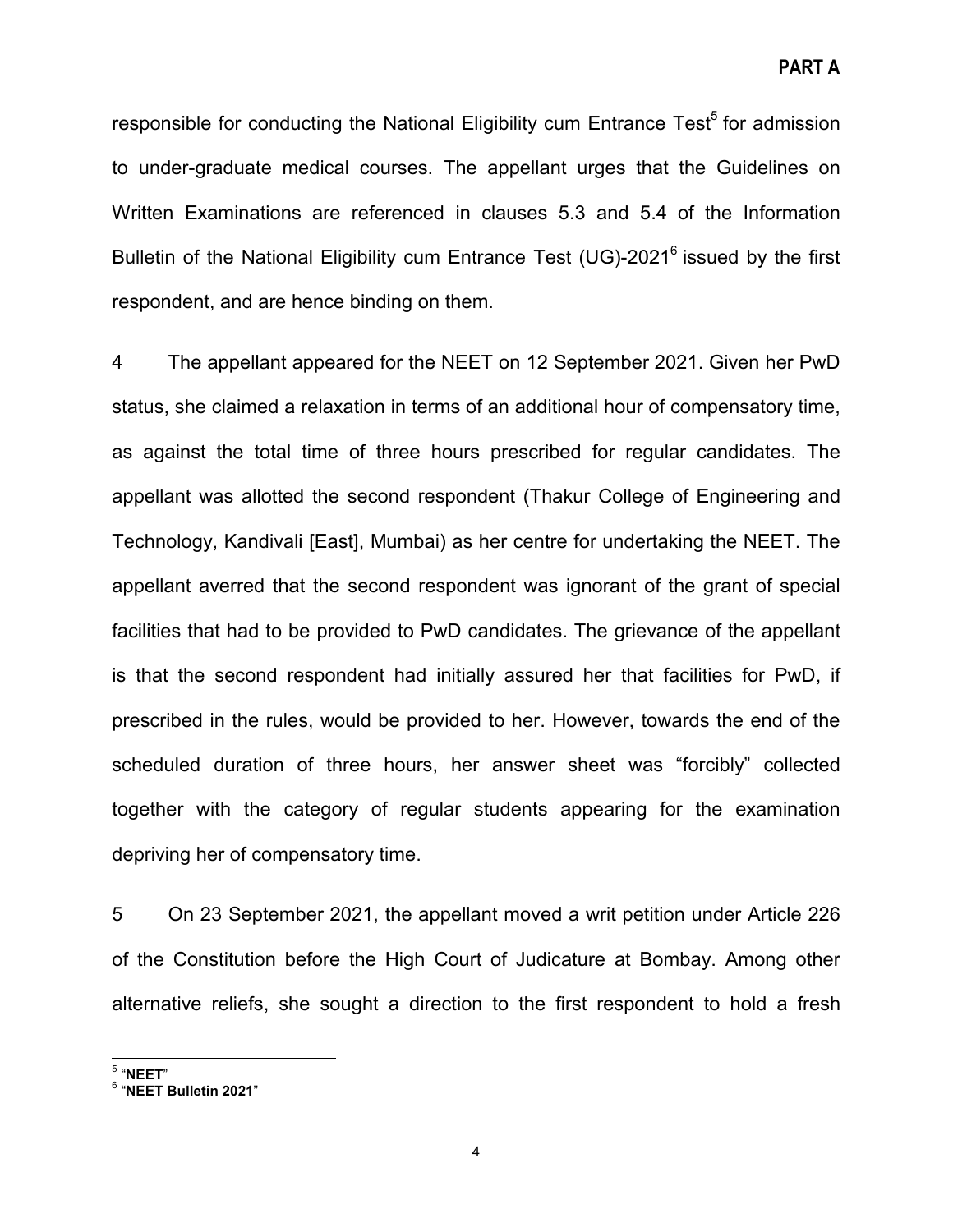examination for the appellant while accommodating her with all relaxations and

benefits to which she was entitled under the rules and regulations.

6 On 11 October 2021, the High Court passed the following interim order:

"1. The petition seeks an order and direction against the respondent no.1 to re-appear for NEET Entrance Test by providing her with compensatory time and all other relaxations/ benefits that she is entitled to by virtue of her "person with disability" status.

2. It is the case of the petitioner that she obtained disability certificate on  $6<sup>th</sup>$  June 2021 from Sion Hospital certifying that the petitioner was suffering from Dysgraphia and recommending the remedial measures. The petition obtained another certificate of learning disability on  $15<sup>th</sup>$  September, 2021 issued by the Sion Hospital.

3. The petitioner produced these certificates with the respondent no. 2 college, who conducted the said NEET test on behalf of the respondent no.1. It is the case of the petitioner that the petitioner being disabled, could not complete the paper within three hours assigned for the said test and had been requesting for an additional hour time to complete the said test. The respondent no.2 however did not grant additional hour. By *ad-interim* order dated  $30<sup>th</sup>$  September 2021, this Court directed the respondent nos.1 and 3 not to declare the result of the petitioner.

4. Mr. Rodrigues, learned counsel for the respondent no.1 on the other hand strongly placed reliance on the information Bulleting issued by the respondent no.1 for NEET (UG-21) and more particularly clauses 5.3.1, 5.3.3, 5.3.4, 5.3.5, 5.4(b) and Appendix XIII-A and Appendix-B. He submits that the petitioner not having obtained disability certificate as per the format prescribed in Appendix XIII-A and Appendix-B read with the above referred clauses of the said information Bulletin, the petitioner was not entitled to get additional one hour compensatory time for the examination of three hours assigned for examination under clause 5.4 of the said information Bulletin. It is submitted by the learned counsel on instruction that if the petitioner produces the disability certificate from one of the centres recognized by the respondent no. 1 referred in Appendix VIII-B, the case of the petitioner would be considered.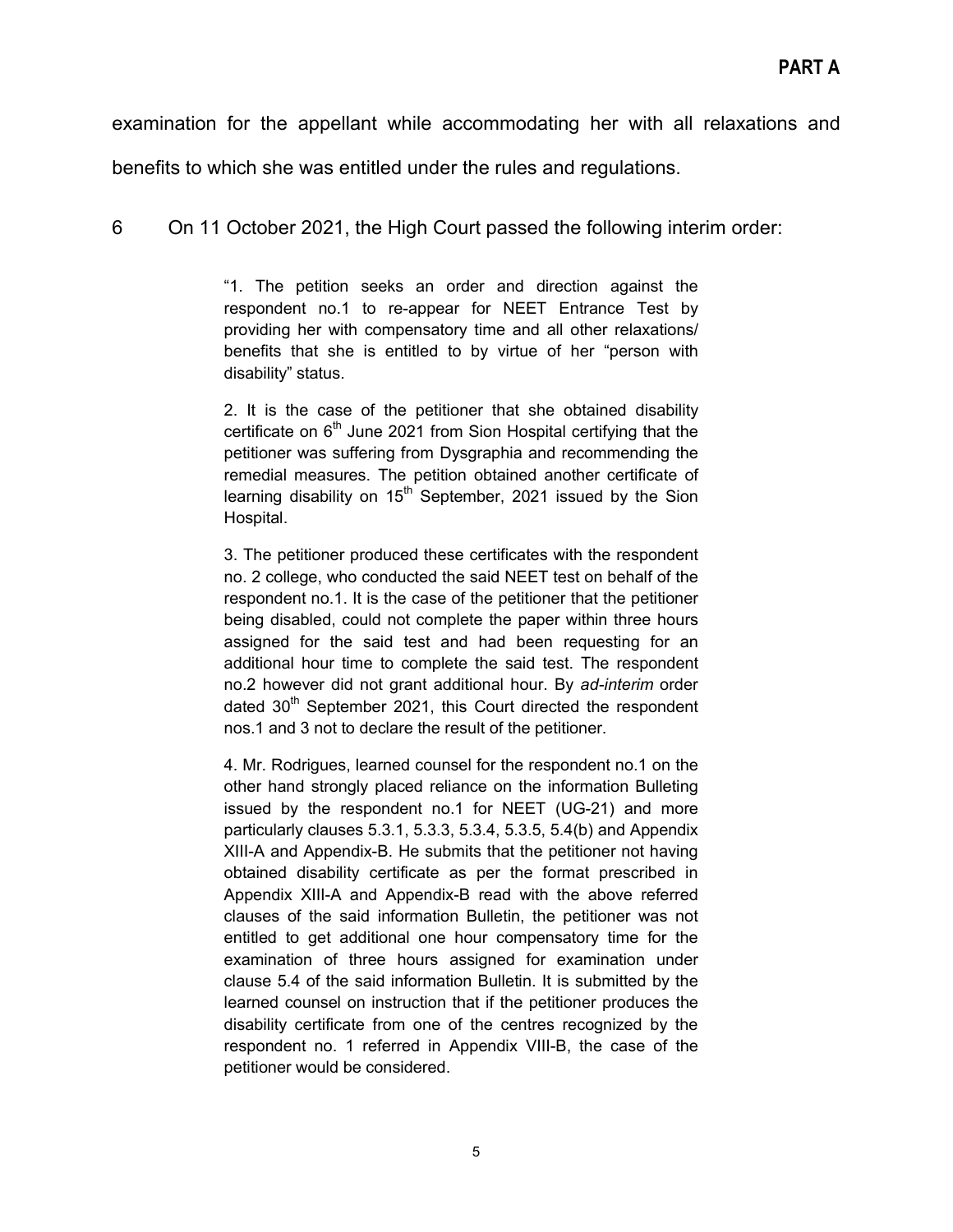5. It is not in dispute that the respondent no. 3 college permitted the petitioner to appear for the said NEET test though the petitioner had produced the learning disability certificate issued by the Sion Hospital without raising any objection. It is the case of the petitioner that the petitioner had made a request to give the benefit of clause 5.4(b) for compensatory time of one hour for the examination of three hours. The petitioner had not used the facility of any scribe.

6. In view of the statement made by the learned counsel for the respondent no.1 and in view of the fact that the petitioner has already appeared in the said test without raising any objection by the respondent no.2, we direct the respondent no.1 to take appropriate decision on the application of the petitioner for reappearing in the said test keeping in mind the principles laid down by the Hon'ble Supreme Court in case of *Vikash Kumar vs. Union Public Services Commission & Others, (2021) 5 SCC 370* i.e. of reasonable accommodation by making adjustments to enable disabled person to effectively counter the barriers posed by disability person and sympathetically. **Learned counsel for the petitioner agrees to produce the certificate from one of the agency prescribed in the said Information Bulletin at Appendix VIII-B within one week from today. The respondent no.1 shall consider the certificate obtained by the petitioner from one of the agency prescribed Appendix VIII-B within one week from the date of the petitioner producing such certificate and shall communicate the decision that would be taken by the respondent no.1 to the petitioner within two days the date of taking a decision.** It is made clear that this order shall not be used as a precedent in any other matter.

7. Place the petition on board for admission first on board on  $28<sup>th</sup>$ October, 2021. Parties to act on the authenticated copy of this order."

#### (**emphasis supplied**)

7 In furtherance of the interim order of the High Court, the appellant stated that she approached the Grant Government Medical College, Mumbai (the sixth respondent) on 12 October 2021, but was informed that the certificate in the format prescribed under Appendix VIII-A is applicable at the time of admission when a PwD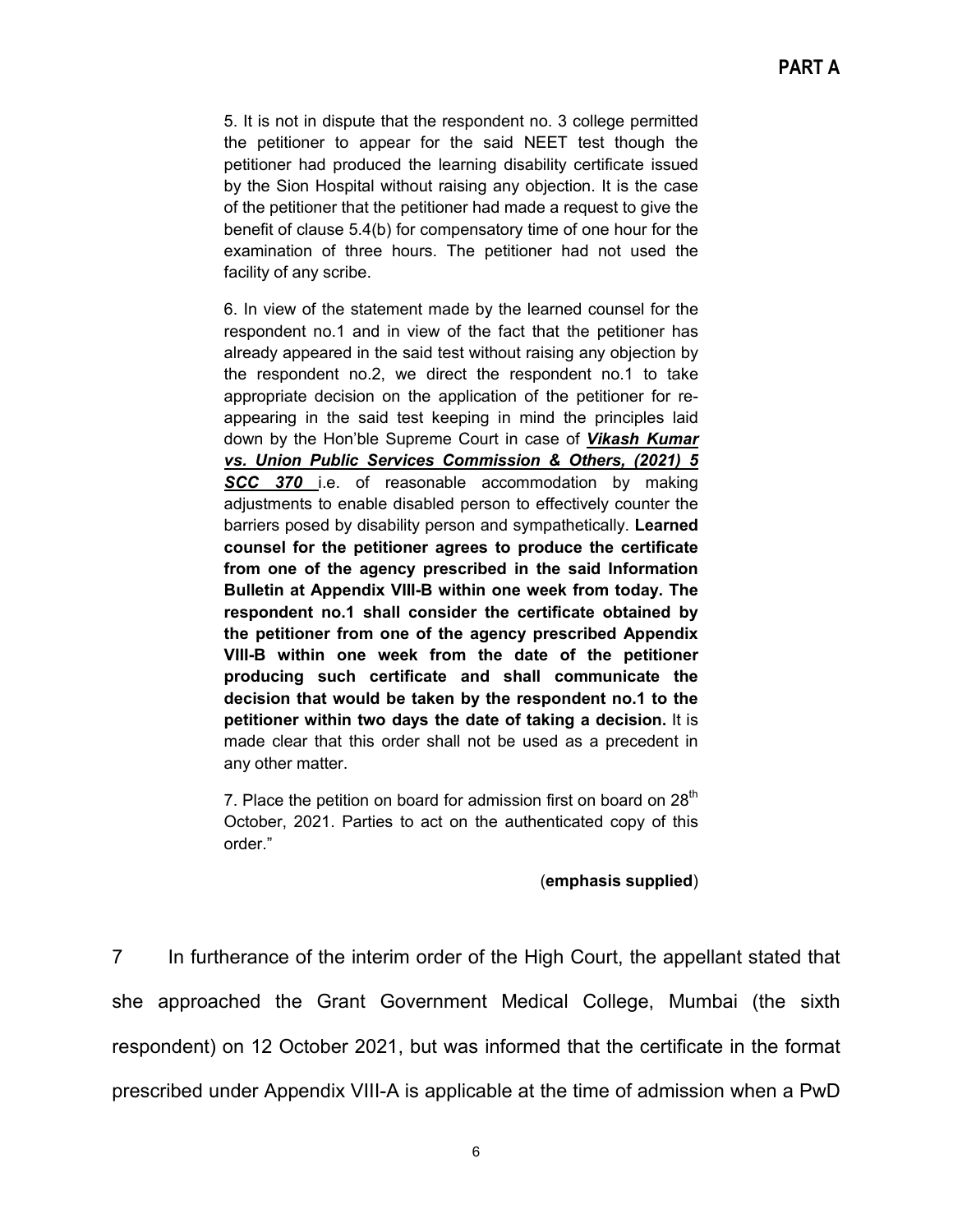candidate is claiming reservation and not for claiming relaxation and benefits during the examination. For further clarification, the appellant approached the Directorate of Medical Education and Research (the fifth respondent). The fifth respondent reiterated that the certificate under Appendix VIII-A cannot be issued before the declaration of results.

8 On 26 October 2021, an additional affidavit was filed by the appellant placing relevant material to indicate that a certificate conforming to Appendix VIII-A is issued only after the declaration of results and was required only at the time of seeking admission. By the impugned judgment dated 29 October 2021, a Division Bench of the High Court dismissed the appellant's writ petition. While dismissing the petition, the High Court has noted that the statement which was made on behalf of the first respondent that the appellant's case would be considered if a certificate is produced from one of the centres referred in Appendix VIII-B was incorrect and was made by the counsel due to a "miscommunication". Despite noting the appellant's contention that she is not required to obtain any such certificate from the agency prescribed in Appendix VIII-B, the High Court declined to entertain the petition for the following reasons:

> "7. It is not in dispute that the certificate produced by the petitioner from Sion Hospital was not from one of the designated agency prescribed in Appendix-Vlll-B. lt is also not in dispute that even pursuant to the opportunity granted by this Court on  $11<sup>th</sup>$  October, 2021 to the petitioner to produce the certificate in terms of the statement made by the learned counsel for the petitioner, the petitioner has not produced the certificate from the said agency prescribed in Appendix Vlll-8 even at this stage.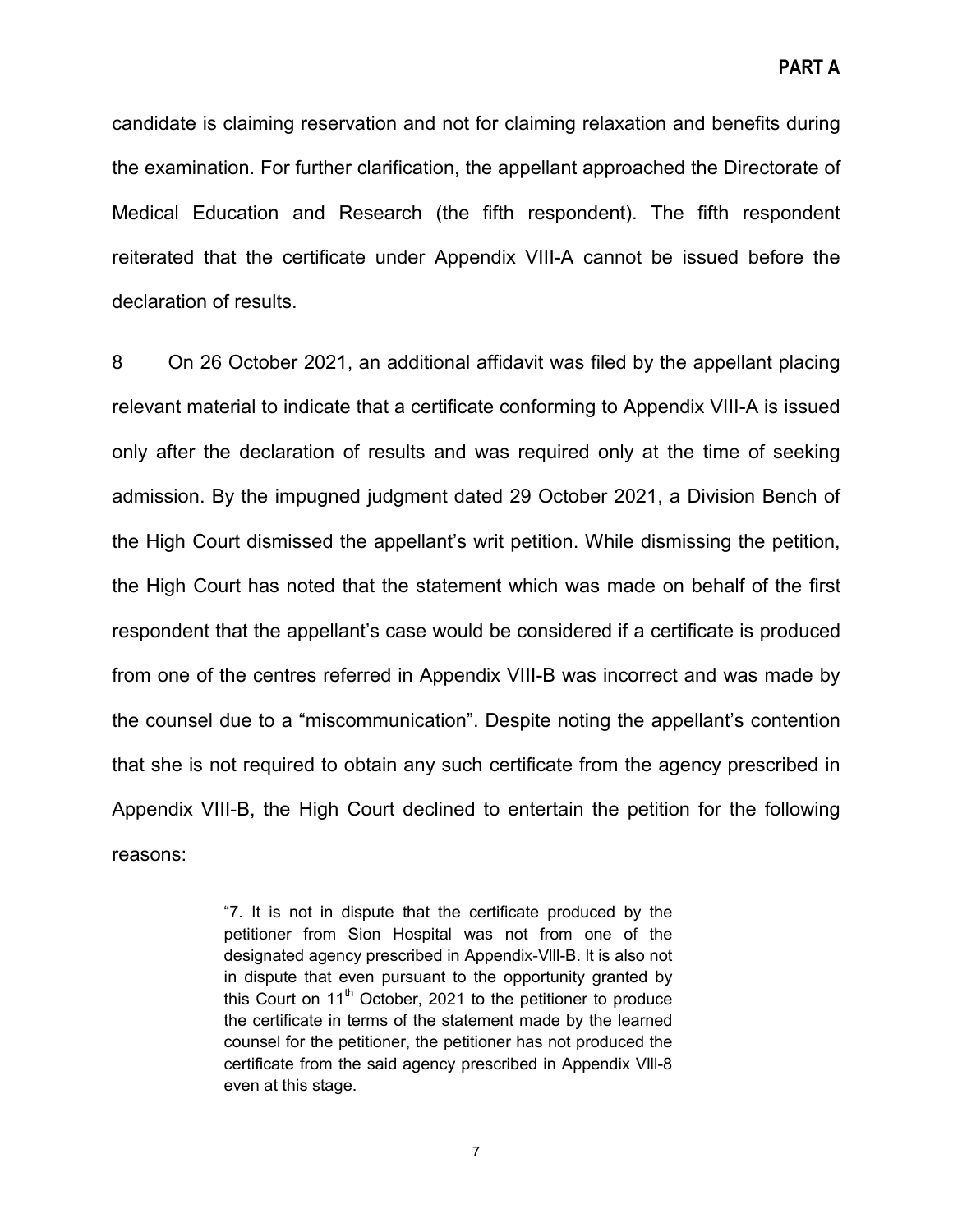8. We are therefore not inclined to grant prayer clause (a) thereby allowing the petitioner to appear for the NEET Entrance Test by providing her with the compensatory time, and all other relaxations/benefits that she is claiming to be entitled to by virtue of her person with the purported disability status….."

9 Nonetheless, the Division Bench observed that if the appellant submits a representation to the first respondent, that would be duly considered within four weeks. The High Court has also adverted to an ad-interim order dated 28 October 2021 of this Court in a Special Leave Petition under Article 136 of the Constitution instituted by the first respondent (**National Testing Agency** v. **Vaishnavi Vijay Bhopale**<sup>7</sup>). This Court has stayed an interim order of the High Court directing a fresh examination in that case. Relying on the interim order of this Court dated 28 October 2021, the High Court vacated its interim order and dismissed the writ petition filed by the appellant.

10 We have heard Mr Rushabh Vidyarthi, learned counsel appearing for the appellant and Mr Rupesh Kumar, learned counsel for the first respondent, who has appeared on caveat. Since the dispute essentially concerns the appellant and the first respondent, notice to the other respondents is dispensed with.

 $7$  Special Leave Petition (C) 17027 of 2021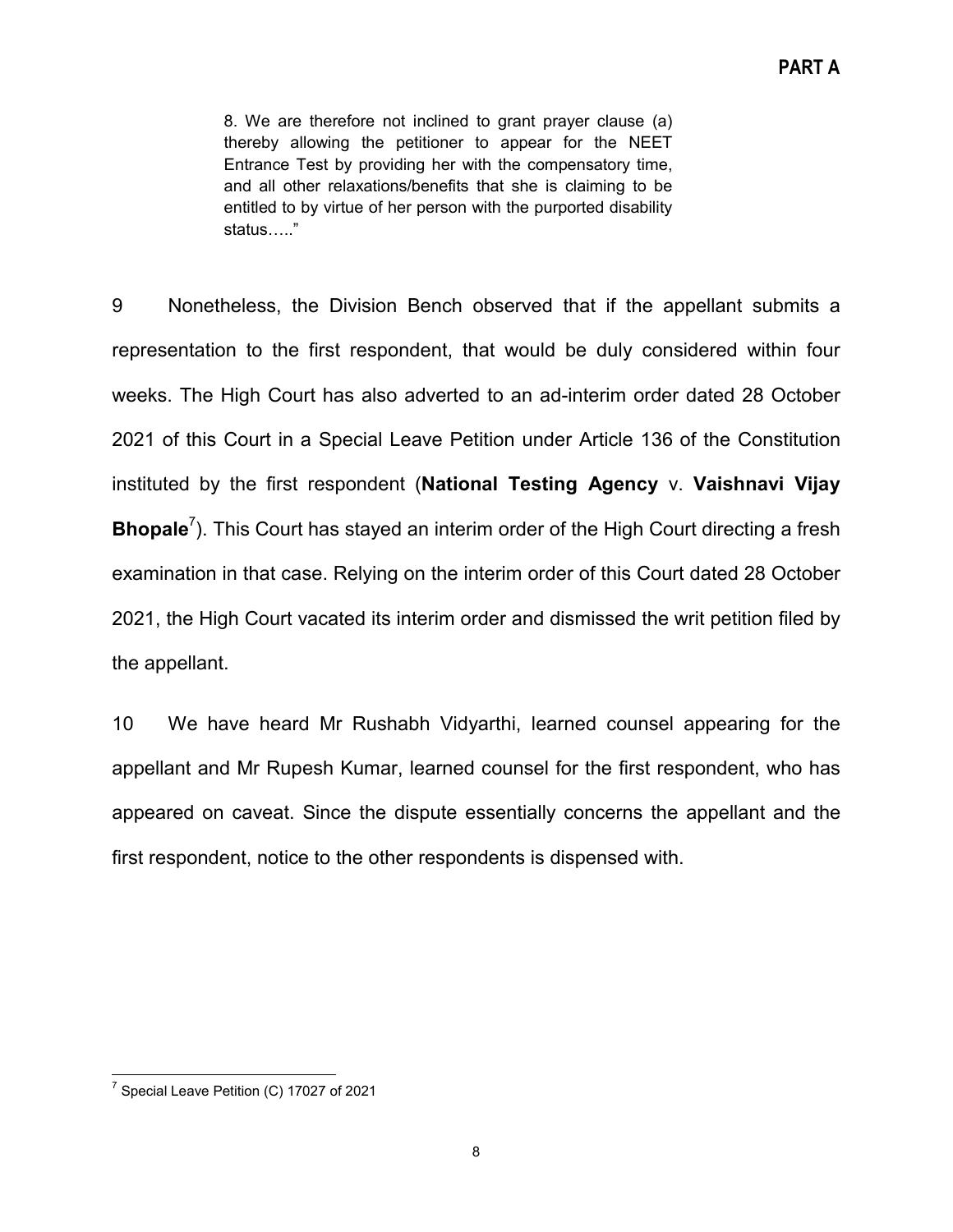# <span id="page-8-0"></span>**B Applicable laws and guidelines**

# <span id="page-8-1"></span>**B.1 Guidelines for Written Examination**

11 On 29 August 2018, the Ministry of Social Justice and Empowerment (Department of Empowerment of Persons with Disabilities) issued guidelines for conducting a written examination for PwBD. The Guidelines for Written Examinations underscore the need for a comprehensive policy. In this regard, Paragraph 1, Clause II stipulates:

> "II. There should be a uniform and comprehensive policy across the country for persons with benchmark disabilities for written examination taking into account improvement in technology and new avenues opened to the persons with benchmark disabilities providing a level playing field. Policy should also have flexibility to accommodate the specific needs of case-to-case basis."

Paragraph 1, Clause III provides that there is no need to stipulate separate criteria for regular and competitive examinations. The remaining guidelines prescribe several facilities by way of reasonable accommodation. Broadly, they provide for the following entitlements:

- (i) The facility of Scribe/Reader/Lab Assistant to a PwBD who has limitation in writing including that of speed, at their option;
- (ii) An option of choosing the mode for taking the examinations such as Braille, computer, or large print; and
- (iii) Compensatory time for appearing in the examination.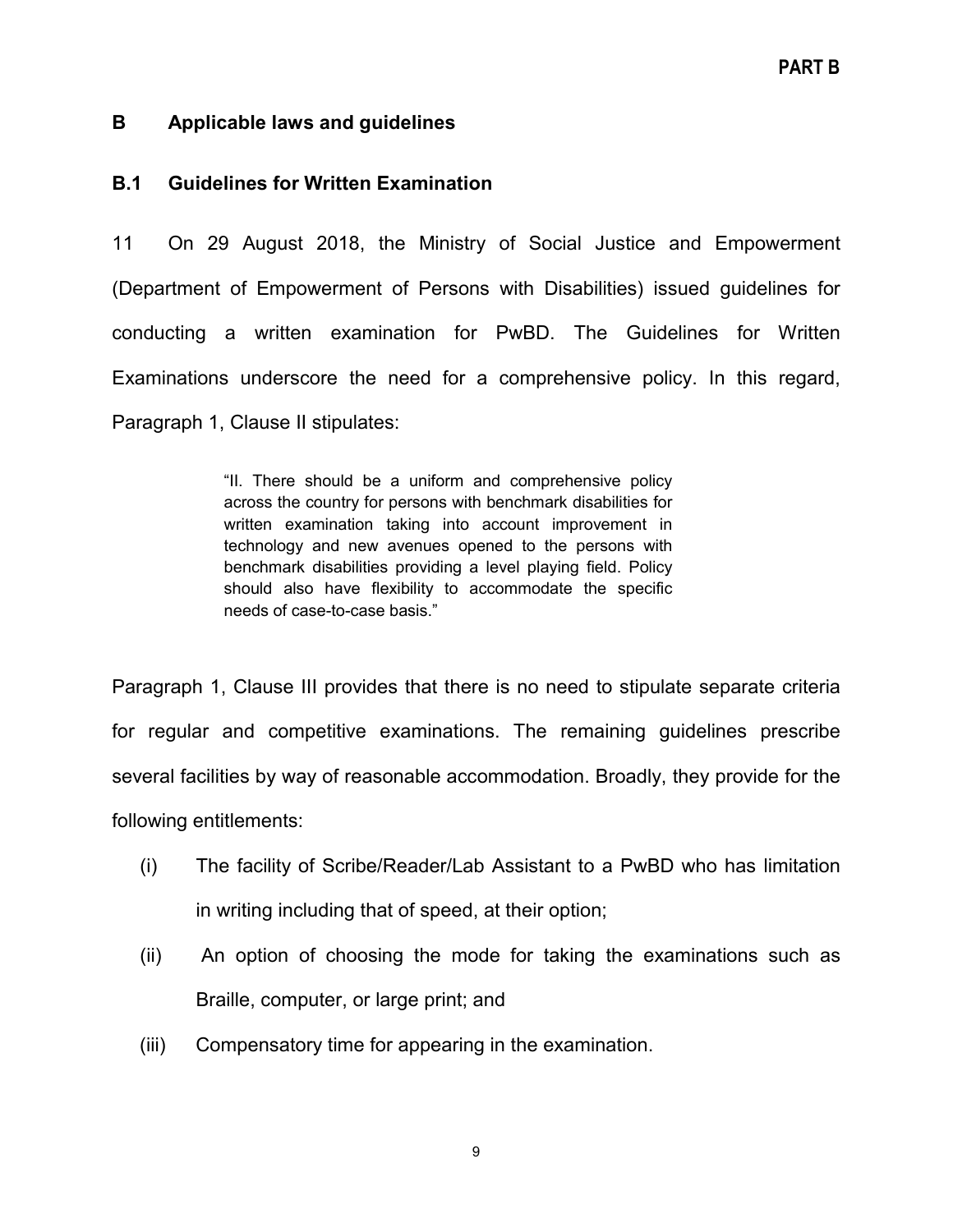# 12 Paragraph 1, Clause XII of the Guidelines for Written Examinations provides

for compensatory time in the following terms:

"The word "extra time or additional time" that is being currently used should be changed to "compensatory time" and the same should not be less than 20 minutes per hour of examination for persons who are allowed use of scribe/reader/lab assistant. All the candidates with benchmark disability not availing the facility of scribe may be allowed additional time of minimum of one hour for examination of 3 hours duration. In case the duration of the examination is less than an hour, then the duration of additional time should be allowed on pro-rata basis. Additional time should not be less than 5 minutes and should be in the multiple of 5."

Paragraph 2 of the notification issuing the guidelines stipulates that they should be "scrupulously followed". All recruitment agencies, academic/examination bodies etc. under the administrative control of each ministry or department were to be advised to ensure compliance.

# <span id="page-9-0"></span>**B.2 NEET Bulletin 2021**

13 Chapter V of the NEET Bulletin 2021, issued by the first respondent, deals with "Counselling And Reservation For Admission To MBBS And BDS Courses". In compliance with the Ministry of Social Justice and Empowerment's Guidelines for Written Examination, Clause 5.4 deals with the facilities to be provided to PwBD candidates while appearing in the examination. Clause 5.4 is extracted below:

# "**5.4 Facilities for PwBD candidates to appear in the exam**

As per the Guidelines issued by the Department of Empowerment of Persons with Disabilities (Divyangian) under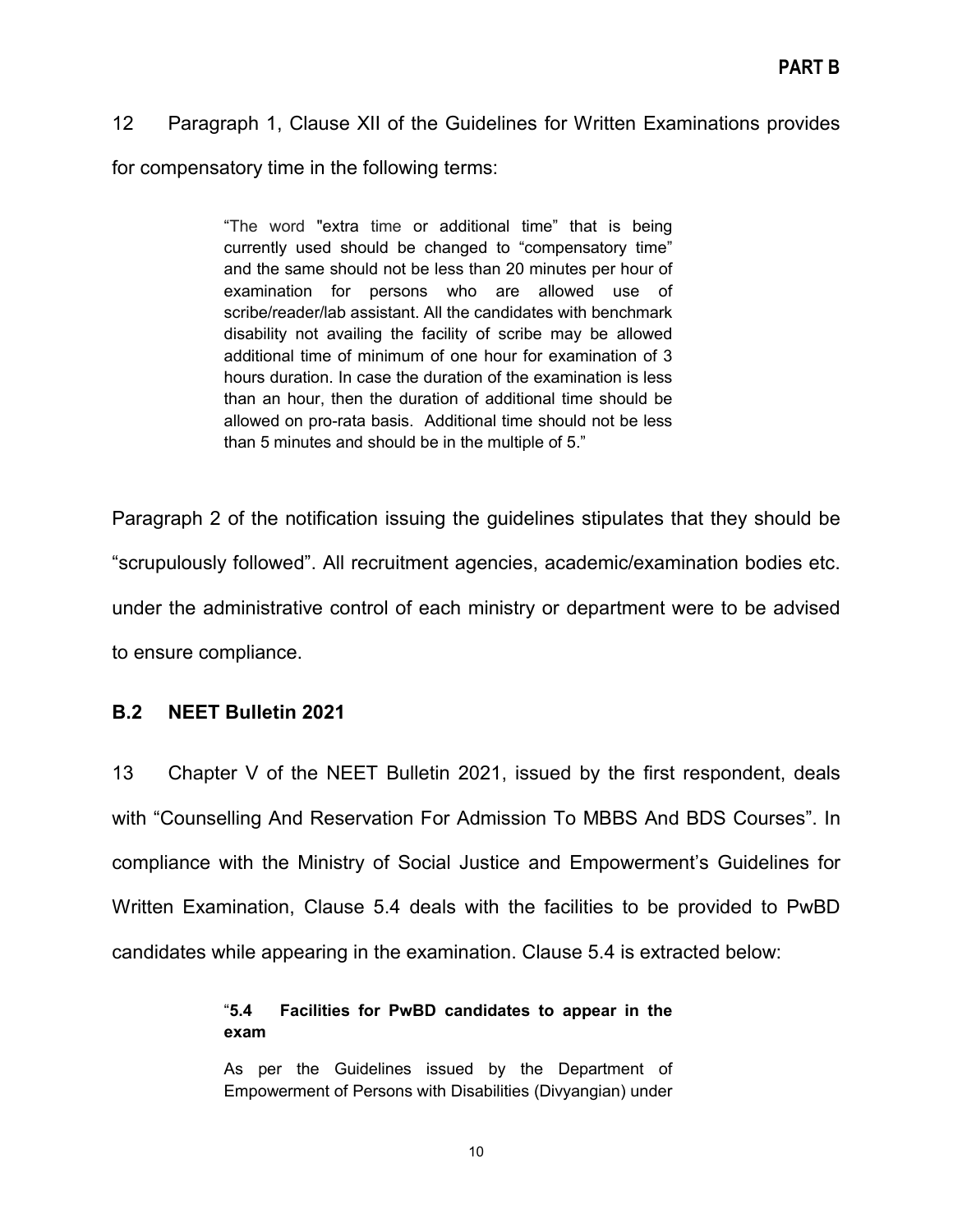the Ministry of Social Justice & Empowerment from time to time on the subject "*Written Examination for Persons with Benchmark Disabilities",* a candidate with one of the benchmark disabilities (as defined in Section 2(r) of RPwBD Act, 2016) holding a Disability Certificate in the format prescribed in Appendix-VIII-A is entitled to the following facilities:

- a. The facility of Scribe, in case he/she has a physical limitation and a scribe is essential to write the Examination on his/her behalf, being so certified by a CMO/Civil Surgeon/Medical Superintendent of a Govt. Health Care Institution in the format given at Appendix-VIII-C. However, as a measure of caution and due to the prevailing circumstances of COVID-19 Pandemic, such candidate is required to bring his/her own Scribe alongwith a Letter of Undertaking given at Appendix-VIII-D, for using own scribe in the format.
- b. Compensatory time of one hour for the Examination of three hours duration, whether such candidate uses the facility of Scribe or not.

[……..]

Note:

- 1. The minimum degree of disability should be 40% (Benchmark Disability) in order to be eligible for availing reservation for persons with specified disability (For details refer to Appendix-VIII).
- 2. The extent of "specified disability" in a person shall be assessed in accordance with the "Guidelines for the purpose of assessing the extent of specified disability in a person included under the Rights of Persons with Disabilities Act, 2016 (49 of 2016)" notified in the Gazette of India by the Ministry of Social Justice and Empowerment [Department of Empowerment of Persons with Disabilities (Divyangjan)] on 4th January 2018.
- 3. No change in the category will be entertained after the last date specified by *NTA* for *NEET(UG)-2021* Registration and no subsequent changes will be effective after the declaration of *NTA NEET (UG) Score 2021*."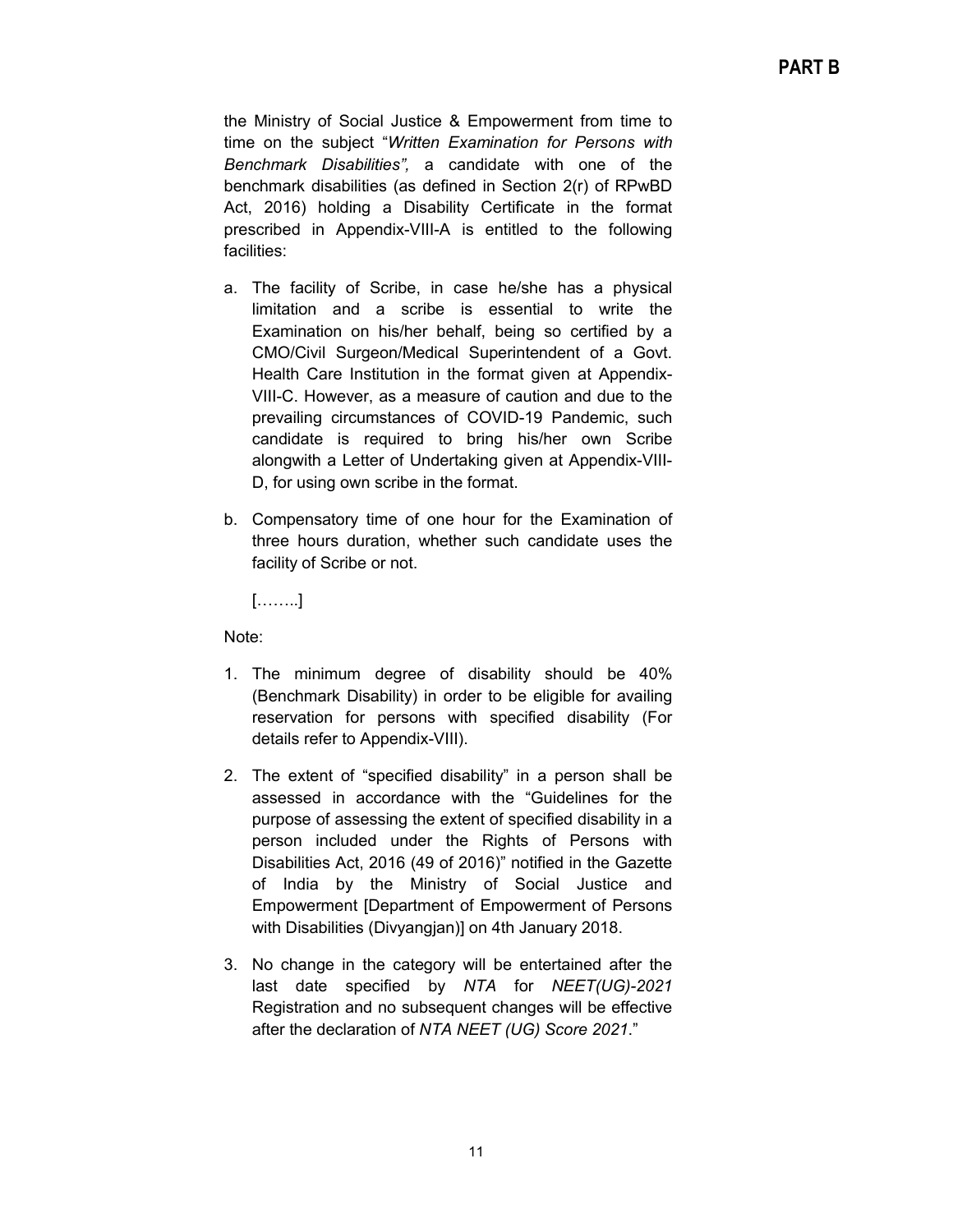14 Appendix VIII-A of the NEET Bulletin 2021 provides for the format for a certificate of disability. The relevant portion of the prescribed form for such a certificate is extracted below:

#### " **Appendix-VIII-A**

#### **CERTIFICATE OF DISABILITY**

#### **(As per Gazette Notification No MCI-18(1)/2018-Med./187262 dated 5th Feb 2019/13th May-2019 for Admission to Medical Courses in All India Quota)**

[….]

| words) (in Figures)                                         |                                               |  |  |  |                                                                                                                |  |  |     |
|-------------------------------------------------------------|-----------------------------------------------|--|--|--|----------------------------------------------------------------------------------------------------------------|--|--|-----|
|                                                             |                                               |  |  |  | and the same of the same of the same of the same of the same of the same of the same of the same of the same o |  |  |     |
| Disability (Name of the Specified Disability)               |                                               |  |  |  |                                                                                                                |  |  |     |
|                                                             |                                               |  |  |  | Rank No. has the following                                                                                     |  |  |     |
| NEET Application No. ________________________ NEET Roll No. |                                               |  |  |  |                                                                                                                |  |  |     |
|                                                             |                                               |  |  |  |                                                                                                                |  |  |     |
| Aged                                                        |                                               |  |  |  | Mears Son/Daughter of                                                                                          |  |  | Mr. |
|                                                             | This is to certify that Dr./Mr./Ms.           |  |  |  |                                                                                                                |  |  |     |
| Name of the Designated Centre (as per Appendix-VIII-B) ____ |                                               |  |  |  |                                                                                                                |  |  |     |
|                                                             | Certificate No. _____________ Dated _________ |  |  |  |                                                                                                                |  |  |     |

#### • **Please tick on the Specified Disability**

[Assessment to be done in accordance with the Gazette Notification No. S076(E) dated 4th January 2018 of the Department of Empowerment of Persons with Disability (Divyangjan), Ministry of Social Justice & Empowerment]:

| S/No.   Disability | <b>Type of Disability</b> | <b>Specified Disability</b> |
|--------------------|---------------------------|-----------------------------|
| I ype              |                           |                             |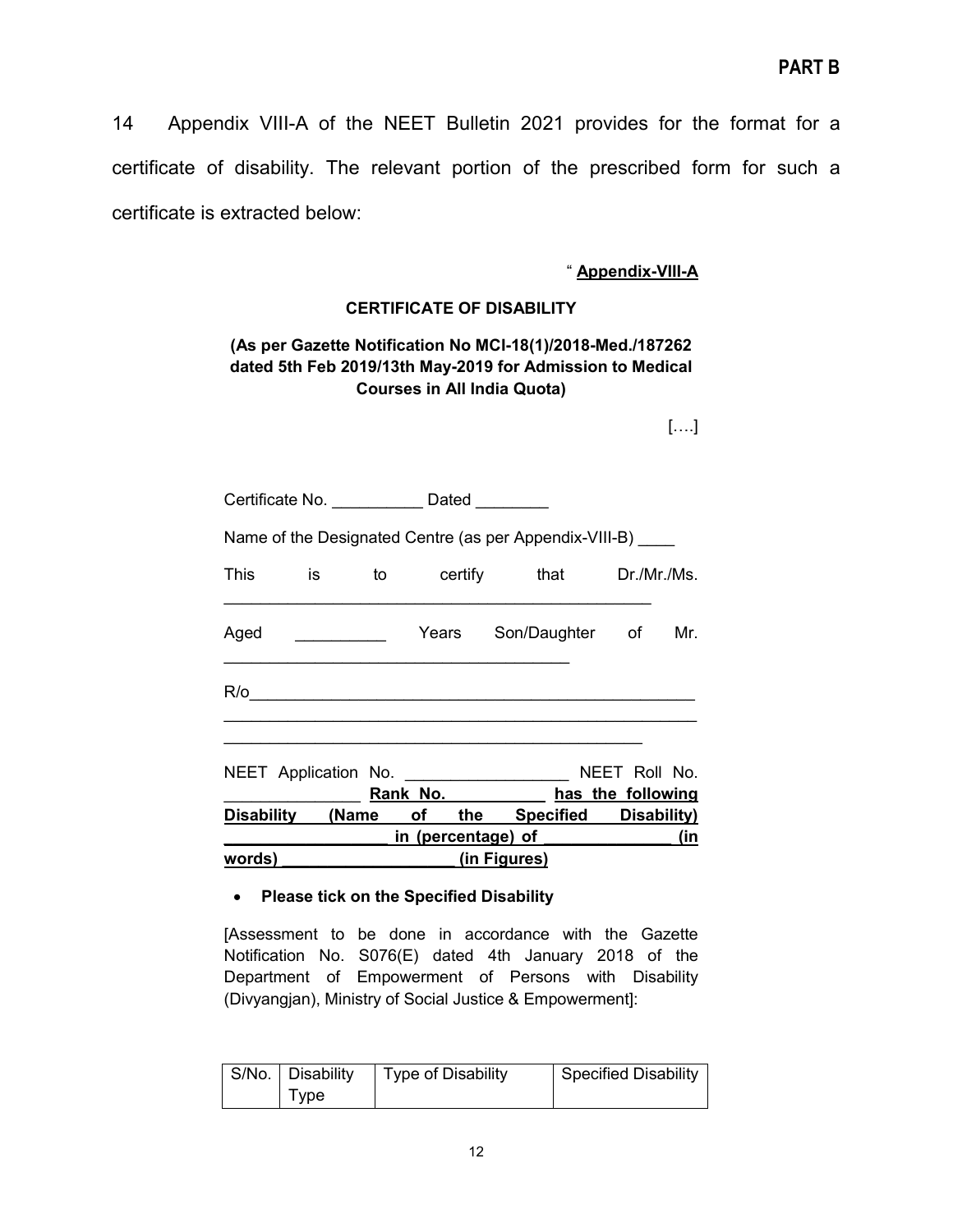| 1. | Physical<br><b>Disability</b>     | A. Locomotor<br><b>Disability</b><br>Visual Impairment<br>В.<br>С.<br>Hearing<br>Impairment<br>Speech<br>&<br>D.<br>Language | […….]                                                                                                                                                                                                      |
|----|-----------------------------------|------------------------------------------------------------------------------------------------------------------------------|------------------------------------------------------------------------------------------------------------------------------------------------------------------------------------------------------------|
| 2. | Intellectual<br><b>Disability</b> | <b>Disability</b>                                                                                                            | a. Specific<br>Learning<br><b>Disabilities</b><br>(Perceptual<br>Disabilities,<br>Dyslexia,<br>Dysgraphia,<br>Dyscalculia,<br>Dyspraxia &<br>Development<br>Aphasia)<br>b. Autism<br>spectrum<br>disorders |

 $[\ldots]$ "

# (**emphasis supplied**)

15 Appendix VIII-B provides for a list of authorised centres for the issuance of disability certificates. Appendix VIII-C provides for a format for a certificate regarding the physical limitation of an examinee to write the examination. The relevant portion of this certificate is extracted below:

**" Appendix-VIII-C**

#### CERTIFICATE REGARDING PHYSICAL LIMITATION IN AN EXAMINEE TO WRITE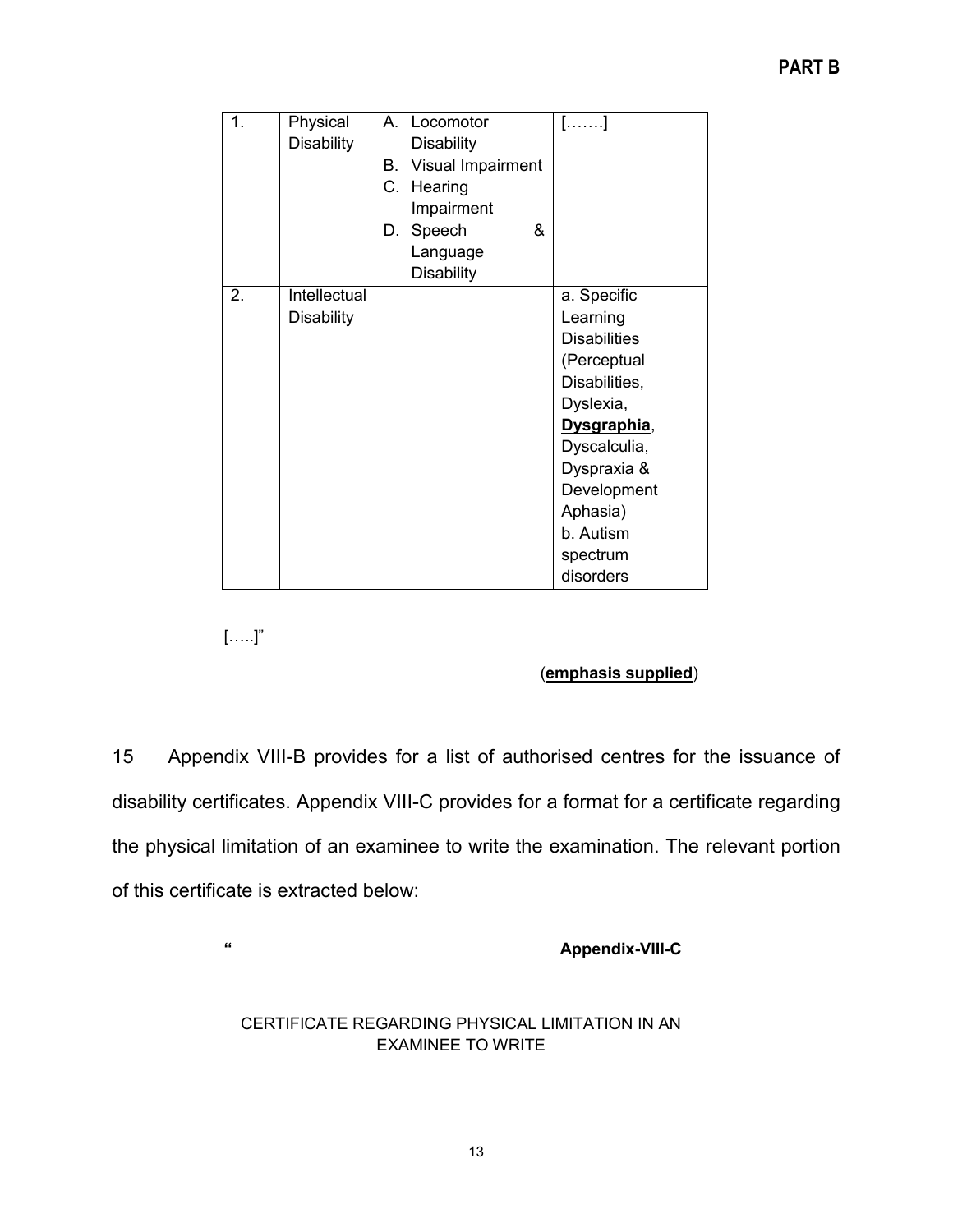This is to certify that I have examined Mr/Ms/Mrs \_\_\_\_\_\_\_\_\_\_\_\_\_\_\_\_\_ *(name of the candidate with disability)*, a person with \_\_\_\_\_\_\_\_\_\_\_\_\_\_ *(nature and percentage of disability as mentioned in the certificate of disability)*, S/o / D/o a resident of *(Village/District/State)* and to state that he/she has physical limitation which hampers his/her writing capabilities owing to his/her disability.

 $[\ldots]$ "

# <span id="page-13-0"></span>**C Submissions**

16 Mr Rushabh Vidyarthi, learned counsel appearing on behalf of the appellant has urged the following submissions:

- (i) In 2017, the appellant's school teachers suspected her to have a typical case of learning disabilities and advised her to seek an urgent diagnosis. The appellant was referred to LTMG Sion Hospital, Paediatric Neurodevelopment Centre where she was diagnosed with "Dysgraphia", popularly known as a "writer's cramp";
- (ii) On 6 June 2017, a certificate of disability was issued to the appellant by the LTMG Sion Hospital, Paediatric Neurodevelopment Centre. In March 2019, the appellant appeared for the class 10 CISCE examination where she was allowed the facility of a scribe. The appellant passed the class X examination with an aggregate of 92.5 per cent marks;
- (iii) In September 2021, the appellant passed her class XII examinations with an aggregate of 87.4 per cent marks and a best-of-four special score of 90.25 per cent;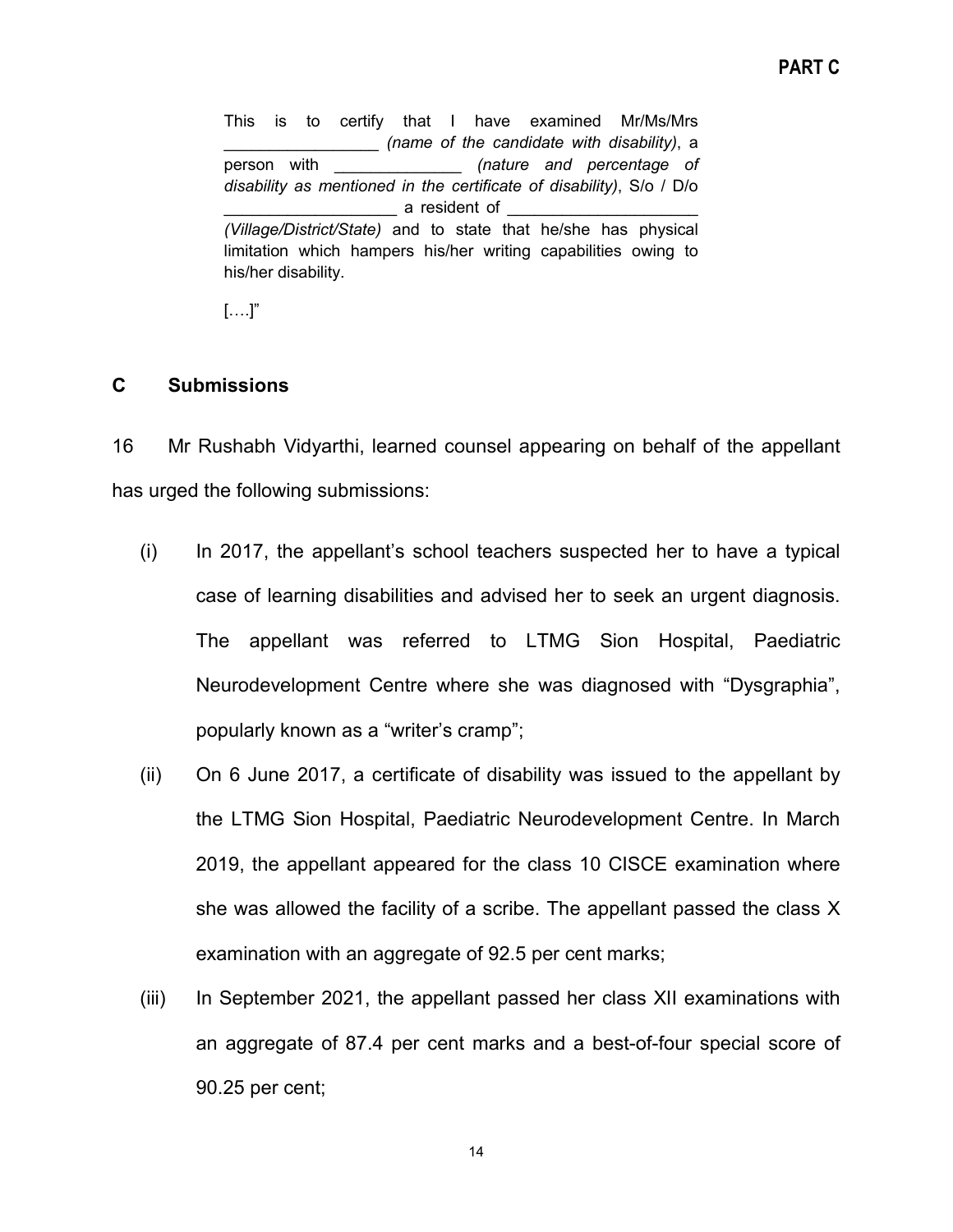- (iv) In anticipation of appearing for the NEET, the appellant approached Grant Medical College on 28 July 2021. She was directed to Cooper Hospital Mumbai and thereafter to LTMG Sion Hospital for carrying out requisite tests and for renewal of her earlier certificate dated 6 June 2017. The LTMG Sion Mumbai provided the appellant with a disability certificate dated 7 September 2021. However, they misspelt the name of her mother and the certificate was sent back for correction. The corrected certificate was issued on 15 September 2021 and uploaded by the Department of Empowerment of Persons with Disabilities, on the website of the Ministry of Social Justice and Empowerment, on 23 September 2021;
- (v) The admit card for the NEET required her to state her PwD status, which she answered in the affirmative;
- (vi) On 12 September 2021, the allotted examination centre did not grant her the compensatory hour on the ground that the centre was not informed of such a rule and "forcibly" collected her answer sheet along with the general category students; and
- (vii) The appellant lodged a protest with the first respondent by an email dated 12 September 2021 to which she received an auto-generated reply dated 13 September 2021.

17 Aggrieved by this, the appellant instituted a writ petition before the High Court of Judicature at Bombay. The following submissions were urged to assail the impugned judgement: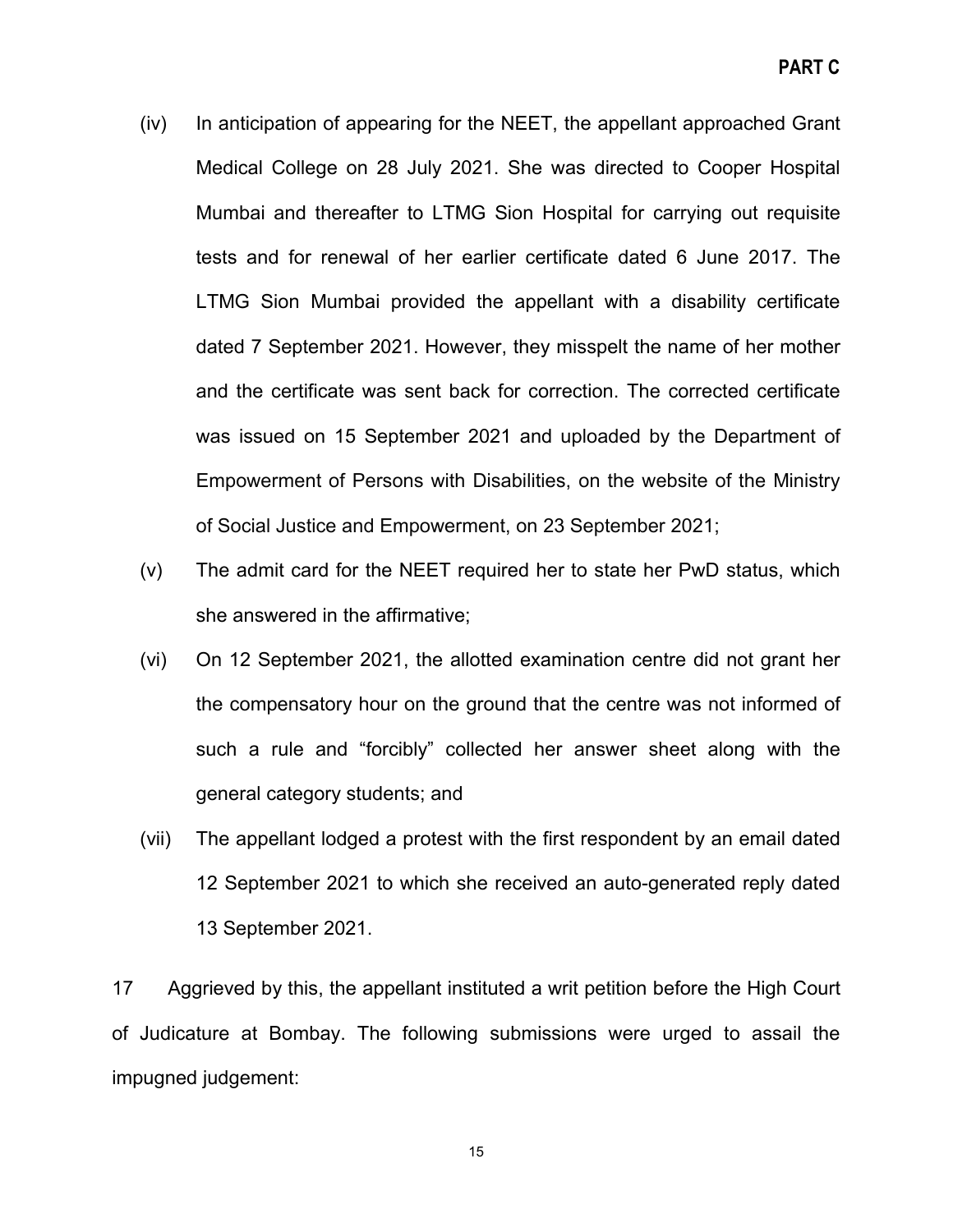- (i) Initially, when the appellant's writ petition came up before the Division Bench of the High Court on 30 September 2021, the first respondent requested for an adjournment to seek instructions on the grievance of the appellant and to make a statement on whether she could re-appear for the NEET;
- (ii) On 11 October 2021, the counsel for the first respondent stated before the High Court that since the appellant did not have a disability certificate in the prescribed format, she would be entitled to a compensatory hour only if she produced a disability certificate from one of the centres recognized by the first respondent in Appendix VIII-B to the NEET Bulletin 2021. The counsel for the first respondent stated that her case could be considered upon production of a valid certificate. It was in this backdrop that the High Court directed the first respondent to take an appropriate decision on the application of the appellant for re-appearing in the NEET;
- (iii) Since the fifth and sixth respondents refused to issue the certificate in the format prescribed in Appendix VIII-B, the appellant approached the High Court with permission to file an affidavit and implead the fifth and sixth respondents. On 25 October 2021, the High Court permitted the appellant to file an affidavit for placing this development on the record. The appellant thereupon filed an affidavit;
- (iv) In the hearing held before the High Court on 11 October 2021, the first respondent urged that the appellant had not obtained a certificate in terms of Appendix VIII-A. The appellant responded by submitting that the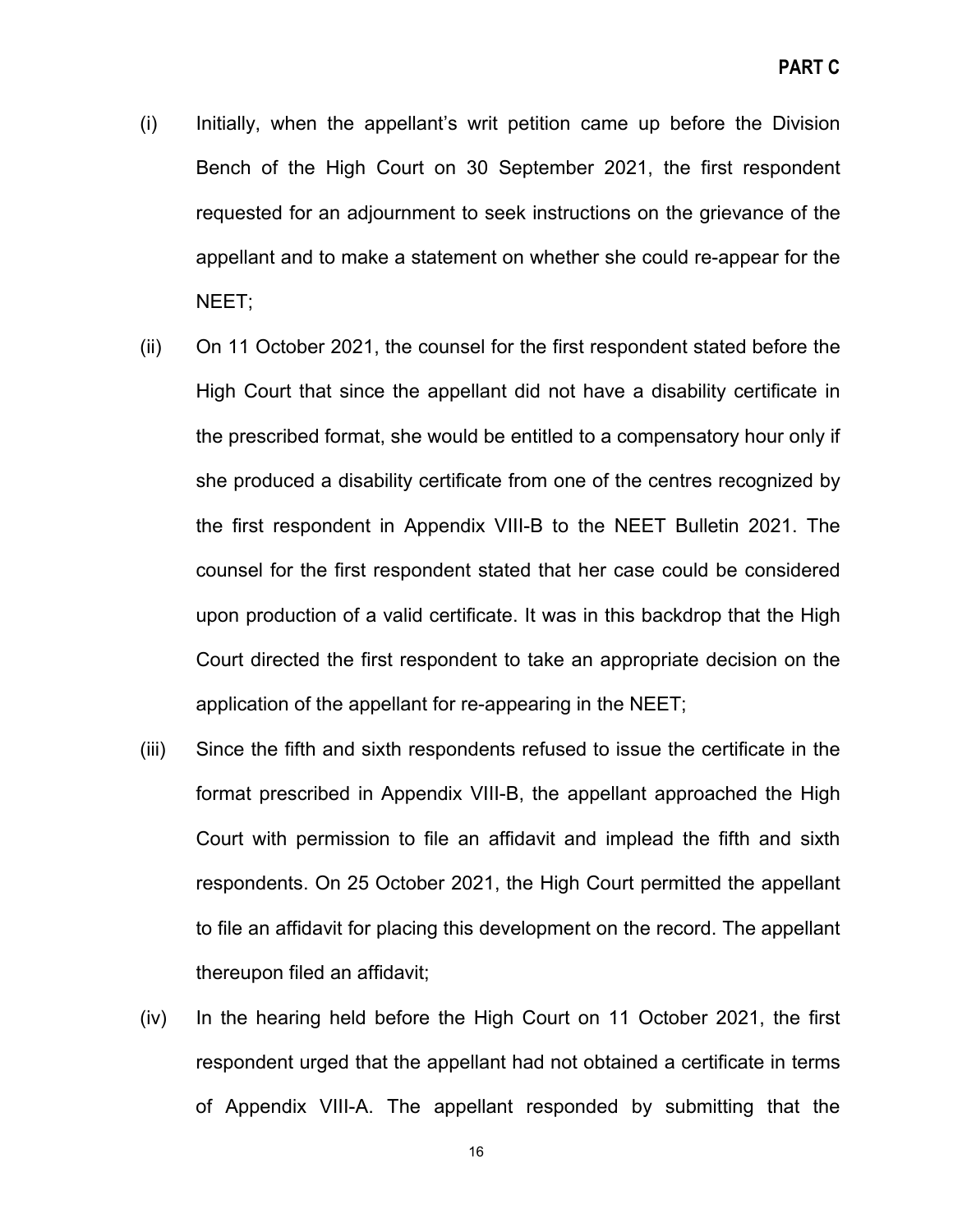certificate prescribed in Appendix VIII-A is applicable only at the stage of counselling and admission, and not at the stage of the examination. This is evident from the format which mandates that the candidate has to fill their rank secured in the examination which evidently is not available until a candidate appears in an examination and the results are declared. Furthermore, the certificate requires the candidate to mention a NEET roll number which is notified only four days prior to the date of the examination. Hence, it would be impractical to presume that a candidate would be able to secure an Appendix VIII-A certificate within a time gap of mere four days. Yet, the Division Bench incorrectly dismissed her petition for failure to produce the Appendix VIII-A certificate on the day of the NEET;

- (v) The first respondent has misunderstood the different stages and distinct relaxations which are granted to a student with a specified disability. The grant of compensatory time is an intrinsic element of the requirement of an inclusive education under Section 17(i) of the RPwD Act 2016. In distinction from this, reservation in higher educational institutions is provided in Section 32 of the RPwD Act 2016. The former is comprised in Chapter III while the latter is prescribed in Chapter VI; and
- (vi) The Guidelines for Written Examination dated 29 August 2018, formulated by the Ministry of Social Justice and Empowerment, have to be followed by all examining bodies, including the first respondent.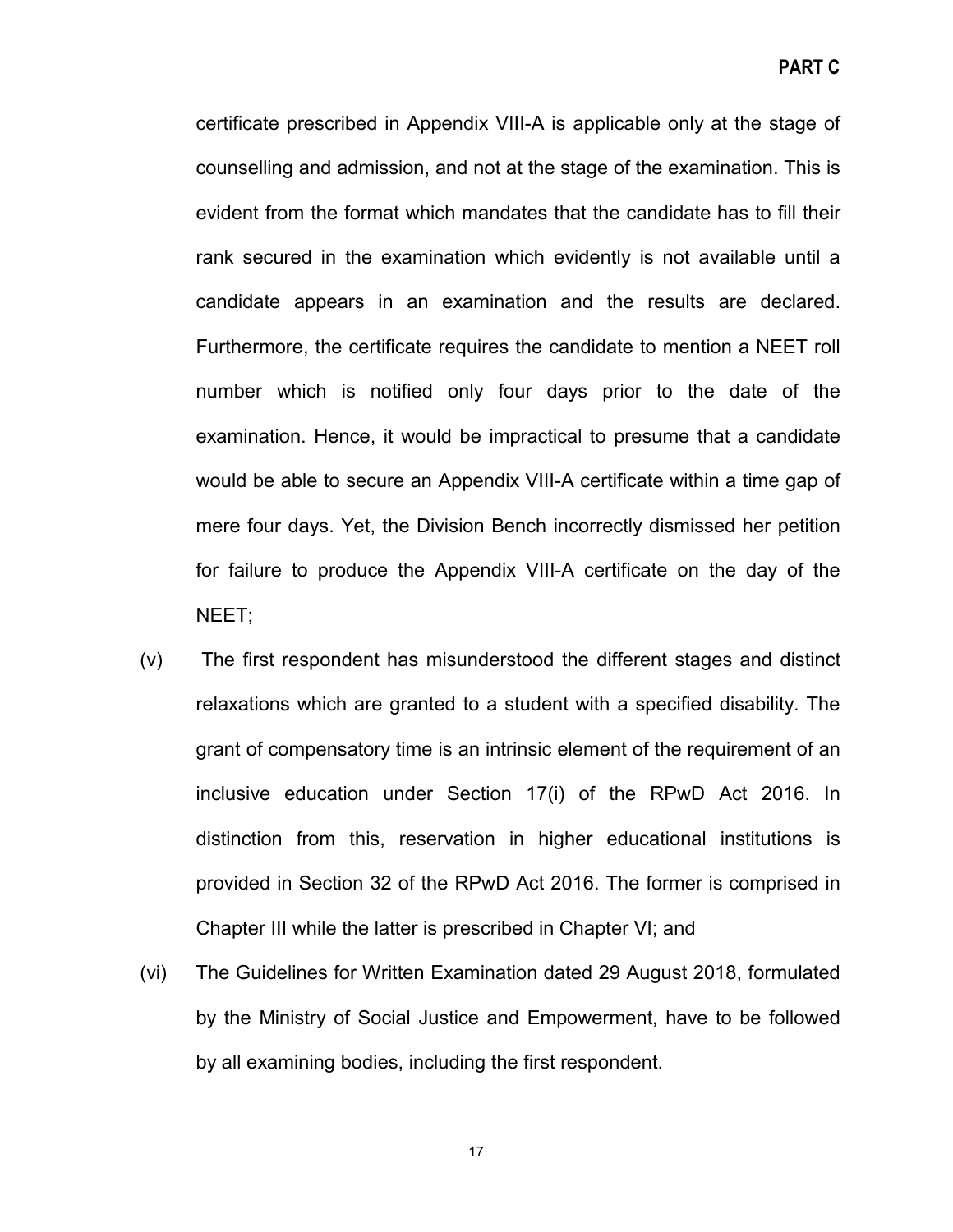18 Mr Rupesh Kumar, learned counsel appearing on behalf of the first respondent has urged the following submissions:

- (i) The appellant had appeared in NEET and attempted 84 out of 180 questions. She answered 50 questions correctly and 34 incorrectly, and was awarded 166 marks out of 720 marks;
- (ii) The appellant secured Rank 1721 in the PwD category, Rank 206003 in the General category, and her All India Rank for counselling is 661699;
- (iii) The first respondent considered the case of the appellant and deliberated over whether some relief could be granted to the appellant, such as by awarding proportionate marks. However, a total of 15,44,275 candidates appeared for the examination, for whom the All India Rank list has been sent to the Directorate UR of Health Services to conduct counselling for admission. Any alteration in the result at this stage would cause prejudice to the candidates ranked above the appellant;
- (iv) The alteration of the rank list may also cause further delays in the completion of the admission process; and
- (v) To bring more clarity and sensitization towards the requirement of Scribe and 'compensatory time' for the NEET (UG) 2022, guidelines would be issued to all stakeholders (such as candidates, invigilators and superintendents). The candidate would have to declare their disability status, type of disability and whether they would be requiring compensatory time in the application form. Along with this, the application form would require the certificate of disability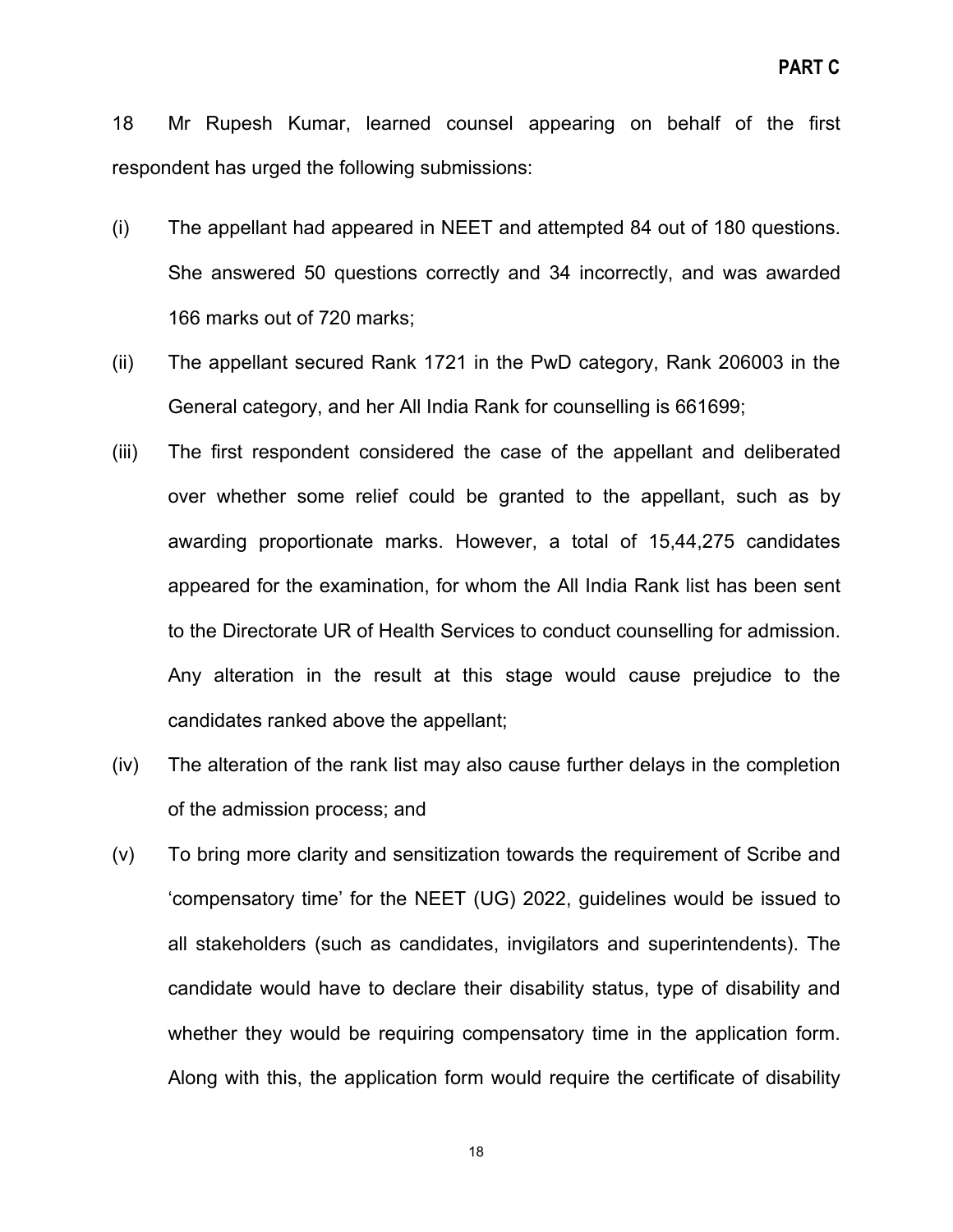to be uploaded at the time of registration. Further, the admit card of the candidate would reflect these details. In addition to this, several guidelines would be issued to the invigilators, centre superintendents and city coordinators to avoid the present situation.

19 The rival submissions come up for analysis.

#### <span id="page-18-0"></span>**D Analysis**

20 The grievance of the appellant, as we have noted in the prefatory part of this judgment, is that on 12 September 2021, the allotted examination centre did not grant her the compensatory hour on the ground that the centre was not informed of such a rule. As noted earlier, Dysgraphia is contemplated as a specified disability in Entry 2(a) of the Schedule to the RPwD Act, 2016 which is as follows:

#### "**Specified Disability**

2. Intellectual disability, a condition characterised by significant limitation both in intellectual functioning (reasoning(sic), learning, problem solving) and in adaptive behaviour which covers a range of every day, social and practical skills, including—

(a) "specific learning disabilities" means a heterogeneous group of conditions wherein there is a deficit in processing language, spoken or written, that may manifest itself as a difficulty to comprehend, speak, read, write, spell, or to do mathematical calculations and includes such conditions as perceptual disabilities, dyslexia, **dysgraphia**, dyscalculia, dyspraxia and developmental aphasia;

(b) "autism spectrum disorder" means a neuro-developmental condition typically appearing in the first three years of life that significantly affects a person's ability to communicate, understand relationships and relate to others, and is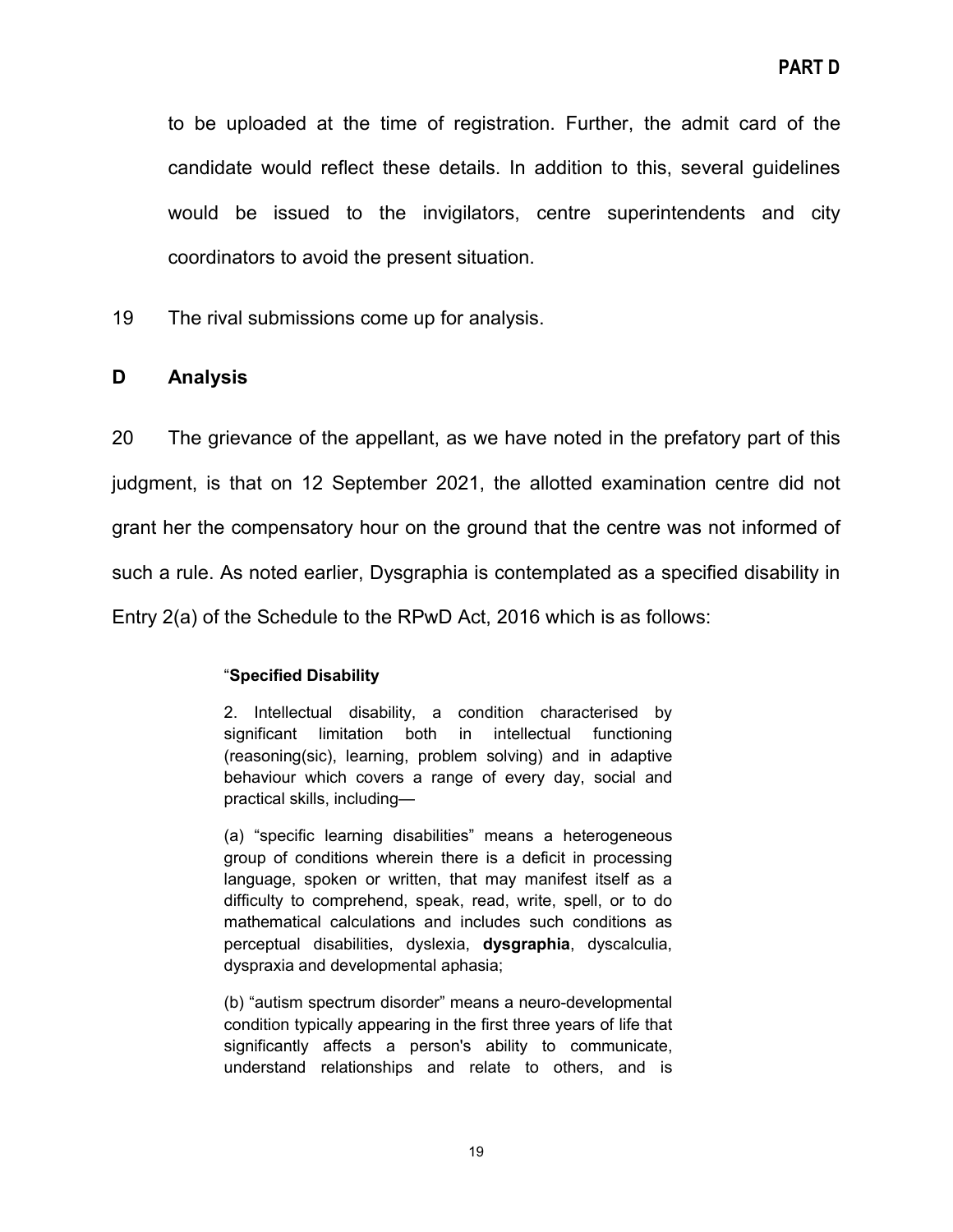frequently associated with unusal or stereotypical rituals or behaviours."

#### (**emphasis supplied**)

Dysgraphia causes impaired handwriting and demonstrates inconsistent handwriting, poor spelling and spacing, transcription difficulties and difficulties in coherence. Through the appellant's certificates dated 6 June 2017 and 23 September 2021, it is evident that she is a PwBD having dysgraphia, for the purposes of Section 2(r) of the RPwD Act 2016.

21 The crux of the matter urged before this Court is whether the appellant was entitled to an hour's worth of compensatory time owing to her PwD status under the NEET Bulletin 2021 and the Guidelines for Written Examination issued by the Ministry of Social Empowerment and Justice on 29 August 2018.

# <span id="page-19-0"></span>**D.1 Obligations under the NEET Bulletin 2021**

22 The roles, powers and functions of the first respondent are specified in the NEET Bulletin 2021. Para 2.3 of the NEET Bulletin 2021 contains necessary disclaimers and clarifies the functions of the first respondent. The relevant subclauses are extracted below:

> "2.3.1. The responsibility of NTA is limited to inviting online applications, the conduct of the entrance test, declaration of the result, and providing All India Rank (AIR) to the *Directorate General of Health Services, Ministry of Health and Family Welfare, Government of India*.

> 2.3.2. The Information contained in this Information Bulletin relating to the pattern of exam, syllabus, eligibility criteria for appearing in NEET (UG), the quota of seats, reservation, PwBD, admission norms /procedure pertaining to the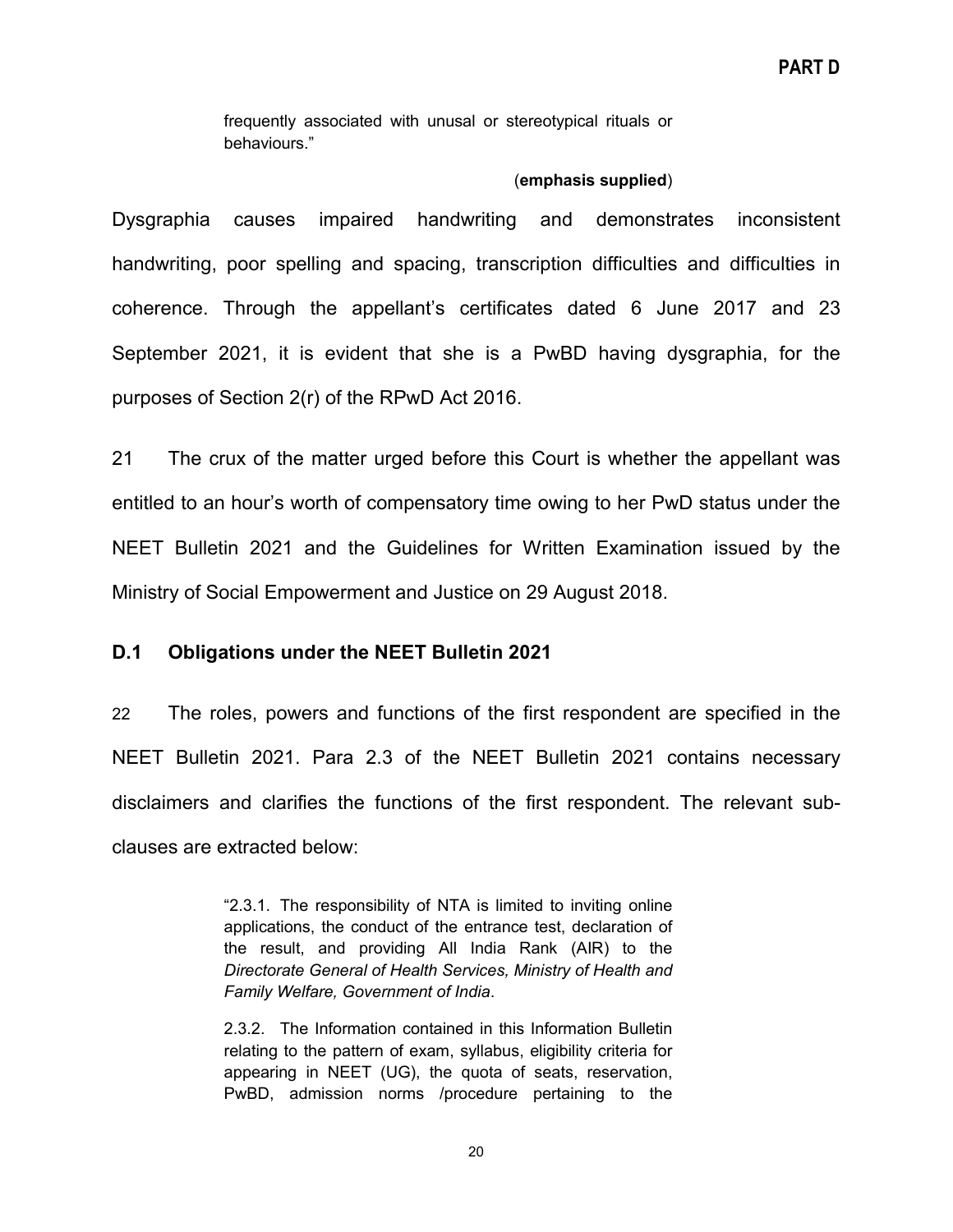concerned courses are as per the norms set out by the respective Regulatory Bodies.

2.3.3 The Result and All India Rank of NEET (UG) will be prepared /notified by NTA as per the norms/criteria fixed by the NMC / DGHS (for MBBBS/BDS) and by CCIM (for BAMS/BSMS/BUMS) and by CCH (for BHMS).

2.3.4 Hence, in case of any doubt/ dispute; the Information in respect of the above-mentioned subject matters, as provided in the respective regulations/notifications of the concerned Regulatory Bodies, shall be considered as authentic and final."

The above extract indicates that the role of the first respondent is to notify online applications, conduct an entrance test, declare the result and provide the All India Rank to the Directorate General of Health Services<sup>8</sup>. The information which is specified in the NEET Bulletin 2021, including in regard to the pattern of examination, syllabus, eligibility, quotas of seats for reservation, PwBD, and admission norms/procedures are in accordance with the norms prescribed by the concerned regulatory bodies. Consequently, in the event of doubt or dispute, the information provided by the regulations/notifications of the regulatory bodies are to be treated as authentic and final.

23 Para 5.3 of the NEET Bulletin 2021 specifically provides guidelines for PwD candidates. They are in the following terms:

#### "5.3 **Guidelines for PwD Candidates**

5.3.1. **The candidates with a Disability shall be considered for admission in medical course against 5% of the total seats, in accordance with the criteria**

<sup>8</sup> "**DGHS**"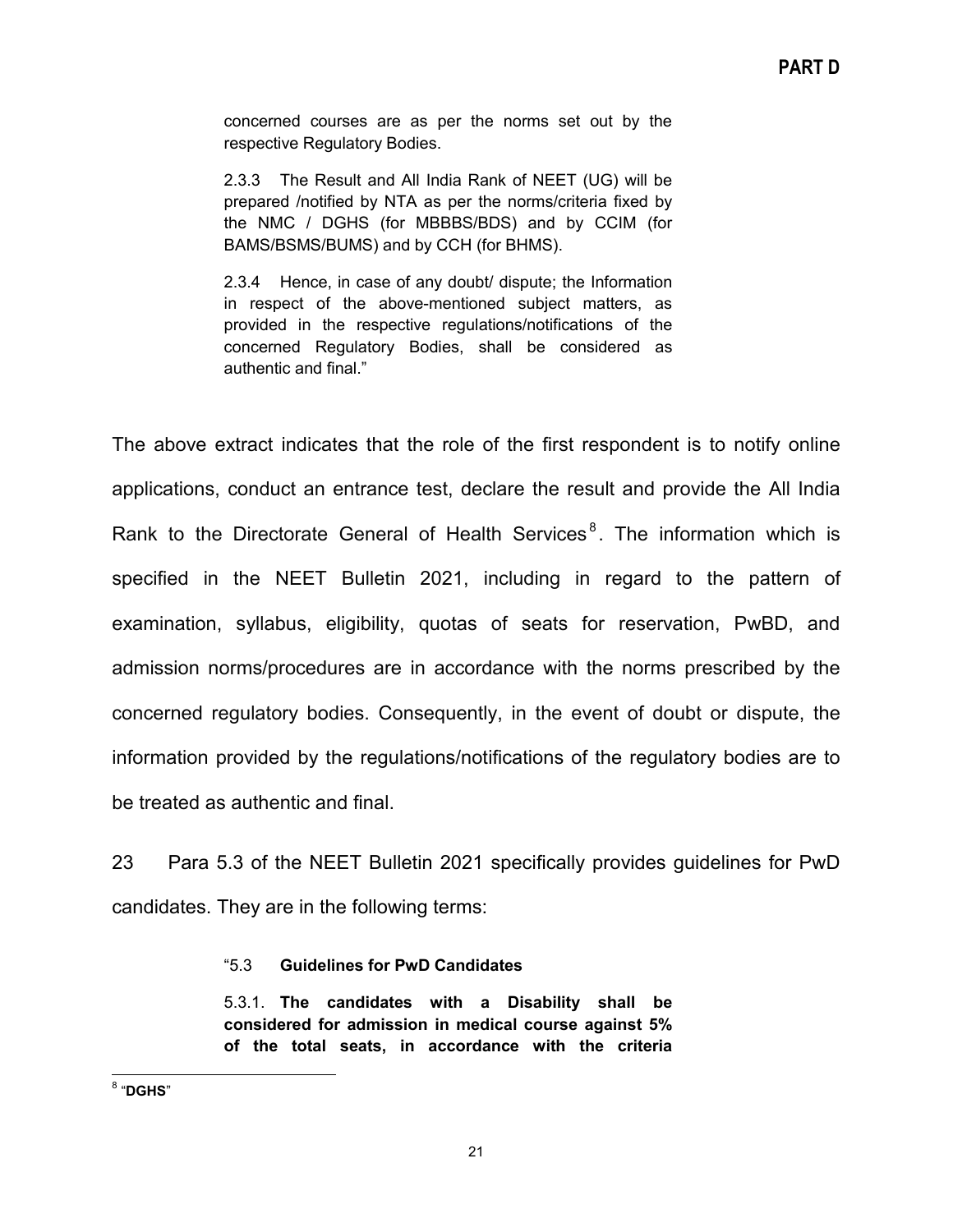prescribed under the Regulation on Graduate Medical Examination (1997) as amended upto 13.05.2019 (Please see Appendix-VIII). **The PwBD Certificate for this purpose shall be in the format as given at Appendix-VIII-A and from the designated Centres as given at Appendix-VIII-B**

5.3.2. For AIIMS: In accordance with RPwD Act 2016, PwD Reservation on a Horizontal & Category basis will be followed subject to evaluation by the Medical Board of Institute to determine eligibility.

**5.3.3 Candidates who consider themselves eligible for this category are advised to ensure their eligibility by getting themselves examined at any Government Medical College/District Hospital/Government Hospital. Such Government Medical College/District Hospital/Government Hospital shall issue a Disability Certificate in reference with Chapter VII of the Rights of Persons with Disabilities Rules, 2017. Such a Disability Certificate is issued as per the Schedule to the Rights of Persons with Disabilities Act, 2016 and the Guidelines for the purpose of assessing, the extent of specified disability in a person included under the Rights of Persons with Disabilities Act, 2016 notified in the Gazette of India by the Ministry of Social Justice and Empowerment [Department of Empowerment of Persons with Disabilities (Divyangjan)] on 4th January 2018 and does not confer any right on any candidate to seek admission in a medical course under PwBD Quota. The aforesaid Certificate shall be to ascertain whether a candidate can apply to NTA for appearing in NEET (UG) – 2021 under the PWBD Quota only**.

5.3.4. **Thereafter, the candidates, upon selection under PWBD Category, shall have to produce a Disability Certificate issued by the Disability Assessment Board, which shall have assessed the candidate in reference with criteria prescribed under the Regulations on Graduate Medical Education, 1997 as amended upto 14.05.2019. Thus, it is relevant that the candidates after a declaration of the result have to appear before the Disability Assessment Board so as to determine whether they may register or participate in the common online Counselling towards admission in medical courses**. **In case candidates are found to be Ineligible by the Disability Assessment Board, in reference with criteria prescribed under the Regulations on Graduate Medical**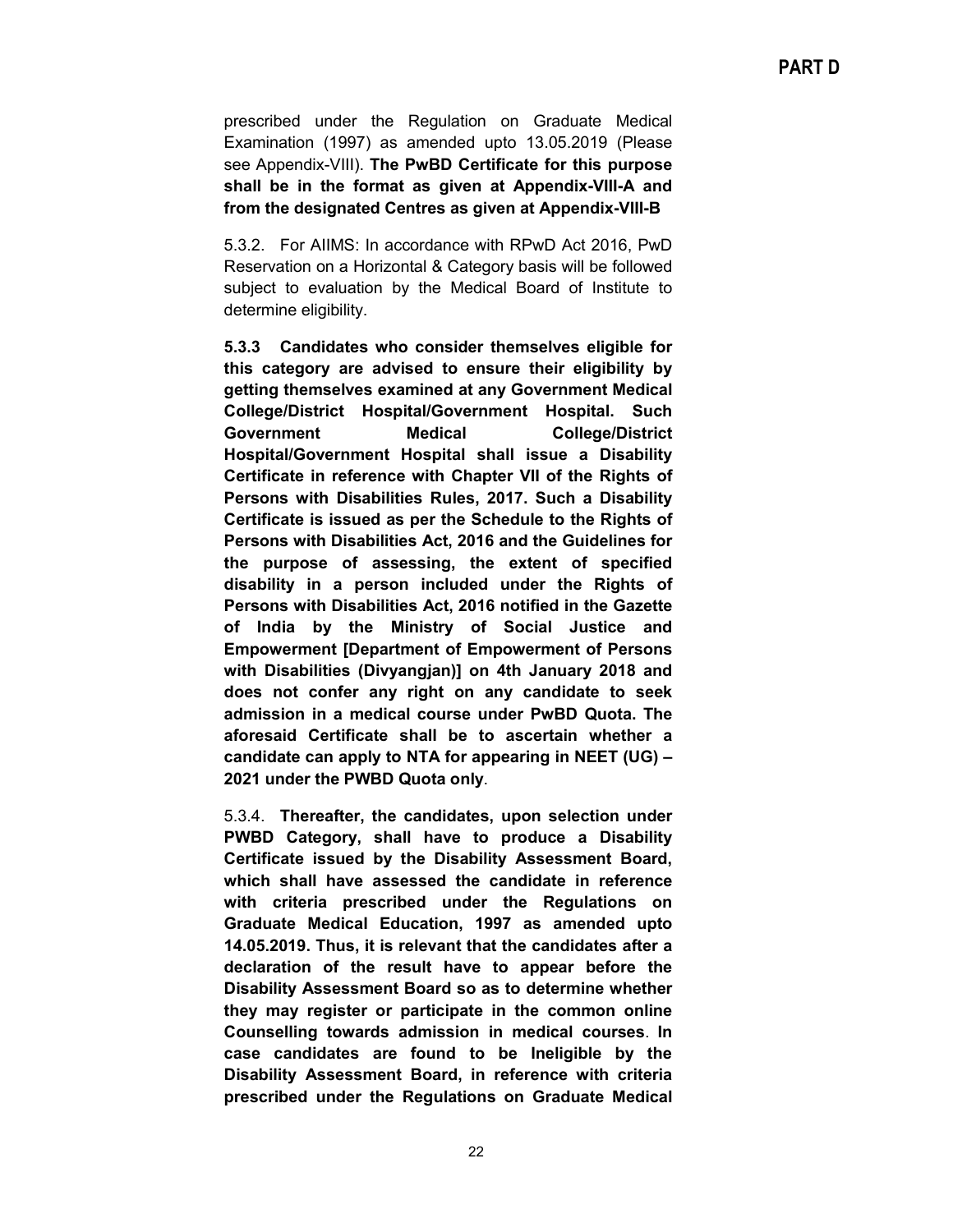**Education, 1997 as amended on 14.05.2019, they may not register or participate in the common online Counselling and any online provisional allotment of the medical college shall be entirely fraudulent on the part of the candidate.** It is relevant that physical verification of various certificates including academic as well as Disability Certificate is only upon reporting for admission to the medical college.

5.3.5. **It is further clarified that the certificates issued by the authorized Centres (Appendix-VIII-B) designated for the purpose of DGHS, shall only be considered for admission to the medical courses** and no other certificate issued by any other Government Medical College/District Hospital/Government Hospital will be accepted.

5.3.6. The Disability Certificate to be issued in the format given in Appendix-VIII-A (vide DGHS Notice Ref. No. U-11011/04/2020/05-MEC dated 26.10.2020) has to be issued by the designated Centres (Appendix-VIII-B) as per the criteria prescribed under the Regulations on Graduate Medical Education (1997) as amended upto 14.05.2019 w.r.t. common counselling conducted by MCC / DGHS for All India Quota seats and for Medical Institutions that are subject to common counselling of MCC/ DGHS.

5.3.7. Likewise, the designated Counselling Authorities of State/UT Governments shall constitute Disability Assessment Boards/Centres for assessing the suitability of the candidate in reference with criteria prescribed under the Regulations on Graduate Medical Education (1997) as amended upto 14.05.2019 and shall notify the same on their respective websites.

5.3.8. The reservation policy, as prescribed by the government from time to time will be followed by the admitting institutes. The candidates are advised to look for the details at the time of admission."

#### (**emphasis supplied**)

24 Para 5.3.1 clearly indicates that a PwD shall be considered for admission to the medical courses for five per cent of the total seats in accordance with the criteria specified in the Regulations on Graduate Medical Education 1997 as amended up to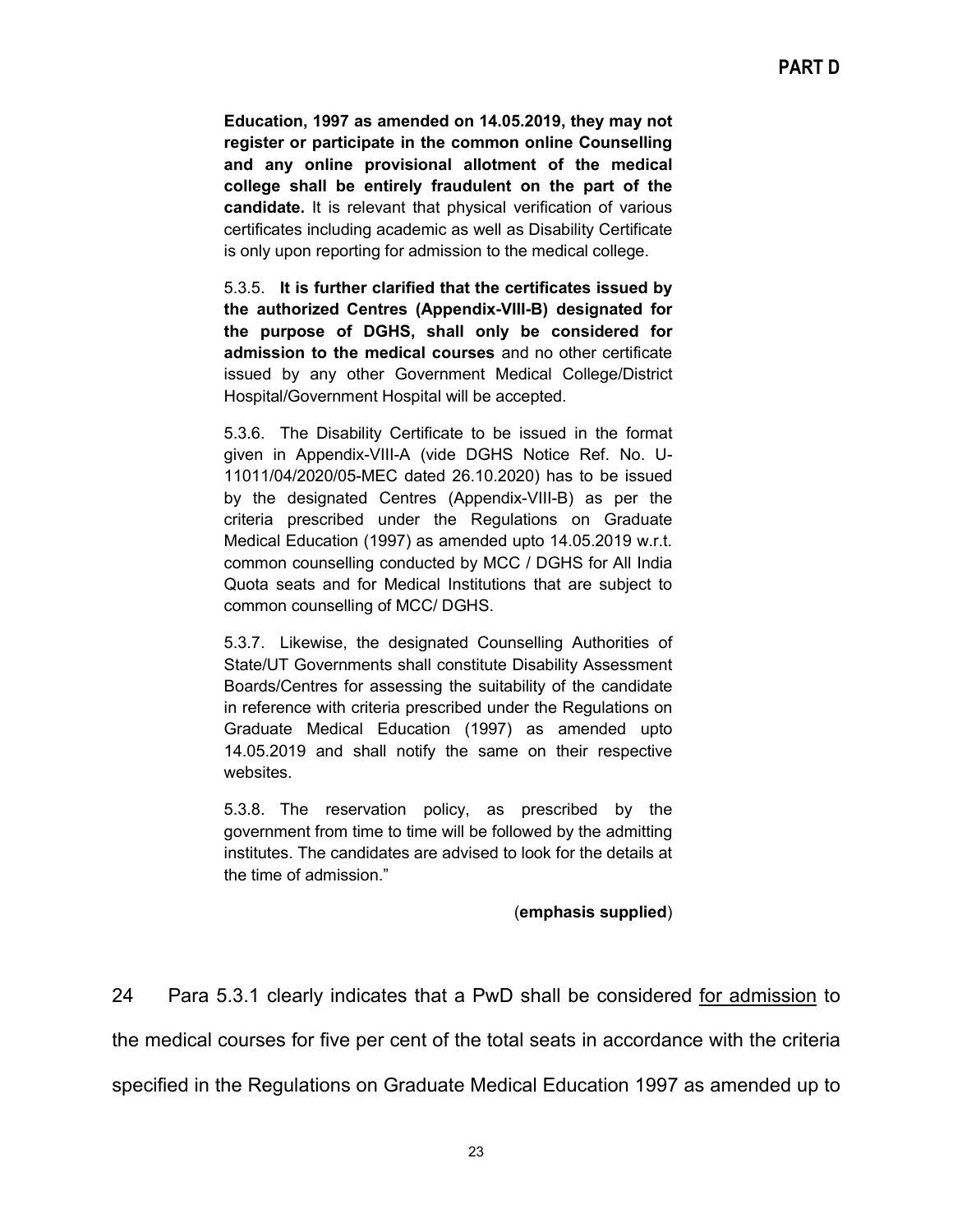13 May 2019. The PwBD certificate for this purpose is to be prepared in the format prescribed in Appendix VIII-A and from a designated centre specified in Appendix VIII-B.

25 Appendix VIII contains the Graduate Medical Education Regulations (Amendment) 2019. The amendment provides that Appendix H of the 'Regulations on Graduate Medical Education 1997', dealing with the admission of students with "specified disabilities" under the RPwD Act 2016 with respect to MBBS admission, would be substituted with "Appendix H-1". Appendix H-1 specifies the following notes:

#### "Appendix "H-1"

Guidelines regarding admission of students with "Specified Disabilities" under the Rights of Persons with Disabilities Act, 2016 with respect to admission in M.B.B.S. Course.

Note: 1. **The "Certificate of Disability" shall be issued in accordance with the Rights of Persons with Disabilities Rules, 2017 notified in the Gazette of India by the Ministry of Social Justice and Empowerment [Department of Empowerment of Persons with Disabilities (Divyangjan)] on 15th June 2017**.

2. The extend of "specified disability" in a person shall be assessed in accordance with the "Guidelines for the purpose of assessing the extent of specified disability in a person included under the Rights of Persons with Disabilities Act, 2016 (49 of 2016)" notified in the Gazette of India by the Ministry of Social Justice and Empowerment [Department of Empowerment of Persons with Disabilities (Divyangjan)] on 4th January 2018.

3. **The minimum degree of disability should be 40% (Benchmark Disability) in order to be eligible for availing reservation for persons with specified disability**.

[…..]"

(**emphasis supplied**)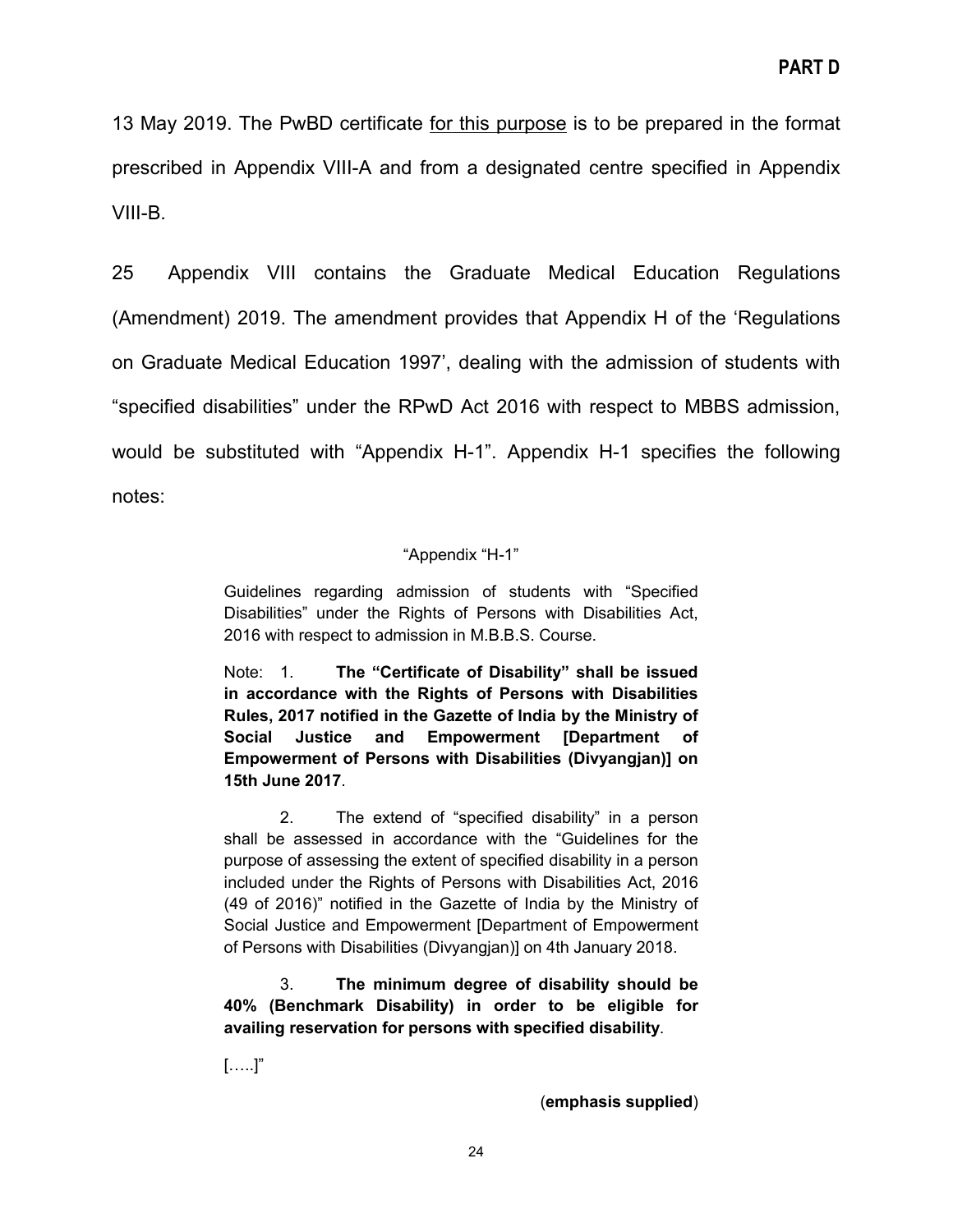26 Appendix VIII-A contains a format of the certificate of disability. Significantly, this certificate provides for the rank obtained by the candidate in the NEET examination and the roll number. Evidently, the certificate at Appendix VIII-A cannot be issued at a stage before the candidate appears for the NEET examination and the declaration of results. In fact, the certificate bears an endorsement that it has to be issued as per the Gazette notification dated 5 February 2019 / 13 May 2019 for admission to medical courses in the All India Quota.

27 Para 5.3.3 of the NEET Bulletin 2021 requires candidates who consider themselves to be eligible for this category (PwD) to ensure their eligibility by getting themselves examined at a government medical college/district hospitals/ government hospitals which would issue a disability certificate with reference to Chapter VII of the Rights of Persons with Disabilities Rules 2017. Such a certificate is issued in pursuance of the schedule to the RPwD Act 2016 and the guidelines notified by the Ministry of Social Justice and Empowerment on 4 January 2018. Para 5.3.3 clarifies that this certificate does not confer a right to seek admission in a medical course under the PwBD quota.

28 Upon selection under the PwBD category, the candidate has to produce a disability certificate issued by the Disability Assessment Board as per the specific guidelines under Para 5.3.4. The Board would assess the candidates with reference to the criteria prescribed under the Regulations on Graduate Medical Education 1997, as amended up to 14 May 2019. Hence, after the declaration of the result, PwBD candidates have to appear before the Disability Assessment Board to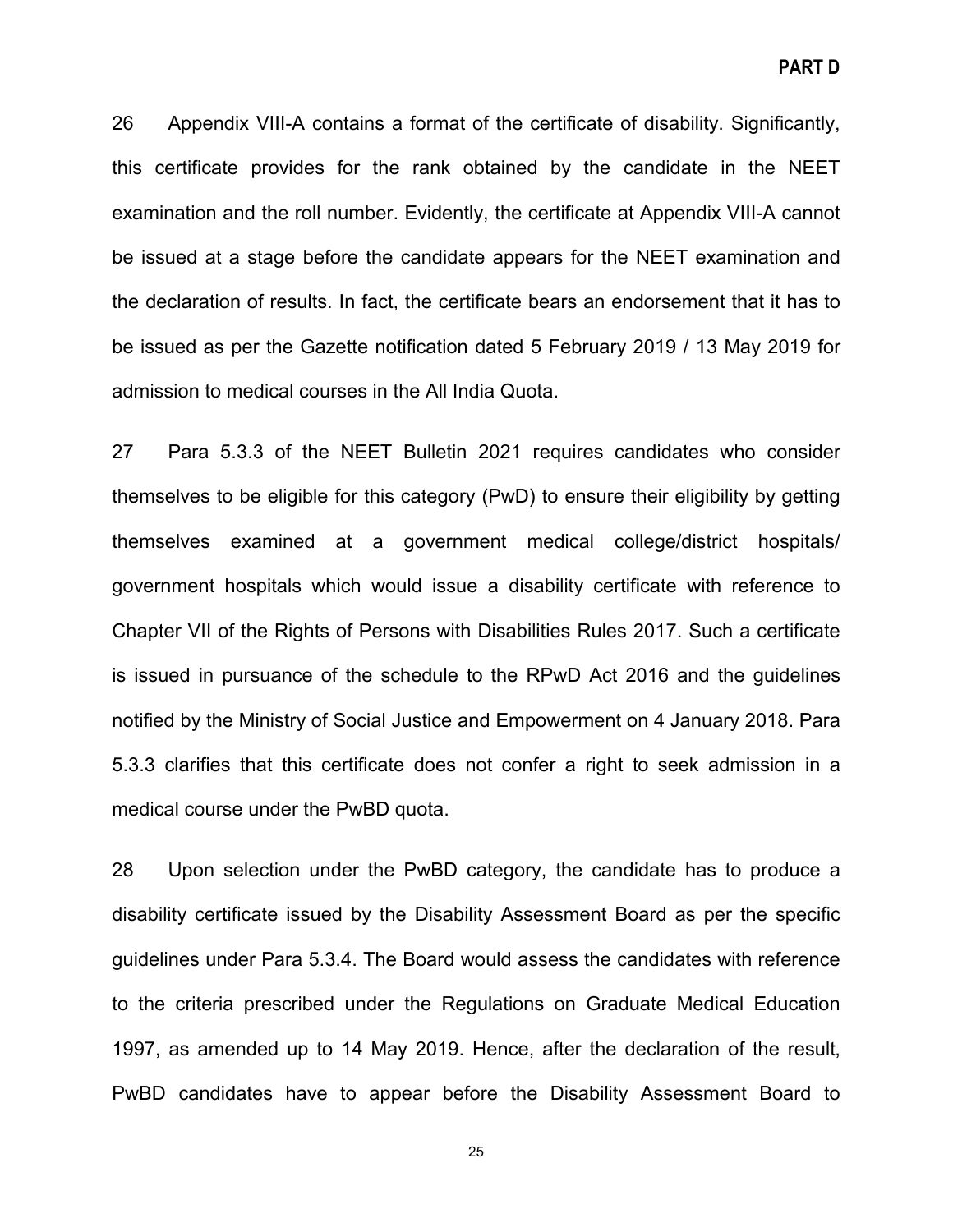determine whether they may register or participate in the common online counselling for admission to a medical course.

29 Para 5.3.5 specifies that the certificates (Appendix VIII-B) issued by centres authorized by the DGHS shall only be considered for admission to the medical courses. Para 5.3.6 also stipulates that the disability certificate issued in the Appendix VIII-A format, by a centre designated under Appendix VIII-B, shall be issued in terms of the criteria regulating common counselling.

30 The above discussion indicates that the first respondent, as a testing agency, has been assigned specific functions which are clarified in the NEET Bulletin 2021. The present case demonstrates that the appellant who suffers from dysgraphia with a disability of 40 per cent has suffered a tragedy of errors in the process leading up to admissions for the graduate medical courses in 2021, over which she had no control.

31 The first respondent, as a testing agency, was duty-bound to comply with the Guidelines on Written Examination dated 29 August 2018, prescribed by the Ministry of Social Justice and Empowerment. The grievance of the appellant is that she was deprived of the compensatory additional one hour for attempting the examination, simply because the second respondent (the designated centre) was unaware of the rights of PwD candidates and the corresponding obligations on the second respondent. This state of affairs reflects the responsibility of the first respondent to ensure that personnel at examination centres are trained and provided with clear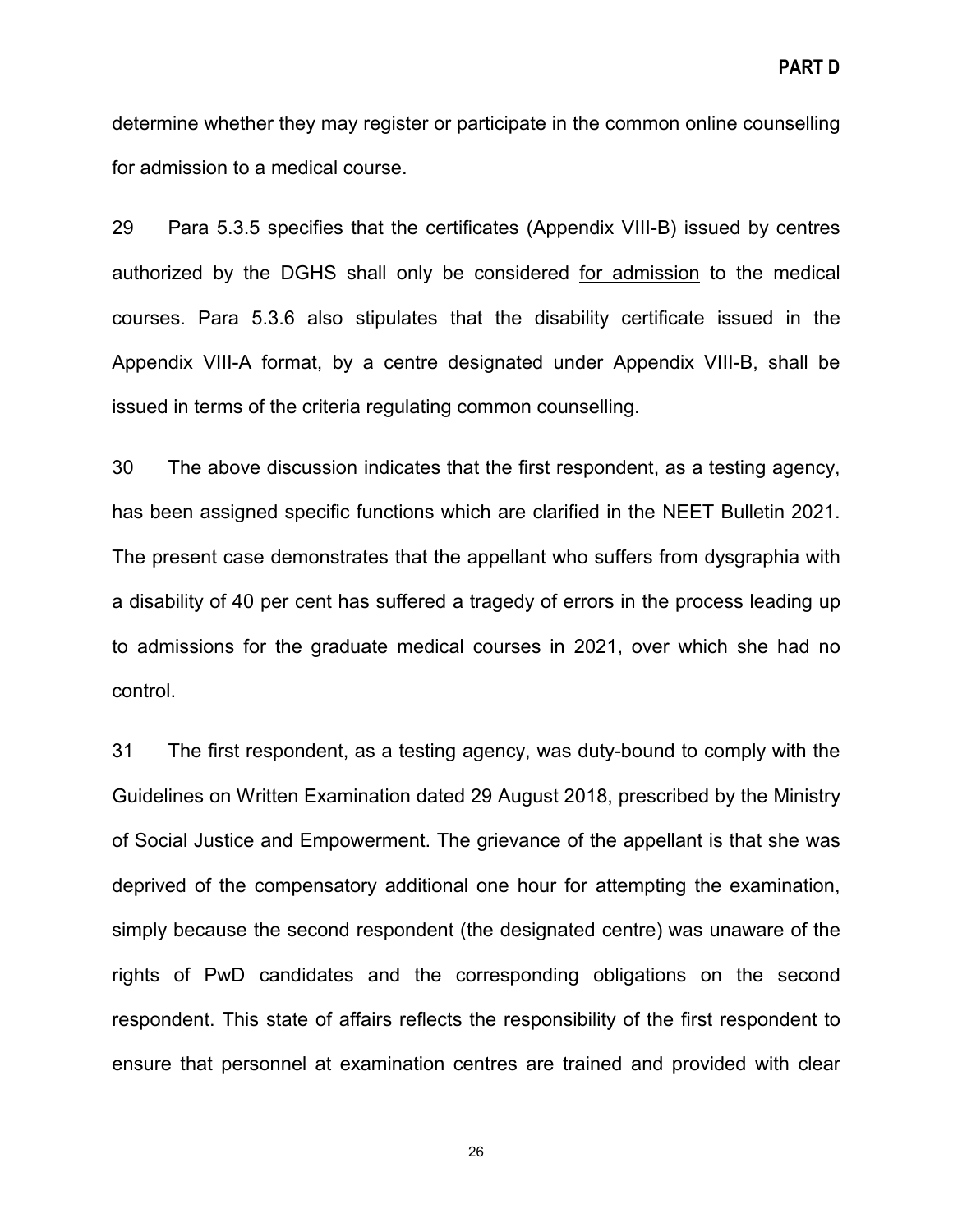guidelines for the implementation of the provisions made for PwD. In the absence of adequate training, rights conferred on candidates with "specified disabilities" by Parliament, are set at nought.

32 The tragedy of errors that has taken place in the present case is compounded by the manner in which the case proceeded before the High Court. On 11 October 2021, the first respondent's counsel informed the High Court that the appellant was not entitled to get an additional one hour of compensatory time because of a failure to obtain a disability certificate in Appendix VIII-A from a centre designated in Appendix VIII-B. In the face of this statement, the counsel for the appellant agreed to produce a certificate from an authorized agency in Appendix VIII-B of the NEET Bulletin 2021, within a week. The High Court accordingly directed the first respondent to consider the certificate within a week of its production by the appellant.

33 It is unfortunate that the first respondent issued such instructions to its counsel. The statement of the first respondent before the High Court on 11 October 2021 was plainly contrary to the provisions of the NEET Bulletin 2021. Para 5.4(b) of the NEET Bulletin 2021 (extracted above) indicates that the appellant was entitled to compensatory time of one hour for an examination of three hours, irrespective of her reliance on a scribe. Para 5.3 indicates that the requirement of a certificate in Appendix VIII-A applies after the results are declared. If this were not so, there is no purpose in requiring the candidate to disclose the rank which is obtained in the NEET. It is as clear as daylight from paras 5.3.1, 5.3.3, 5.3.4 and 5.3.5 that a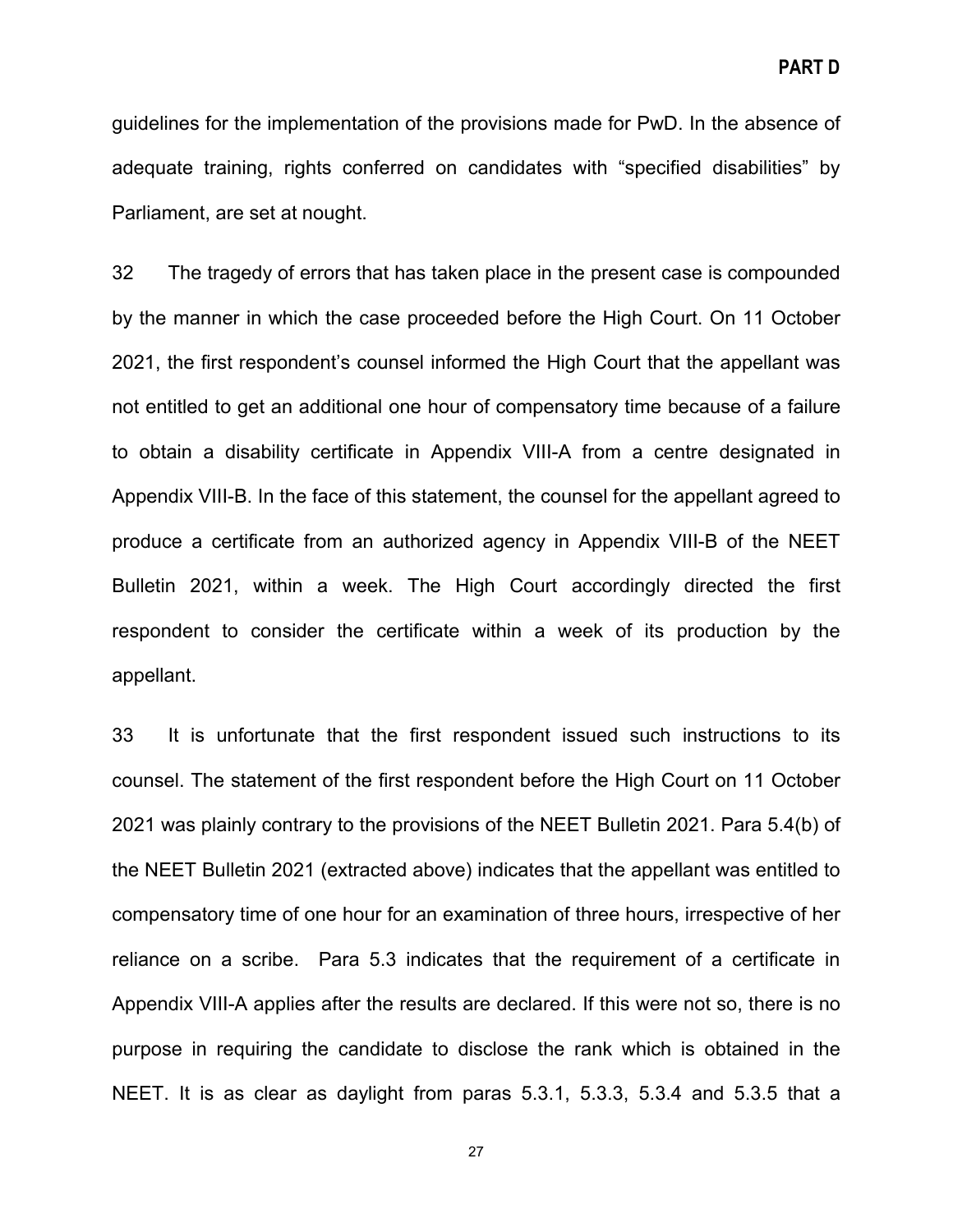**PART D**

certificate issued by a designated centre under Appendix VIII-B is to be considered only at the stage of admission. Yet, in the teeth of the specifications in paras 5.3.1, 5.3.3 and 5.4(b) of the NEET Bulletin 2021, the High Court was led to believe that an Appendix VIII-A certificate from a designated centre specified in Appendix VIII-B was required to seek an extra hour of compensatory time. There is evident confusion between the authorities working at the first respondent, which has led to a tragedy affecting the legitimate rights and entitlement of a student who suffers from a specified disability.

# <span id="page-27-0"></span>**D.2 Applicability of the RPwD Act 2016**

# <span id="page-27-1"></span>*D.2.1 Distinction between PwD and PwBD*

34 In the decision in **Vikash Kumar** v. **Union Public Service Commission**<sup>9</sup> , this Court categorically observed that the concept of benchmark disability is applicable in the context of the provisions contained in Chapter VI of the RPwD Act 2016, which is titled 'Special Provisions for Persons with Benchmark Disabilities'. These provisions include:

- (i) Section 31- free education for children with benchmark disabilities;
- (ii) Section 32- reservation in higher educational institutions;
- (iii) Section 33- identification of posts for reservation;
- (iv) Section 34- reservation;
- (v) Section 35- incentives to employers in the private sector;
- (vi) Section 36- special employment exchange; and

9 (2021) 5 SCC 370 ["**Vikash Kumar**"]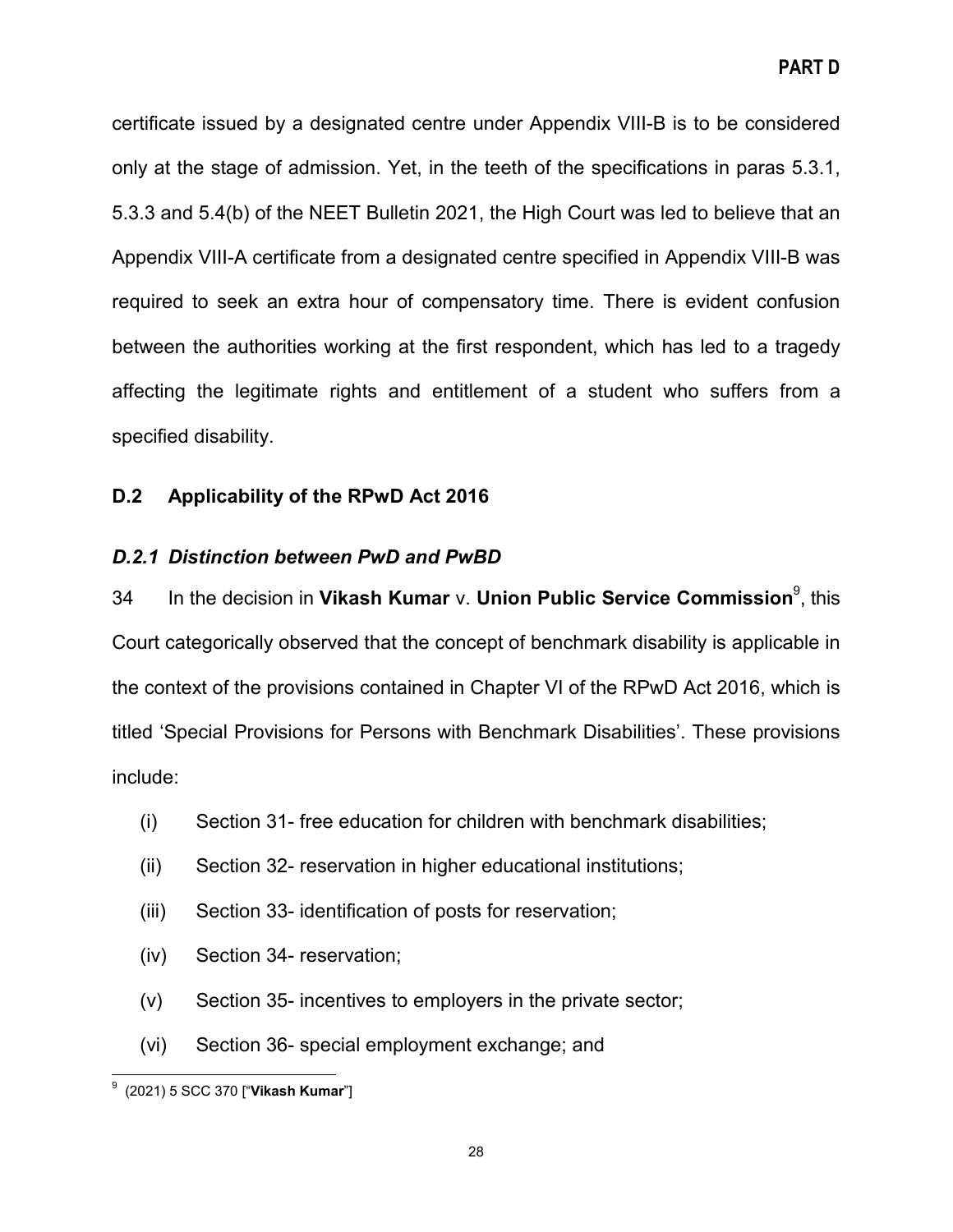(vii) Section 37- special schemes and development programmes.

35 The expression 'person with benchmark disability' is defined in Section 2(r) as follows:

> "Section 2 (r) "person with benchmark disability" means a person with not less than forty per cent. of a specified disability where specified disability has not been defined in measurable terms and includes a person with disability where specified disability has been defined in measurable terms, as certified by the certifying authority;"

The concept of benchmark disabilities is thus specifically with reference to the provisions of Chapter VI of the RPwD Act 2016. In contrast with the definition in Section 2(r), the expression 'person with disability' is defined in Section 2(s) as follows:

> "(s) "person with disability" means a person with long term physical, mental, intellectual or sensory impairment which, in interaction with barriers, hinders his full and effective participation in society equally with others;"

36 The rights and entitlements conferred upon PwD are specified in Chapter II. Among those rights, Section 3 embodies the duty of the appropriate government to ensure that PwD enjoy the right to equality, a life with dignity and respect for their integrity equally with others. Section 3 provides as follows:

> "3. Equality and non-discrimination.—(1) The appropriate Government shall ensure that the persons with disabilities enjoy the right to equality, life with dignity and respect for his or her integrity equally with others. (2) The appropriate Government shall take steps to utilise the capacity of persons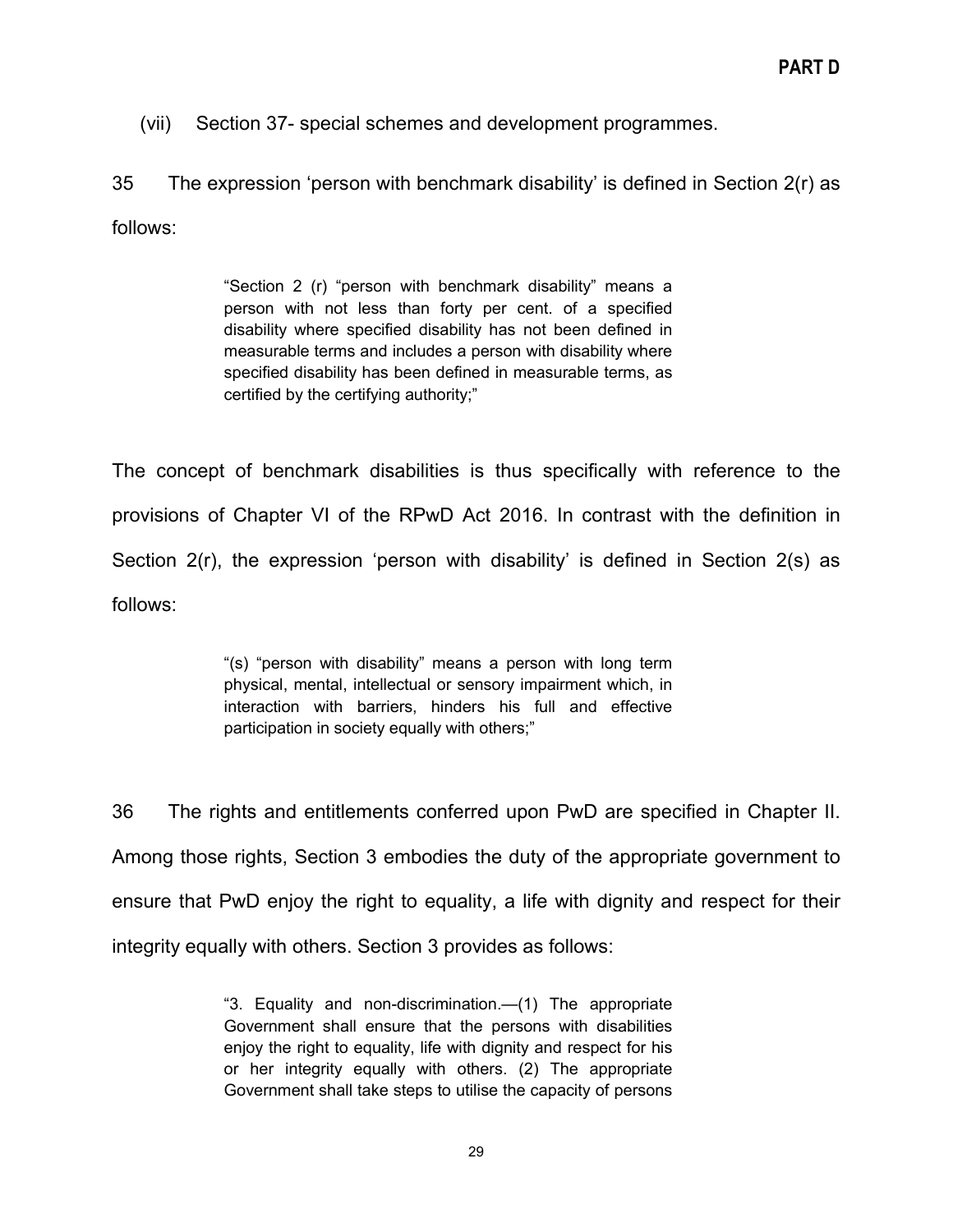with disabilities by providing appropriate environment. (3) No person with disability shall be discriminated on the ground of disability, unless it is shown that the impugned act or omission is a proportionate means of achieving a legitimate aim. (4) No person shall be deprived of his or her personal liberty only on the ground of disability. 8 (5) The appropriate Government shall take necessary steps to ensure reasonable accommodation for persons with disabilities."

Sub-section (5) of Section 3 requires the appropriate government to take necessary steps to ensure reasonable accommodation for PwD. Section 4 requires the appropriate government and all local authorities to take measures to ensure that women and children with disabilities enjoy rights equal with others.

37 These rights and entitlements which are conferred upon PwD cannot be constricted by adopting the definition of benchmark disability as a condition precedent or as a condition of eligibility for availing of the rights. Benchmark disability, as defined in Section 2(r), is specifically used in the context of Chapter VI. Undoubtedly, to seek admission to an institution of higher education under the 5 per cent quota, the candidate must, in terms of Section  $32(1)^{10}$ , fulfil the description of a PwBD. But equally, where the statute has conferred rights and entitlements on PwD, which is wider in its canvass than a benchmark disability, such rights cannot be abrogated or diluted by reading into them the notion of benchmark disability. This

 $10$  Section 32 reads as follows:

<sup>32.</sup> Reservation in higher educational institutions.—(1) All Government institutions of higher education and other higher education institutions receiving aid from the Government shall reserve not less than five per cent. seats for persons with benchmark disabilities. (2) The persons with benchmark disabilities shall be given an upper age relaxation of five years for admission in institutions of higher education.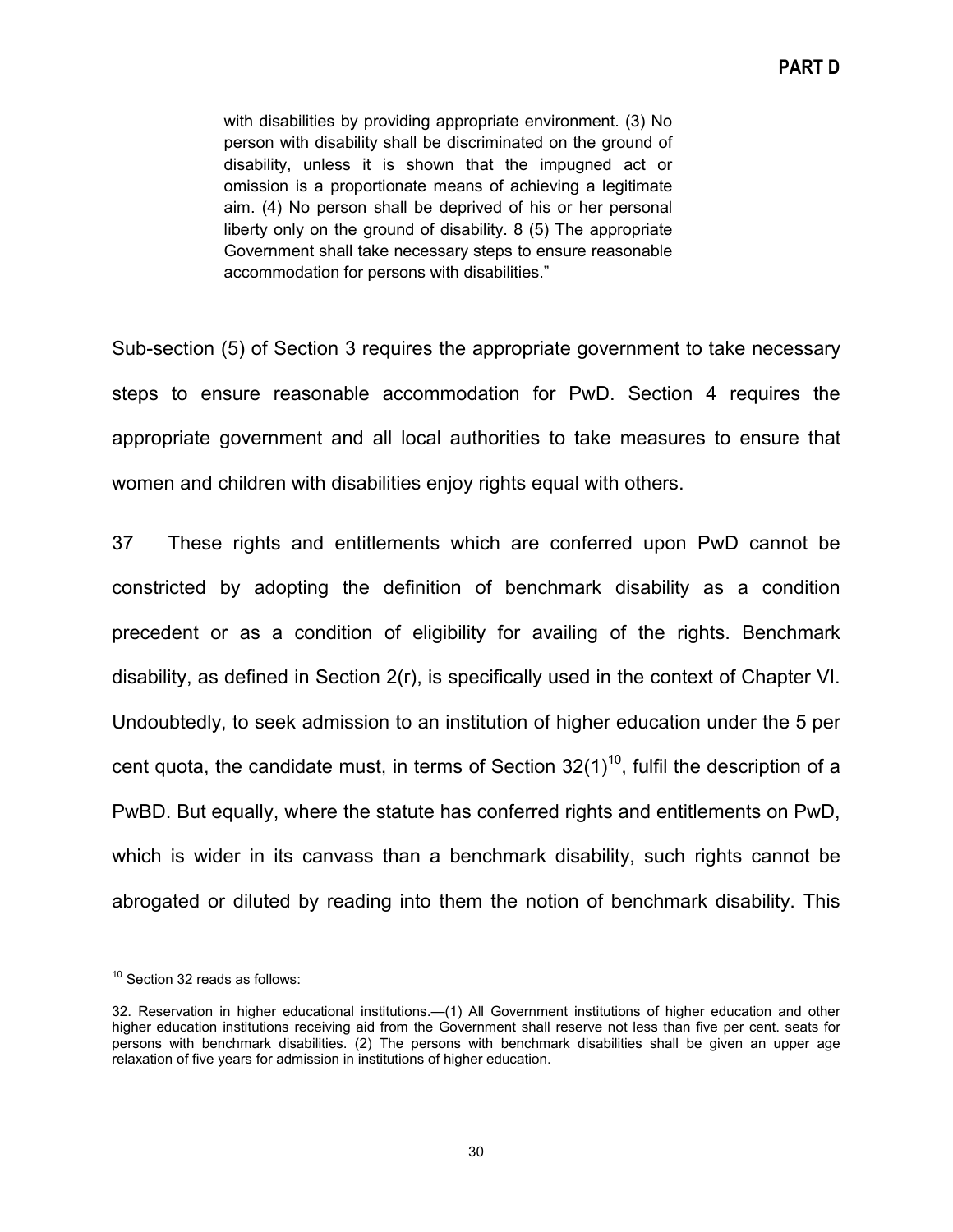has been clarified in the judgment of this Court in **Vikash Kumar** (supra) where it

was observed thus:

"37. Both as a matter of textual construction and bearing in mind the purpose and object underlying the term, it is necessary to emphasise that the definition in Section 2(s) cannot be constricted by the measurable quantifications tagged with the definition under Section 2(r).

….

39. The concept of benchmark disabilities under the 2016 RPwD Act has specifically been adopted in relation with the provisions of Chapter VI and Chapter VII. Chapter VI contains special provisions for persons with benchmark disabilities. Among those provisions is Section 31 (free education for children with benchmark disability), Section 32 (reservation in higher educational institutions), Section 33 (identification of posts for reservation), Section 34 (reservation), Section 36 (Special Employment Exchange) and Section 37 (Special Schemes and Development Programmes). Chapter VII contains special provisions for persons with benchmark disabilities in need of high support. Thus, the concept of benchmark disabilities has been adopted by the legislation bearing in mind specific provisions which are contained in the law for persons meeting this description.

**40. Conflating the rights and entitlements which inhere in persons with disabilities with the notion of benchmark disabilities does disservice to the salutary purpose underlying the enactment of the 2016 RPwD Act. Worse still, to deny the rights and entitlements recognised for persons with disabilities on the ground that they do not fulfil a benchmark disability would be plainly ultra vires the 2016 RPwD Act."**

**(emphasis supplied)**

In **Vikash Kumar** (supra), the UPSC placed reliance on the Civil Services Examination Rules 2018 to submit that only PwBD can be provided with the facility of a scribe. This Court held that the petitioner was entitled to reasonable accommodation in the form of being provided with the facility of a scribe for writing the UPSC examination even if he did not suffer from a benchmark disability. It is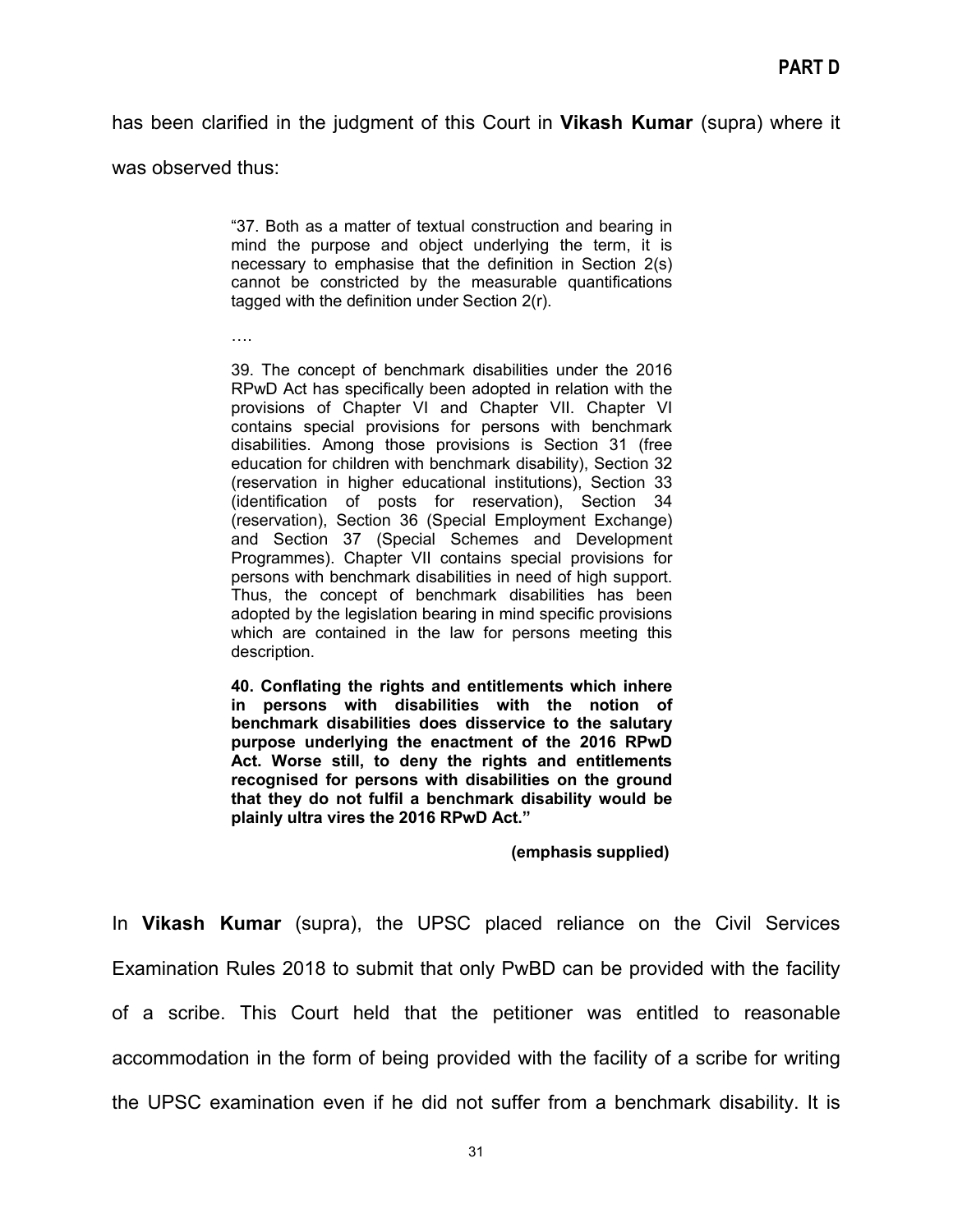evident that despite the clarification of the position in law in **Vikash Kumar** (supra), the law continues to be violated and NTA has continued to restrict the grant of facilities only to PwBD. By way of abundant caution, we reiterate that the facility of reservation in terms of Section 32 is available to PwBD. Other facilities contemplated by the RPwD Act 2016 for PwD cannot be so restricted by an administrative order which would be contrary to the provisions of the statute.

#### <span id="page-31-0"></span>*D.2.2. Right to Inclusive Education*

38 Education plays a key role in social and economic inclusion and effective participation in society. Inclusive education is indispensable for ensuring universal and non-discriminatory access to education. The Convention on Rights of Persons with Disabilities recognises that inclusive education systems must be put in place for a meaningful realisation of the right to education for PwD. Thus, a right to education is essentially a right to inclusive education. In India, the RPwD Act 2016 provides statutory backing to the principle of inclusive education. Section 2(m) defines inclusive education as:

> "(m) "inclusive education" means a system of education wherein students with and without disability learn together and the system of teaching and learning is suitably adapted to meet the learning needs of different types of students with disabilities;"

39 The RPwD Act 2016 contains salutary provisions on the rights of PwD to inclusive education in Chapter III. Section 17, which forms a part of Chapter III, entails specific measures to promote and facilitate inclusive education for students with disabilities. Among other inclusive measures in Section 17, is sub-section (i)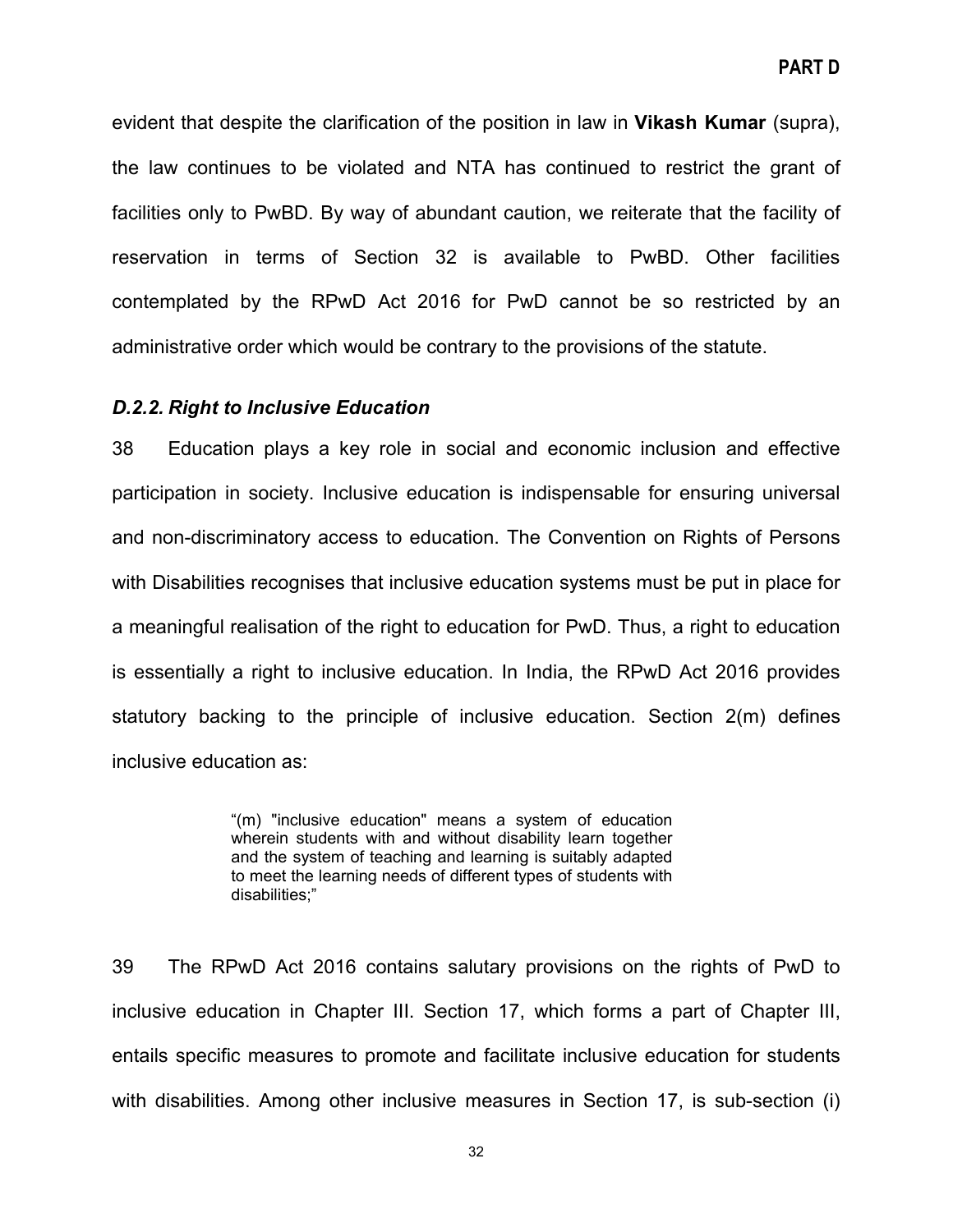which prescribes a duty to make suitable modifications in the curriculum and examination system to meet the needs of students with disabilities. This duty can be fulfilled by providing extra time for the completion of examination papers and/or the facility of a scribe. The provision of inclusive education is not limited to children with disabilities but extends to adults with disabilities. Section 18 provides that the government and local authorities are duty-bound to take measures to promote, protect and ensure participation of PwD in adult education and continuing education programmes on an equal footing with others. Chapter VI prescribes special provisions for persons with benchmark disabilities, including reservations in higher educational institutions of not less than 5 per cent seats under Section 32.

40 The provisions for reservation in Chapter VI specifically for PwBD are distinct from the provisions in Chapter III for PwD. PwD encompasses a wider group of which PwBD is a sub-set. This distinction extends to efforts under Section 17 to promote inclusive education.

41 Above all, the RPwD Act 2016 contains provisions mandating reasonable accommodation. The expression "reasonable accommodation" is defined in Section 2(y), which reads as under:

> "2(y)reasonable accommodation" means necessary and appropriate modification and adjustments, without imposing a disproportionate or undue burden in a particular case, to ensure to persons with disabilities the enjoyment or exercise of rights equally with others;"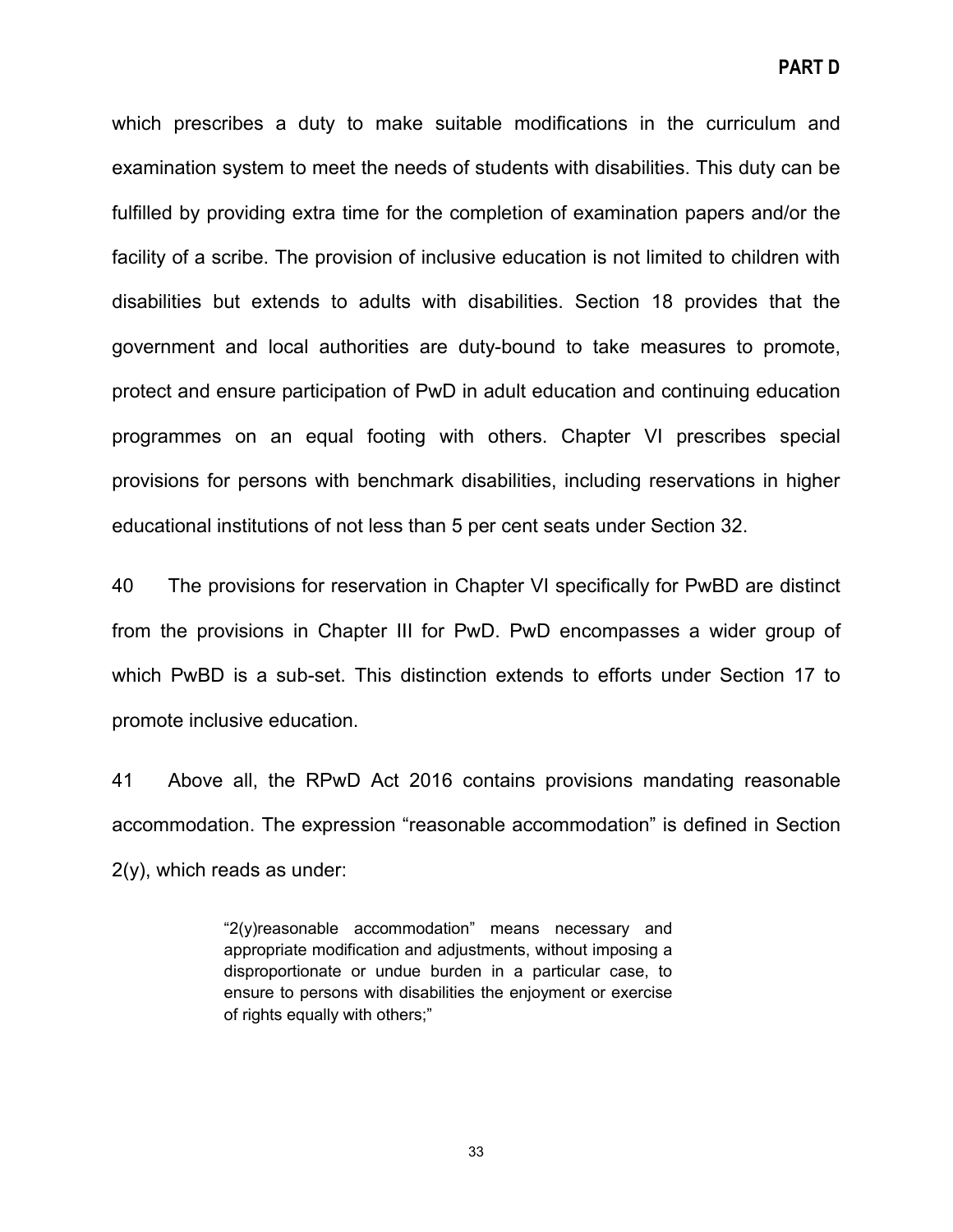The right to inclusive education is realised through the provision of reasonable accommodation. In **Vikash Kumar** (supra), this Court emphasised that reasonable accommodation is at the heart of the principle of equality and non-discrimination espoused under the RPwD Act 2016. The denial of reasonable accommodation to a PwD amounts to discrimination. It is the positive obligation of the State to create the necessary conditions to facilitate the equal participation of disabled persons in society. This Court observed thus:

> "44. The principle of reasonable accommodation captures the positive obligation of the State and private parties to provide additional support to persons with disabilities to facilitate their full and effective participation in society. The concept of reasonable accommodation is developed in section (H) below. For the present, suffice it to say that, for a person with disability, the constitutionally guaranteed fundamental rights to equality, the six freedoms and the right to life under Article 21 will ring hollow if they are not given this additional support that helps make these rights real and meaningful for them. Reasonable accommodation is the instrumentality—are an obligation as a society—to enable the disabled to enjoy the constitutional guarantee of equality and non-discrimination…"

42 It is clear in the present case that the appellant was denied her entitlement to reasonable accommodation and the State failed to fulfil its positive duty of protecting her right to inclusive education. The Guidelines for Written Examination dated 29 August 2018 issued as an Office Memorandum by the Ministry of Social Justice and Empowerment, hold the field insofar as the written examinations for PwD candidates are concerned. In **Vidhi Himmat Katariya** v. **State of Gujarat**<sup>11</sup> a three judge Bench

<sup>11</sup> (2019) 10 SCC 20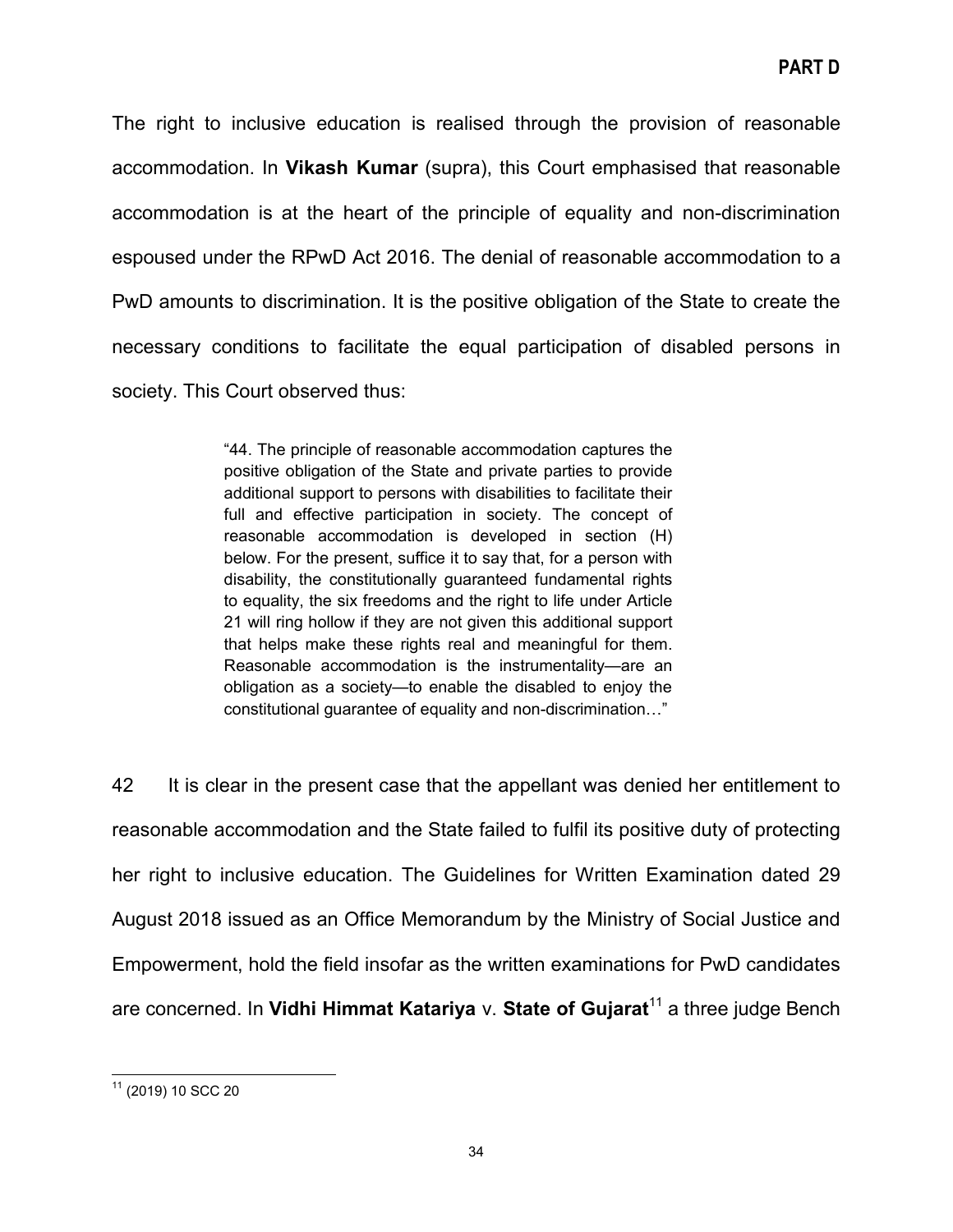of this Court observed that the certificate under Appendix VIII-A is applicable while seeking admission to medical courses:

> "The relevant essential eligibility criteria is required to be considered when the petitioners were to get admission in the MBBS course under PwD quota. It is required to be noted and so stated in the reply affidavit filed on behalf of the MCI that the Expert Committee submitted the report – "Guidelines for admission of persons with Specified Disabilities", which was placed before the Executive Committee of the Council in its meeting held on 5.6.2018 wherein after due discussion and deliberations it was decided to approve the same. It was also decided that the said Expert Committee Report should be communicated to the Ministry of Health & Family Welfare in view of the schedule for counselling for admission to MBBS course for the academic year 201819. However, for admission for the academic year 2018-19, it was at the stage of a draft notification and the Graduate Medical Education Regulations, 1997 were not amended in light of the recommendations of the Expert Committee constituted by the MCI which has issued the Disability Guidelines, this Court directed to give admission as per the unamended Graduate Medical Education Regulations, 1997. However subsequently and before the admission for the academic year 2019-20 are given, notification dated 04.02.2019 has been published and the Graduate Medical Education Regulations, 1997 have been amended, as above. **Therefore, in the facts and circumstances of the case, it cannot be said that 'Rules of the game are changed midway', as sought to be contended on behalf of the petitioners. As observed hereinabove, the essential eligibility criteria as per Appendix 'H' is required to be considered at the time when the candidates were seeking admission in the medical course under PwD category. It is also required to be noted that even the candidates seeking admission in PwD quota are required to appear before the concerned Medical Board at the time of actually seeking admission and after NEET result is declared. Therefore, the relevant date for considering the essential eligibility criteria as per Appendix 'H' shall be the date on which the candidates – petitioners sought admission in the MBBs course under PwD quota.** Much prior thereto, notification dated 4.2.2019 has been issued and published and therefore the respective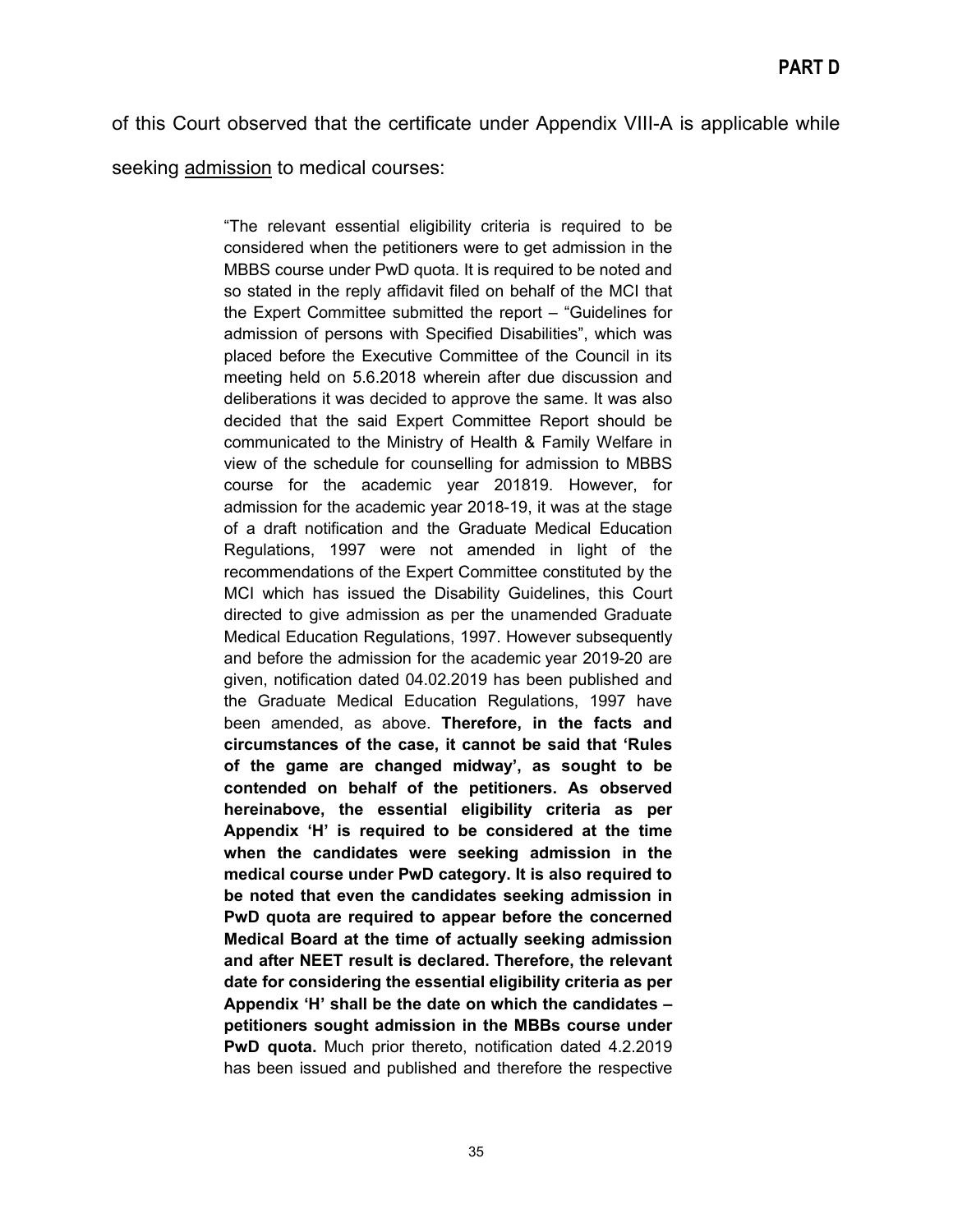petitioners shall be governed by notification dated 04.02.2019."

#### (**emphasis supplied**)

43 In terms of the provisions of RPwD Act 2016, there is a clear distinction between the rights available to a candidate such as the appellant at the stage of the examination (in terms of the provisions of Section 17(i) falling under Chapter III) and the rights applicable at the stage of admission (under Section 32 falling under Chapter VI) of the RPwD Act 2016. There was a gross miscarriage of justice in this case by the High Court directing the appellant, who is aggrieved by the denial of a compensatory one hour, to seek a certificate in terms of Appendix VIII-A, on the basis of a statement made by the counsel for the first respondent. It is noteworthy that the confusion has also arisen because of the manner in which NEET Bulletin 2021 has been drafted. A clear-eyed information bulletin must provide a distinction between the rights that are available to PwD candidates at the stage of the examination and the rights which are available in terms of reservation after the results of the NEET are declared. As a result of the ambiguity in the NEET Bulletin 2021, and the absence of adequate training to the second respondent which was allotted as the appellant's centre, the appellant lost the benefit of a compensatory hour during the course of the entrance examination.

44 This injustice was compounded by the manner in which the proceedings took place before the High Court where the instructions given to the counsel for the first respondent were in the teeth of the rights and entitlements available in terms of the Guidelines for Written Examination dated 29 August 2018 and para 5.4(b) of the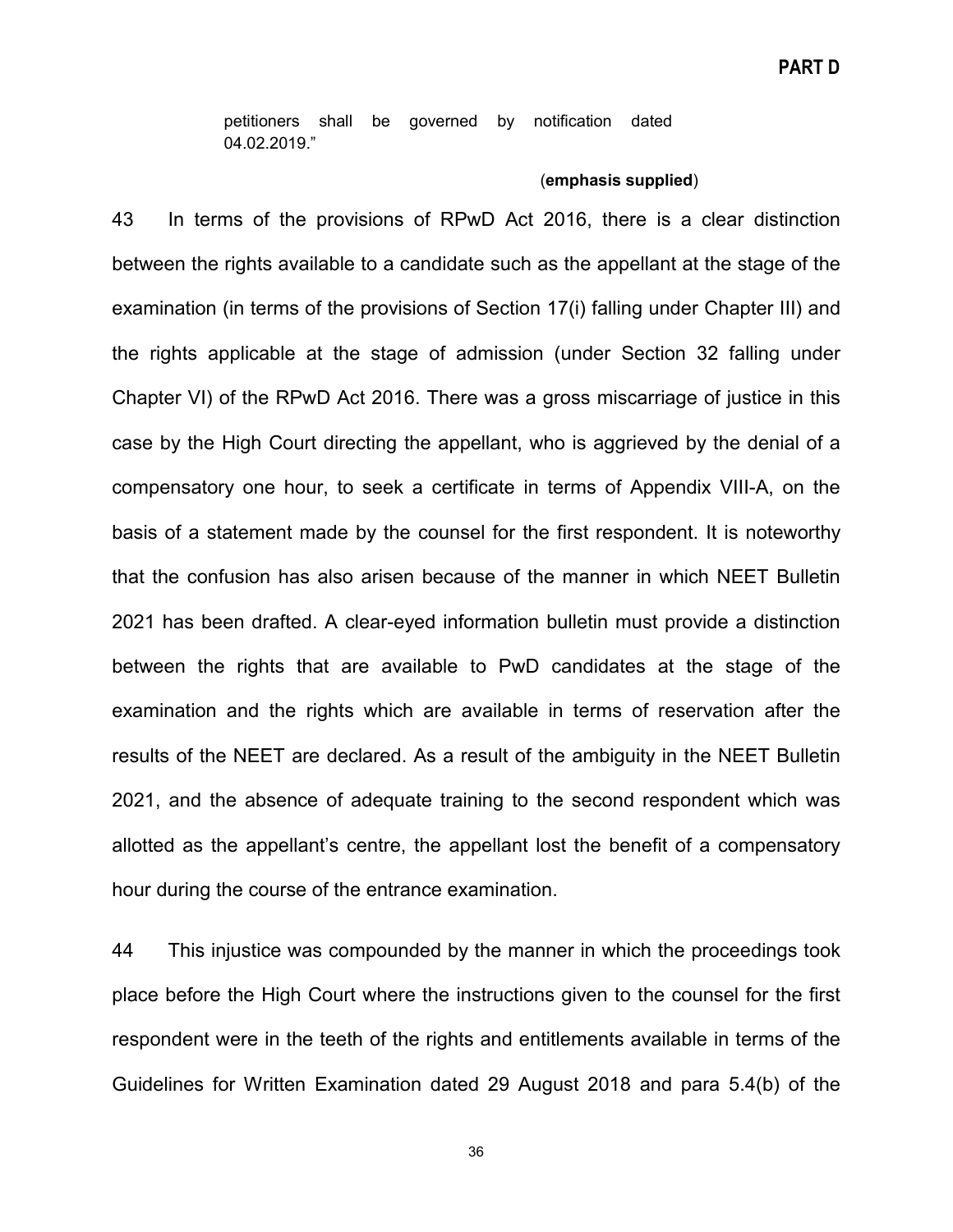NEET Bulletin 2021. The Guidelines for Written Examination hold the field for all examinations attempted by PwDs. As a matter of fact, it would appear that para 5.4(b) of the NEET Bulletin 2021 seeks to enforce and implement this requirement. As a consequence of these compounding errors, the appellant has suffered a grave injustice.

# <span id="page-36-0"></span>**E Redressing the injustice**

45 The line of submissions urged before this Court by the first respondent seems to suggest that besides the provisions under Para 5.3 and 5.4 of the NEET Bulletin 2021, it proposes to issue further guidelines to stakeholders, especially to (i) candidates; (ii) invigilators; (iii) centre supervisors; (iv) observers; and (v) city coordinators. However, this does not address the issue at hand, which is the steps that the first respondent must take to deal with cases such as that of the appellant where the student has been made to suffer. This suffering was, *firstly*, a consequence of inadequate knowledge at the designated centre (the second respondent), in regard to the facilities available to PwD students; and *secondly*, by an element of ambiguity in the instructions framed in the NEET Bulletin 2021.

46 One way of looking at the matter, as the first respondent would have the Court do, is to accept that in a competitive entrance examination such as the NEET, a large body of candidates appears across the country. According to the viewpoint espoused by the first respondent, individual cases of prejudice caused by an improper application of the norms governing the examination constitute an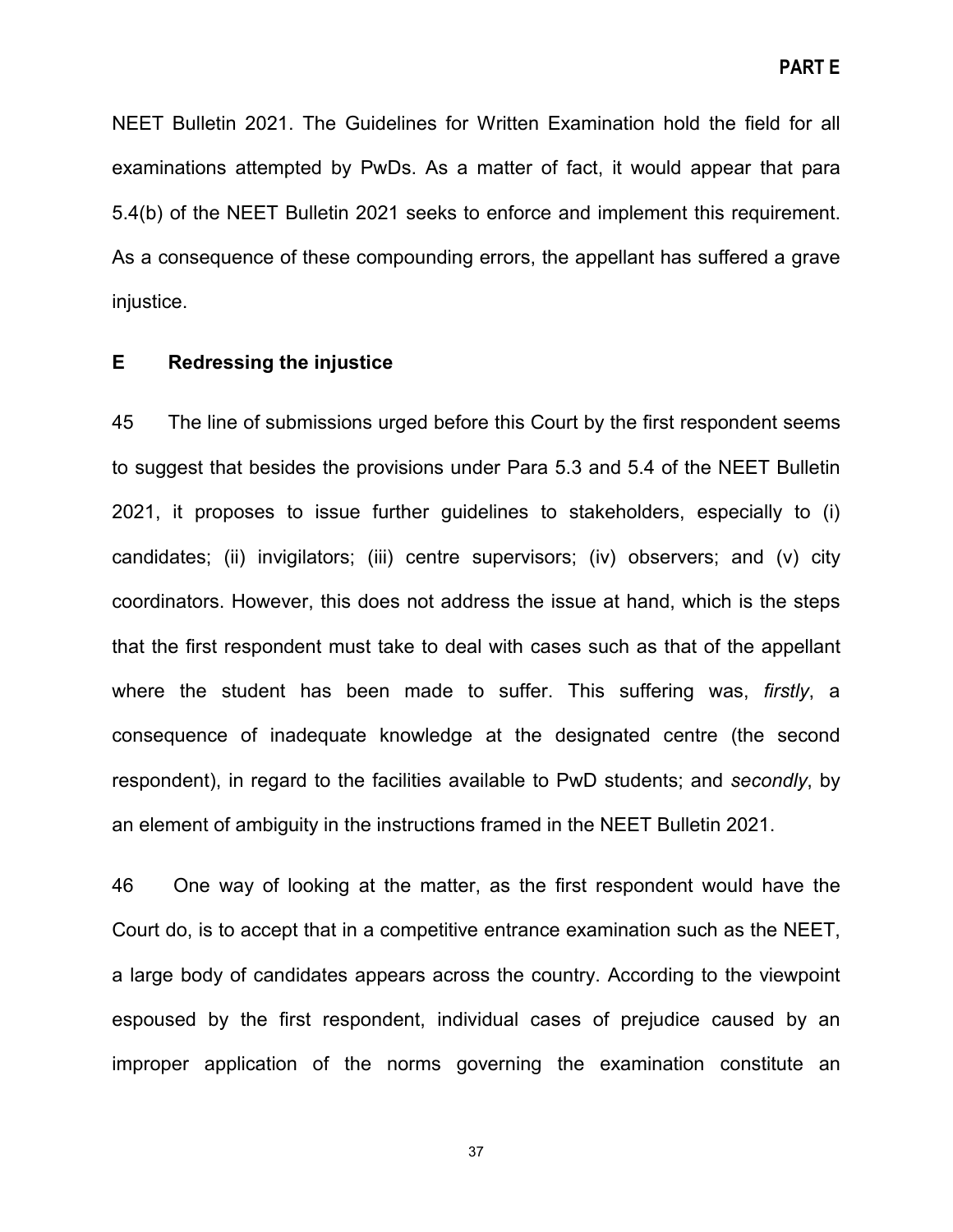acceptable, though unfortunate, consequence. The other way of looking at the problem is that while the first respondent must utilise the experience gained in conducting the NEET process to proactively take steps to fill up deficiencies, the examination process must continue to account for the need to rectify injustice caused to a student, who played no role in causing such injustice. The number of cases where such injustices take place maybe a few or more than that (the Court has not been apprised of the statistical figure); but it cannot be ignored that for a student who is made to suffer, the consequence is indeed serious. The entire course of a career depends upon the proper conduct of the NEET and, as in the present case, the application of a binding norm prescribed by the Ministry of Social Justice and Empowerment for the benefit of students suffering from disabilities. It is no answer for an authority bound by the dicta of law and the Constitution, to throw up its hands in despair, instead of attempting to remedy the injustice which is caused to a student. A judge cannot ignore that behind the statistics is a human face, reflecting the aspirations, joy and tears of a student and her family.

47 In the present case, the appellant does not claim misfeasance on the part of the first respondent but plain and simple negligence in complying with the rights and entitlements provided to PwDs under the RPwD Act 2016. For effective participation of the students with disabilities in the society, which undoubtedly is the salutary object of the legislation, the safeguards which are provided by the law must be duly enforced and any breach of entitlement must be answerable at law. Responsibility and power without accountability are an anathema to our Constitution.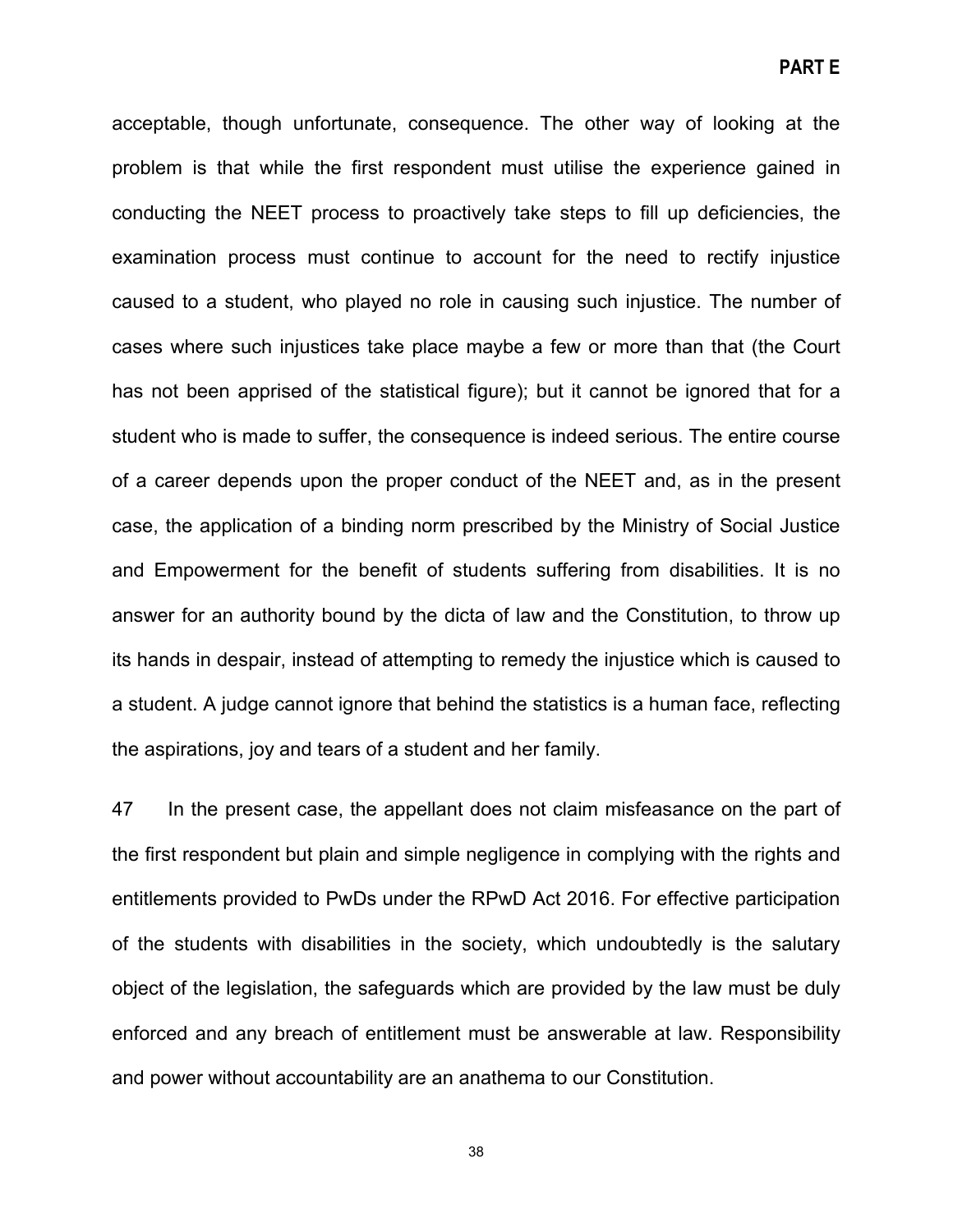48 The first respondent is justified in taking the stance that a re-examination cannot be ordered for one student. The option of a re-examination for a single student would also stand eschewed by a decision of a two judge Bench of this Court in **National Testing Agency** v. **Vaishnavi Vijay Bhopale**12. on 12 November 2021. The Court had dealt with a case where a petition had been filed before the High Court for a direction to the first respondent to re-examine certain students by conducting a separate NEET examination, before the declaration of results, for admission to under-graduate medical courses for 2021-2022. The first and second respondents, in that case, had appeared in the NEET on 12 September 2021 and were in the same examination room. At the time of distribution of the question papers and the answer booklet, there was a mix-up and different booklets and answer sheets that did not match the code were given to them. In accordance with the instructions to students, the respondents reported the mix up between the answer sheet and the booklet to the invigilators. The invigilators did not rectify the mistake pointed out by the respondents and within the short time which remained, the respondents answered as many questions as they could. In pursuance of an interim order of the High Court dated 7 October 2021, the first respondent suggested that the answer key would be implemented for scoring/evaluation of the 6 candidates in whose cases there was a mix up in the distribution of the test booklet code and OMR sheets as per the sequence of questions given in the test booklet code. However, the High Court on 20 October 2021 directed the NTA to hold a fresh

<sup>12</sup> SLP(Civil) No.17027 of 2021 ["**Vaishnavi Vijay**"]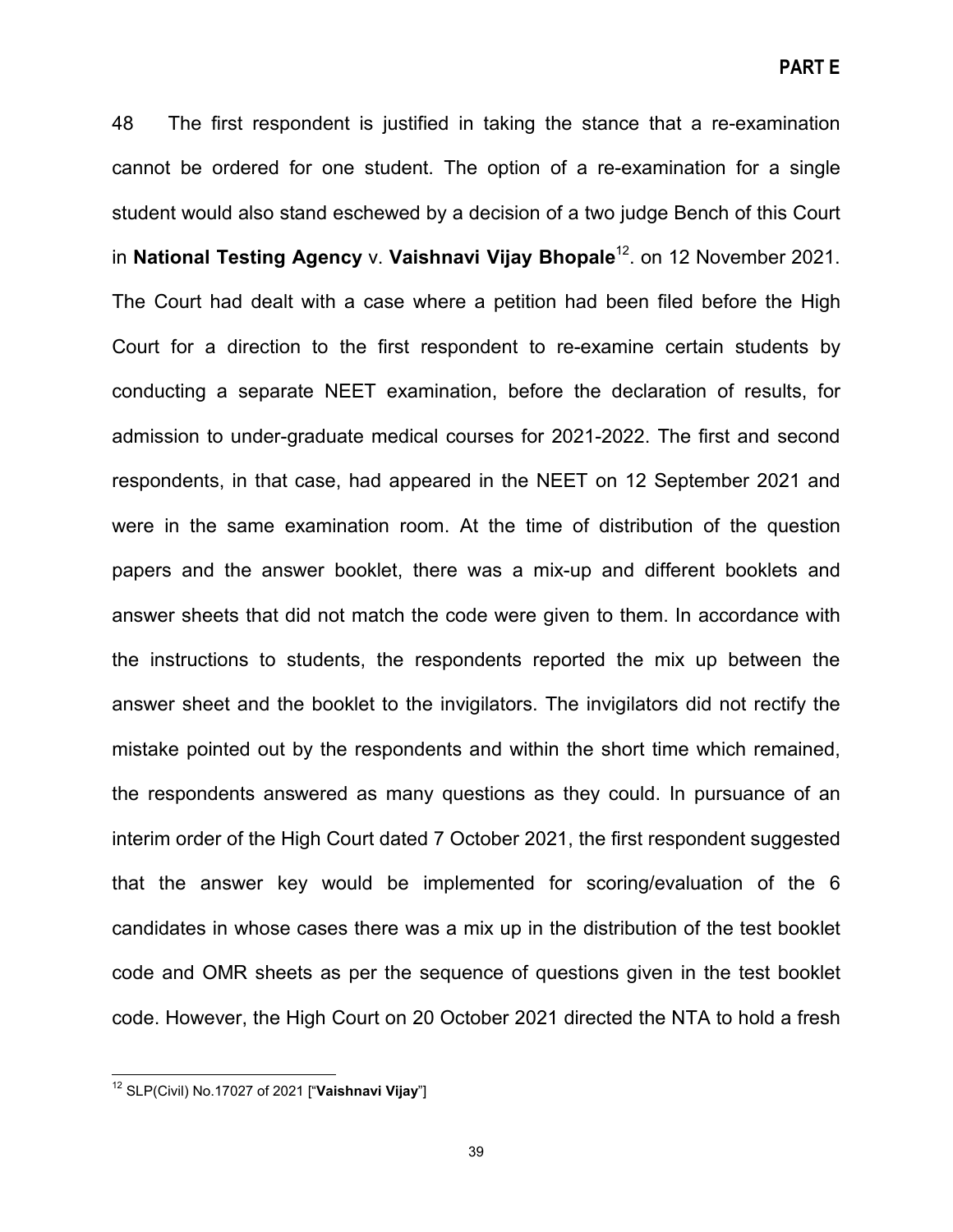examination for the two candidates. On 28 October 2021, this Court stayed the judgment of the High Court and requested the Solicitor General to suggest a course of action to be adopted in respect of the two students "who have suffered due to the fault of the invigilators". When the proceedings were taken up by this Court, on 12 November 2021, the Solicitor General informed the Court that the results of the NEET (UG) had been declared and that the answer sheets of the two candidates had been corrected on the basis of the suggestion which was given by the first respondent to the High Court. The concession made by NTA was recorded by this Court in its order dated 12 November 2021:

> "The Ld. Solicitor General submitted that the answer sheets of respondent Nos.1 and 2 have been corrected on the basis of the suggestion that was given by the petitioner to the High Court. Without insisting on the test booklet code and OMR sheets being different, the answers given by the petitioners have been evaluated. "

Against this backdrop, the Bench consisting of Justice L Nageswara Rao and Justice B R Gavai set aside the order of the High Court directing the holding of a fresh examination. The Court observed thus:

> "There is no dispute that there was a mix up in distribution of the answer sheets and the test booklet where the code is different. Realising that a wrong answer given to a question would attract negative marks and also relying upon the instructions given to the candidates, respondent Nos. 1 and 2 pointed out to the invigilators that the correct answer sheet with a proper code has to be provided to them.

> We have perused the answer sheets of respondent Nos. 1 and 2 and the marks given to respondent Nos. 1 and 2 from the material furnished by the learned Solicitor General on 28.10.2021. They have attempted most of the questions. No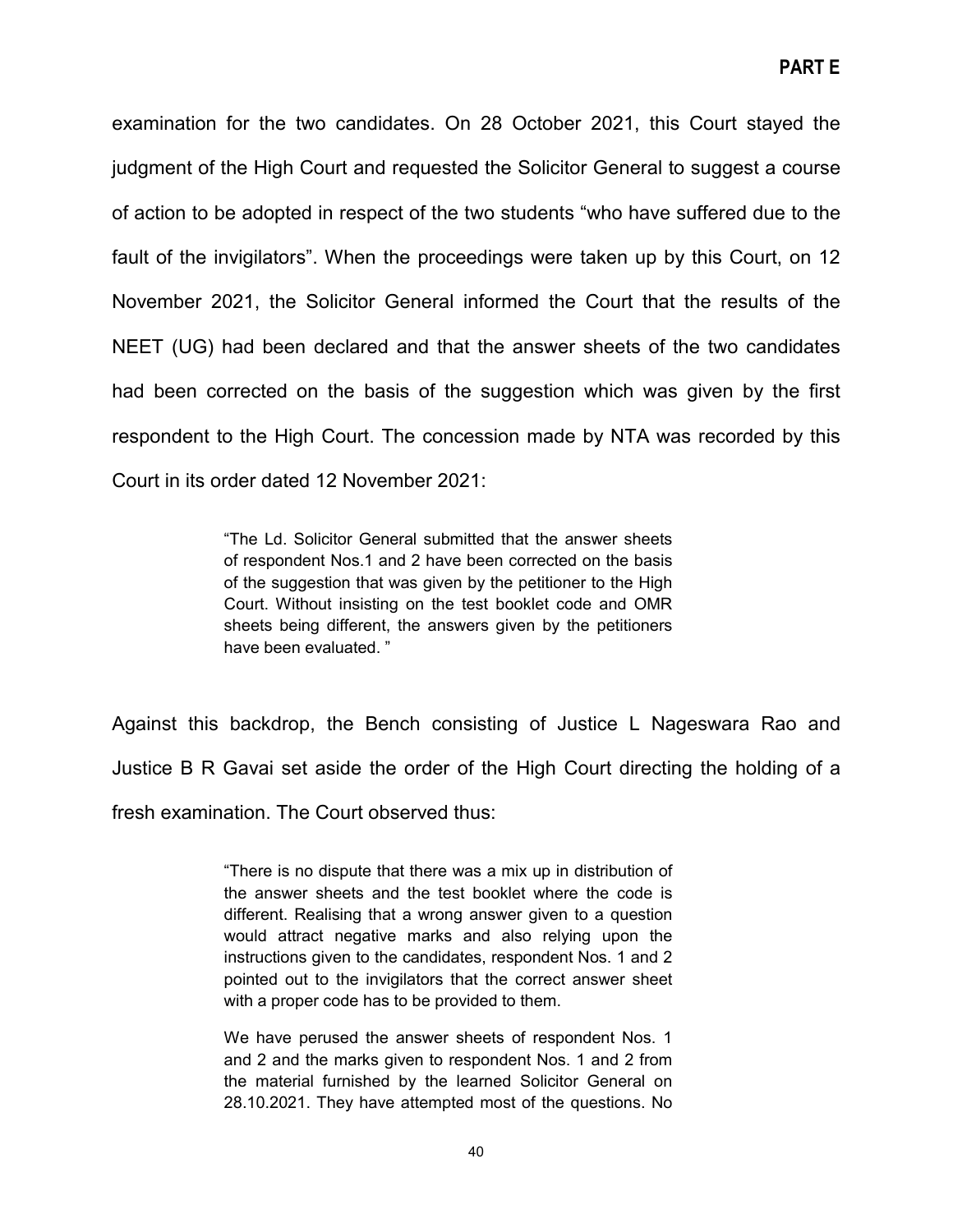negative marks have been given to them. We find substance in the submissions of Mr. Choudhary that due to the loss of precious time, respondent Nos. 1 and 2 could not answer all the questions and we also appreciate the mental state of mind of respondent Nos. 1 and 2 due to the confusion. Though, we sympathize with the cause of respondent Nos.1 and 2, we find it difficult to direct re-examination for them alone. Therefore, we set aside the direction given by the High Court to the petitioner to conduct re-examination for respondent Nos.1 and 2."

49 The above extract indicates that during the course of the proceedings before the High Court, the first respondent having realized that the mistake had occurred due to the fault of the invigilators which was not rectified, took steps to alleviate the hardship to the two students to the extent that was practical. In view of the benefit extended by the first respondent to the students, this Court held that the direction to conduct a fresh examination could not be sustained.

50 In the present case, the appellant had sought a re-examination where she would be allowed compensatory time as mandated by the Guidelines for Written Examination and the NEET Bulletin 2021. We are in agreement with the view in **Vaishnavi Vijay** (supra) that holding a fresh examination is neither practicable nor proper. Holding a fresh examination will delay medical admissions and cause uncertainty and chaos. To that extent, the denial of the relief sought for conducting a fresh examination for the appellant is not disturbed. At the same time, we are of the view that the first respondent must factor in the possibility of such errors occurring in the process of conducting the NEET. The manner in which the first respondent deals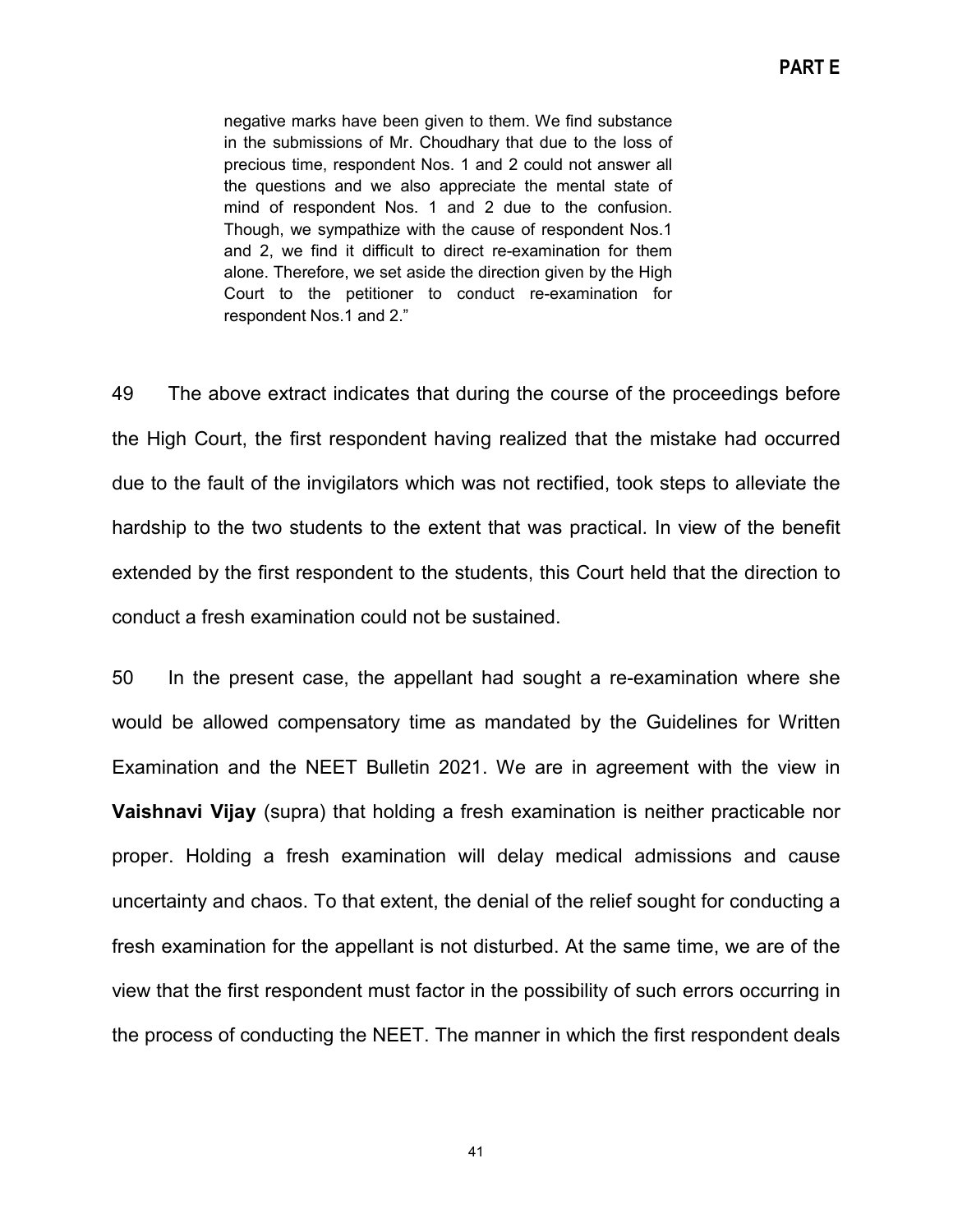with cases of serious prejudice, as occasioned in the present case, has to be decided by it as an expert agency.

51 This Court would eschew the course of dictating the manner in which the grievance should be rectified, leaving it to the discretion of the testing agency which is entrusted with the overall responsibility of conducting the examination. The first respondent took certain steps as noted above in **Vaishnavi Vijay** (supra). Similarly, in the present case, we are of the categorical view that the first respondent cannot shirk or abrogate its responsibility to rectify the injustice which has been caused to the appellant. The first respondent may consider extrapolation of the marks awarded to the appellant or grant compensatory marks. Similar to the steps in **Vaishnavi Vijay** (supra), the first respondent could also consider adopting a 'no negative marks' scheme. We are not restricting the first respondent to only the above options and will leave the decision on the modalities of remedying the injustice caused to the appellant to the first respondent. The injustice which has resulted is clearly due to a breach in observing the entitlements due to the appellant under the RPwD Act 2016.

52 During the course of the hearing, the first respondent urged that sixteen lakh students appeared for the NEET and hence injustice to a "one-off" student cannot be remedied. In the written submissions which have been filed on behalf of the first respondent, the following statement has been submitted in regard to the candidature of the appellant vis-à-vis, other candidates.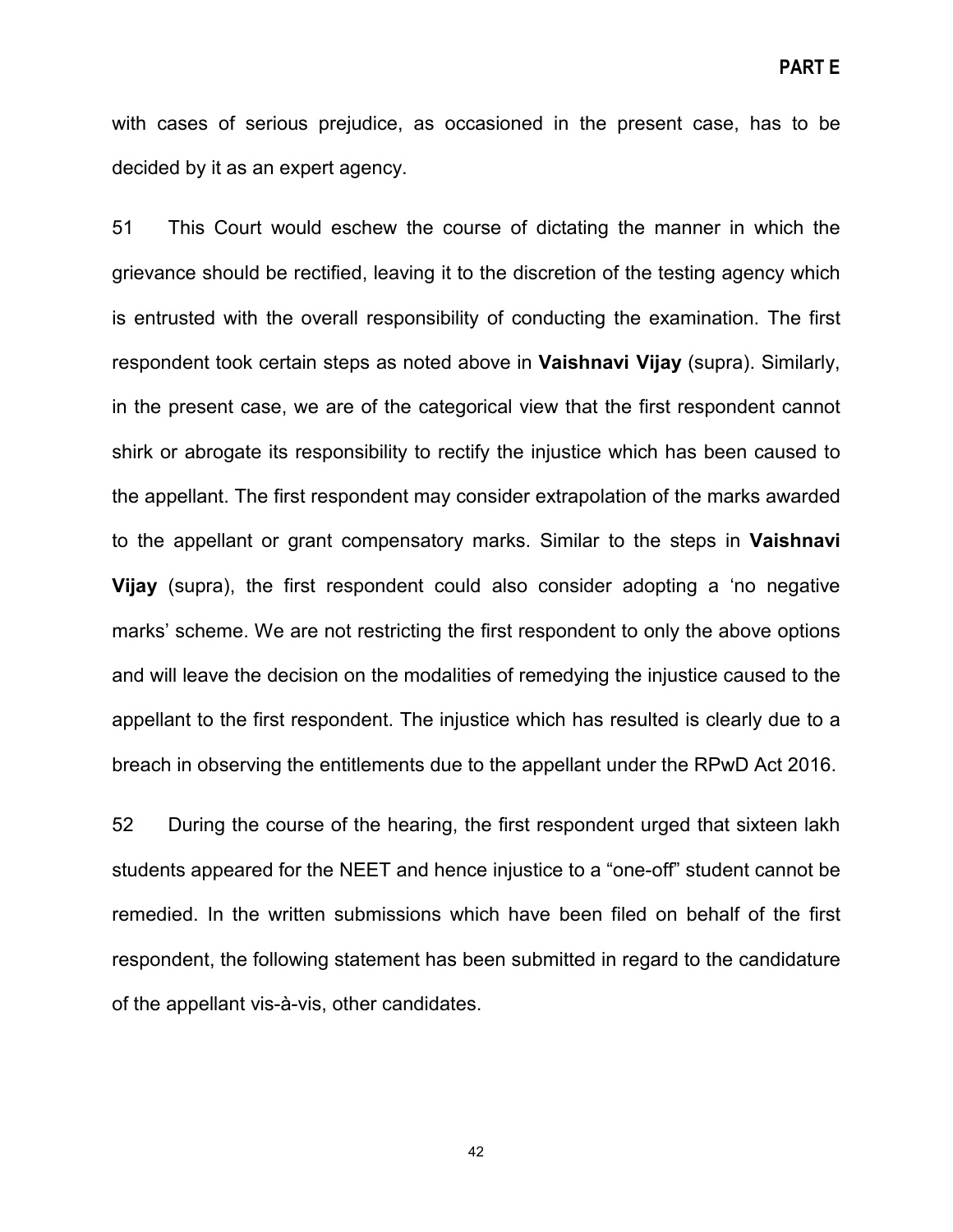"3. Re (a):

The Petitioner had appeared in NEET (UG) 2021 on 12.09.2021 as a candidate in General (UR)-PwD Category. She had attempted 84 out of 180 questions. She has answered 50 questions correctly and 34 questions incorrectly and, accordingly she has been awarded 166 marks out of 720 marks during the result declared on 01.11.2021. Accordingly, she has qualified in NEET (UG) 2021 and has secured the following Ranks for admission to MBBS/BDS Courses:

- All India Rank for Counselling- 661699
- General (UR)- 206003
- PwD- 1721

The Rank of the Petitioner has been juxtaposed with the other PwD Candidates of NEET (UG) 2021, as follows:

| Category                                                 | General | <b>EWS</b> | <b>SC</b>           | <b>ST</b>    | <b>OBC</b> | Total |  |  |
|----------------------------------------------------------|---------|------------|---------------------|--------------|------------|-------|--|--|
| All India                                                |         |            |                     |              |            |       |  |  |
| Registered                                               | 1801    | 533        | 740                 | 243          | 2883       | 6200  |  |  |
| Qualified                                                | 783     | 262        | 278                 | 76           | 1285       | 2684* |  |  |
| Qualified                                                |         |            |                     |              |            |       |  |  |
| upto                                                     | 538     | 199        | 150                 | 34           | 800        | 1721  |  |  |
| Al Rank                                                  |         |            |                     |              |            |       |  |  |
| 661699*                                                  |         |            |                     |              |            |       |  |  |
| *Out of 2684 candidates qualified in PwD Category, her   |         |            |                     |              |            |       |  |  |
|                                                          |         |            | <b>Rank is 1721</b> |              |            |       |  |  |
| <b>State-Maharashtra</b>                                 |         |            |                     |              |            |       |  |  |
| Registered                                               | 225     | 109        | 117                 | 25           | 444        | 920   |  |  |
| Qualified                                                | 85      | 46         | 51                  | 8            | 200        | 390@  |  |  |
| Qualified                                                |         |            |                     |              |            |       |  |  |
| upto                                                     | 58      |            | 36<br>29            | $\mathbf{2}$ | 124        | 249   |  |  |
| Al_Rank                                                  |         |            |                     |              |            |       |  |  |
| 661699*                                                  |         |            |                     |              |            |       |  |  |
| @ Out of 390 candidates of PwD Category, her Rank is 249 |         |            |                     |              |            |       |  |  |
| *All India Rank of the Petitioner- 661699                |         |            |                     |              |            |       |  |  |

The Respondent No.1 has duly considered the case of the Petitioner to try to find out some solution including awarding the additional proportionate marks. However, it has been observed that there are in total 15,44,275 candidates (out of total registered candidates 16,14,777) who had appeared in NEET(UG) 2021 on 12.09.2021 for which result has already been declared on 01.11.2021 and All India Rank has already been forwarded on 09.11.2021 by the Respondent No.1 to the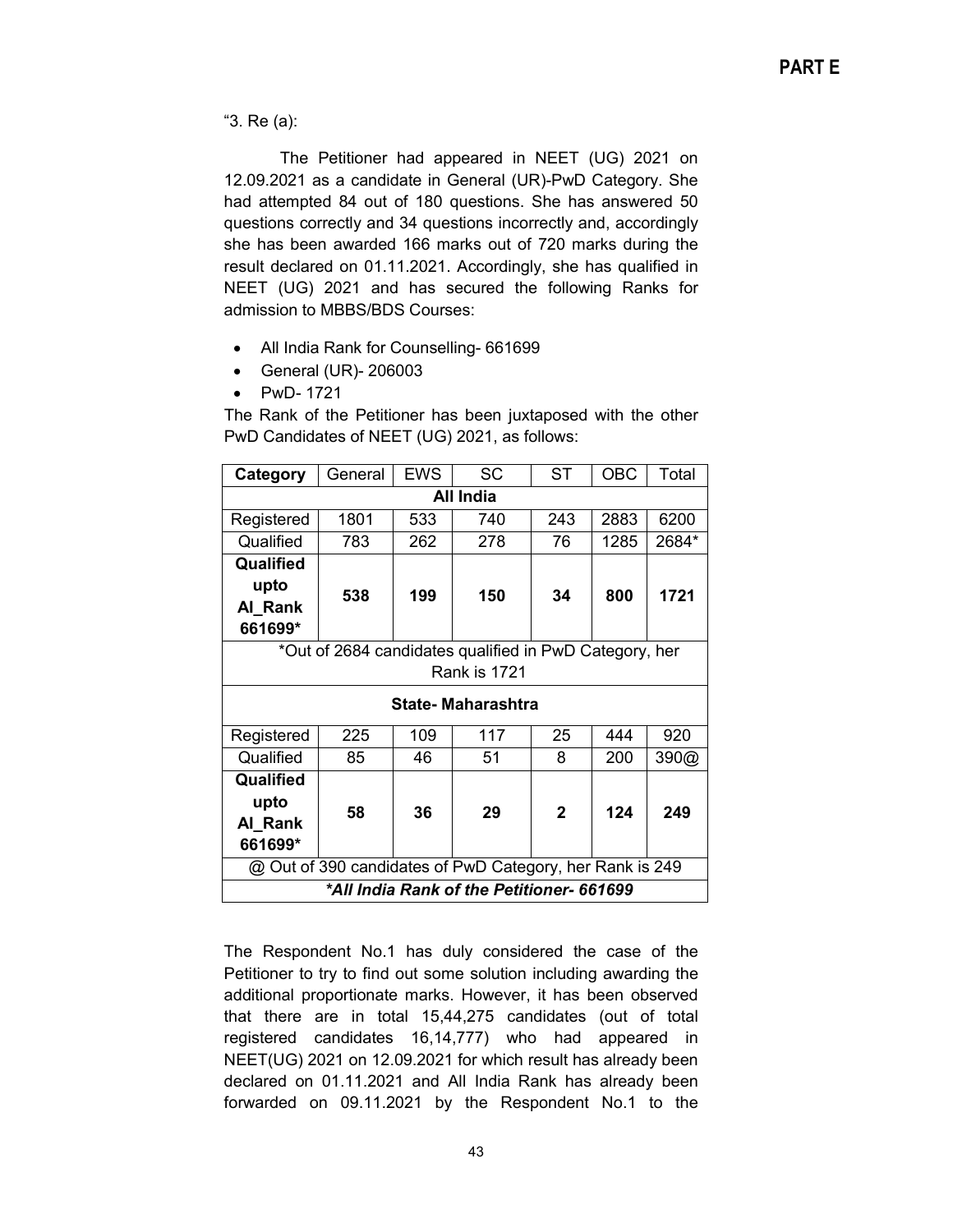Directorate UR of Health Services, M/o Health & Family Welfare, Govt. of India to conduct counselling for admission to MBBS/BDS Courses for the academic year 2021-21. Therefore, any alteration in the result, at this stage, will cause serious prejudice to the numerous candidates who are presently ranked above the Petitioner but, would have to be placed below her, thereby disturbing the Ranks of other candidates. None of such students are before this Hon'ble Court and, may result in further complications/litigations. Further, it may also affect the counselling process which may result into delay in the completion of admission process."

53 The above statement indicates that the appellant has secured an All India Rank of 1721 out of 2684 candidates qualified in the PwD category. In relation to the State of Maharashtra, the appellant has secured rank 249 out of 390 candidates in the PwD category. The first respondent has stated that approximately 15.4 lakh candidates appeared at the NEET (UG) 2021 on 12 September 2021 for which the result was declared on 1 November 2021 and the All India Rank was forwarded on 9 November 2021 to the Ministry of Health and Family Welfare, Government of India to conduct counselling for admission. It was submitted that alteration of the result at this stage would prejudicially affect other candidates who are ranked above the appellant.

54 In essence, the above submissions boils down to the first respondent informing the Court that in an examination of such large proportions where over 16 lakh students registered and over 15 lakh students appeared, it would not be possible to undo the injustice which has been done to a single candidate. The first respondent must remember that all authority under the law is subject to responsibility, and above all, to a sense of accountability. The first respondent is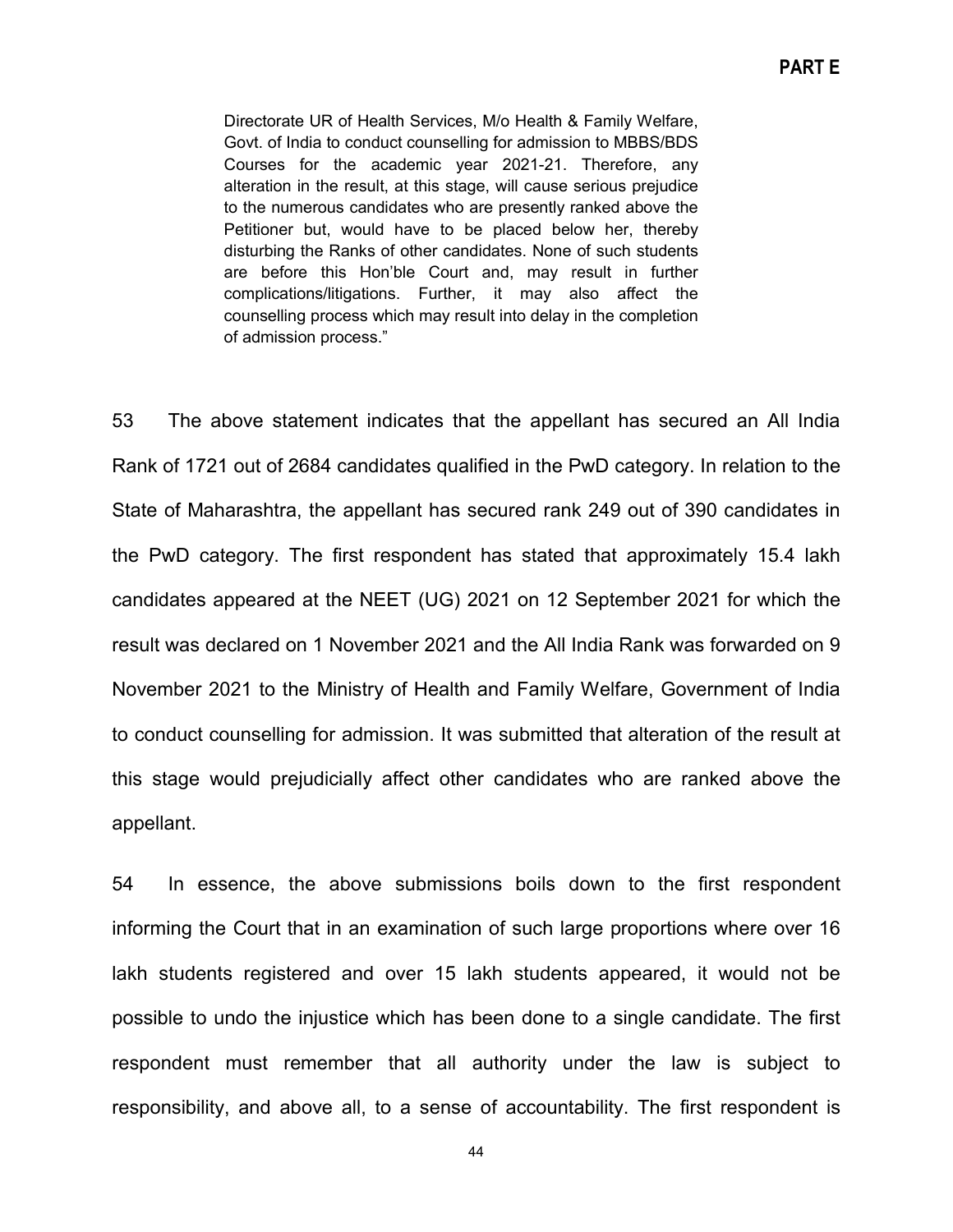governed by the rule of law and by the constitutional requirement of observing fairness. Behind the abstract number of '15 lakh students' lie human lives that can be altered due to the inadvertent, yet significant errors of the first respondent.

55 The first respondent, as an examining body, was bound to scrupulously enforce the Guidelines for Written Examinations dated 29 August 2018 which provides for specific relaxations. The appellant has suffered injustice by a wrongful denial of these relaxations and a lack of remedy by this Court would cause irretrievable injustice to the life of the student. The RwPD Act 2016 prescribing beneficial provisions for persons with specified disabilities would have no meaning unless it is scrupulously enforced.

56 In our view, the first respondent cannot be allowed to simply get away when confronted with the situation in hand whereby injustice has been caused to a student by standing behind the situation of a large competitive examination. Individual injustices originating in a wrongful denial of rights and entitlements prescribed under the law cannot be sent into oblivion on the ground that these are a necessary consequence of a competitive examination.

#### <span id="page-44-0"></span>**F Conclusion**

57 Accordingly, in view of the above discussion, we conclude and direct as follows:

(i) The relief sought by the appellant for holding a re-examination for the NEET (UG) is denied;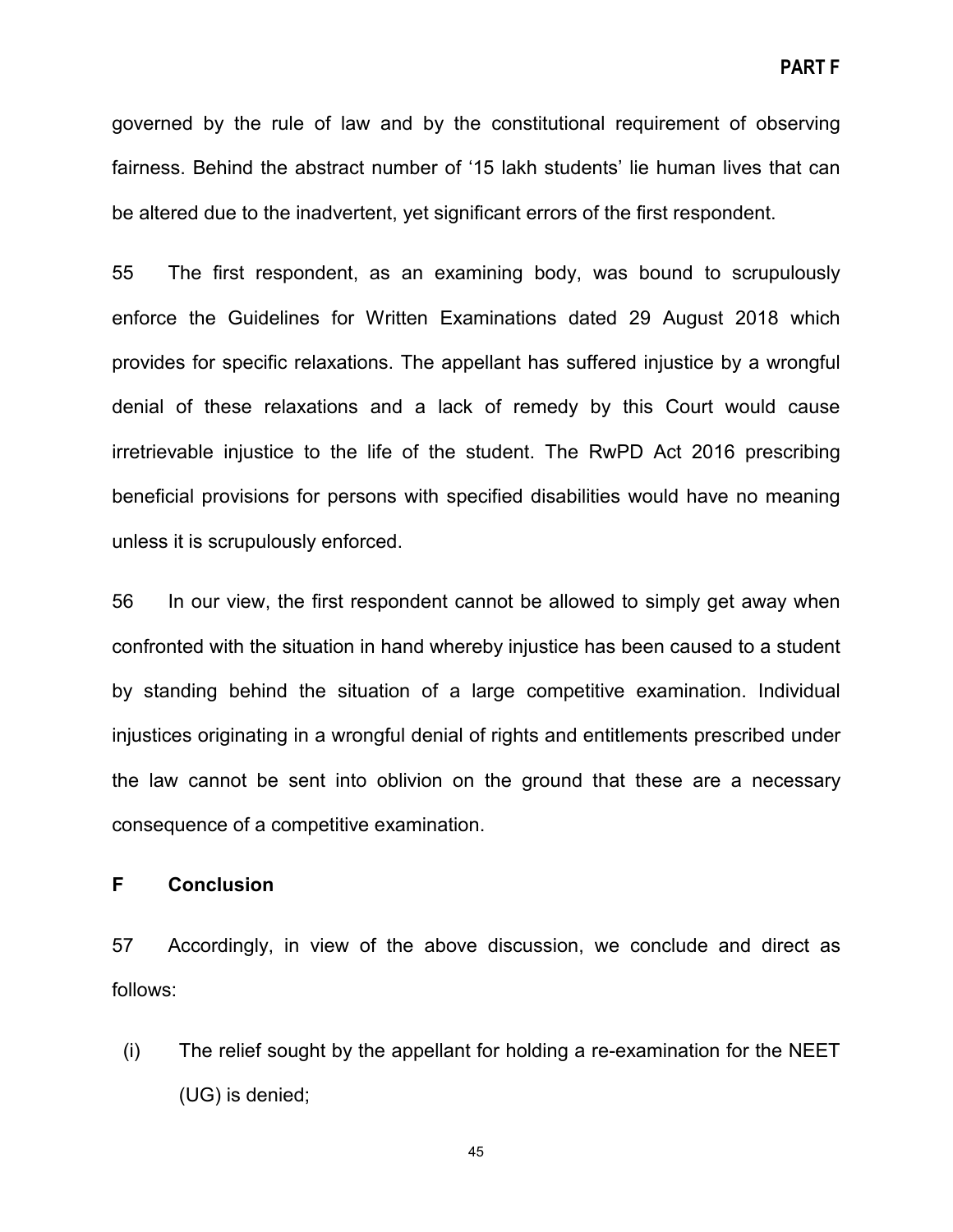- (ii) The appellant was wrongfully deprived of compensatory time of one hour while appearing for the NEET without any fault of her own, despite her entitlements as a PwD and a PwBD. Accordingly, the first respondent is directed to consider what steps could be taken to rectify the injustice within a period of one week. Further, it shall take necessary consequential measures under intimation to the DGHS;
- (iii) In the future, the first respondent shall ensure that provisions which are made at the NEET in terms of the rights and entitlements available under the RPwD Act 2016 are clarified in the NEET Bulletin by removing ambiguity, as noticed in the present case;
- (iv) Having due regard to the decision of this Court in **Vikash Kumar** (supra) and the statutory provisions contained in the RPwD Act 2016, facilities which are provided by the law to PwD shall not be constricted by reading in the higher threshold prescribed for PwBD;
- (v) By way of abundant caution, it is clarified that for the purpose of availing of the reservation under Section 32 of the RPwD Act 2016 or an upper age relaxation as contemplated in the provisions, the concept of benchmark disability continues to apply; and
- (vi) It was brought to our notice that the second respondent was ignorant about the facilities to which the appellant was entitled. There was an evident confusion between the authorities working at the first respondent as well. The persons working for the first respondent and exam centres like that of